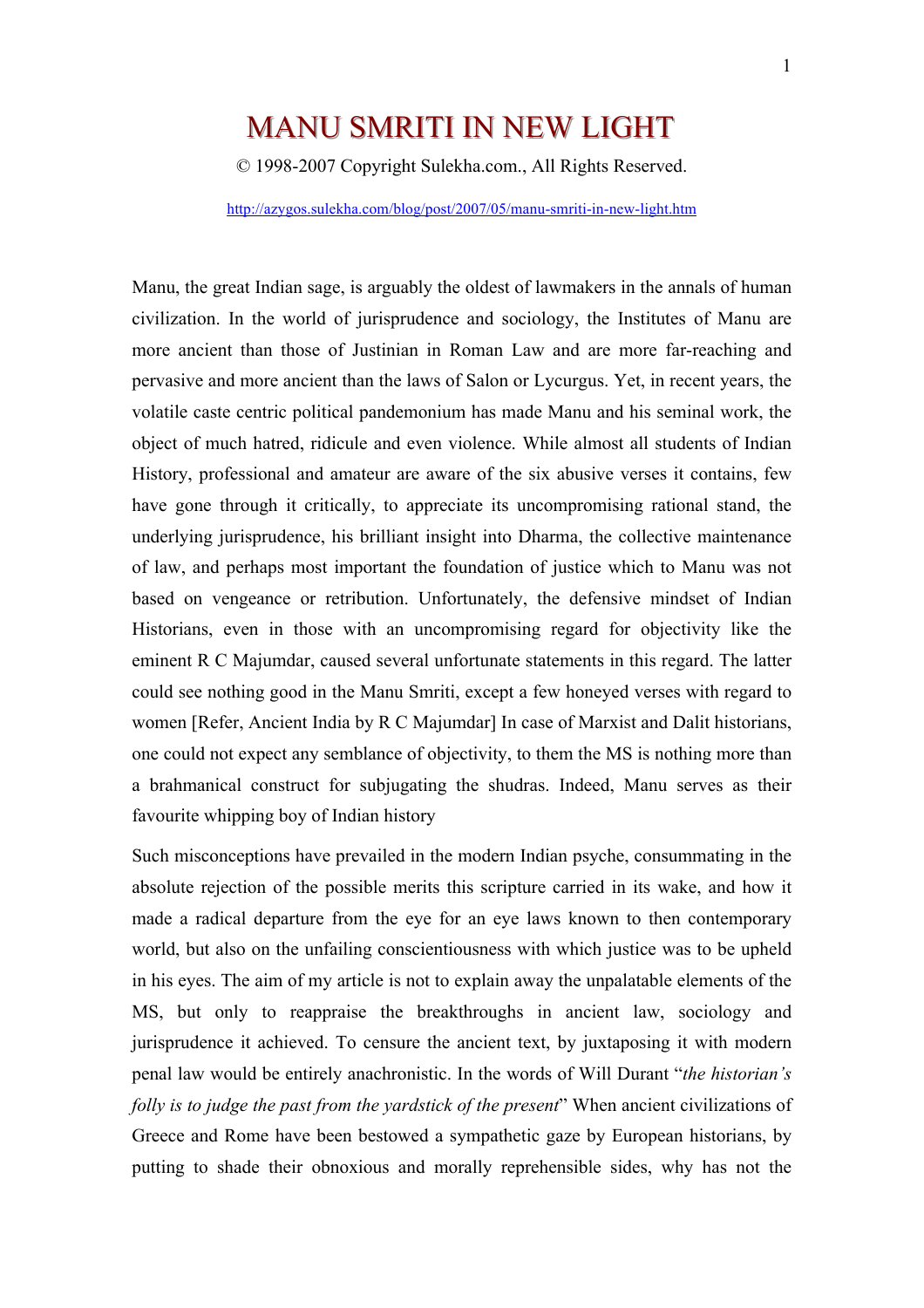Indian scriptures especially the MS been accorded similar scholarly sensitivity, concern and understanding!

# **THE ORIGINS**

Sir William Jones, has noticed that:—

 "*the dialect of Manu is observed in many passages to resemble that of the Vedas, particularly in its departure from the more modern grammatical forms*."

Manu could well have been extant in the period varying from 1580 to 800 B.C. Yaska of Nirukta [1000-700 B.C] refers to Manu Svayambhuva on the right of both sons and daughters to inheritance. The original Manu laws called the *Manava Dharma Shastra*, comprised a hundred thousand verses, in a thousand chapters, but for the benefit of mankind they were abridged by Narada, Sumati and Bhrigu successively to its present form, which are referred to as the institutes of Manu or more popularly, the Manu Smriti in its extant form.

While Buhler dates it to  $5<sup>th</sup>$  century B.C, Max Muller thought it to be around  $2<sup>nd</sup>$  century B.C. Prof. Kane, dates it approximately around 3rd century B.C. However, in 1.25, the creation of only 3 Vedas is mentioned. What is conspicuous is the absence of the fourth Veda, the Atharva Veda composed by Angiras<sup>1</sup> This could well explain the hoary antiquity of even the extant Manu Smriti, tentatively between 1000-800 B.C

# **THE CONTENTS**

The Manu Smriti as it exists now, runs into 12 chapters and 2694 couplets.

Manu takes the foremost place among all other smriti writers as exemplified by Brhaspati:—

"*Manu takes the foremost places, because his work is based on the teaching of the Vedas, and any Smriti text which is opposed to Manu is not to be valued*"

However, smriti writers had completely liberty to go in for radical departures from the extant norms, whenever situations demanded so, for laws must change with the

<sup>&</sup>lt;sup>1</sup> V Raghavan writes, the MS mentions all four Vedas, but I did not come across any verse referring to the Atharwa Veda.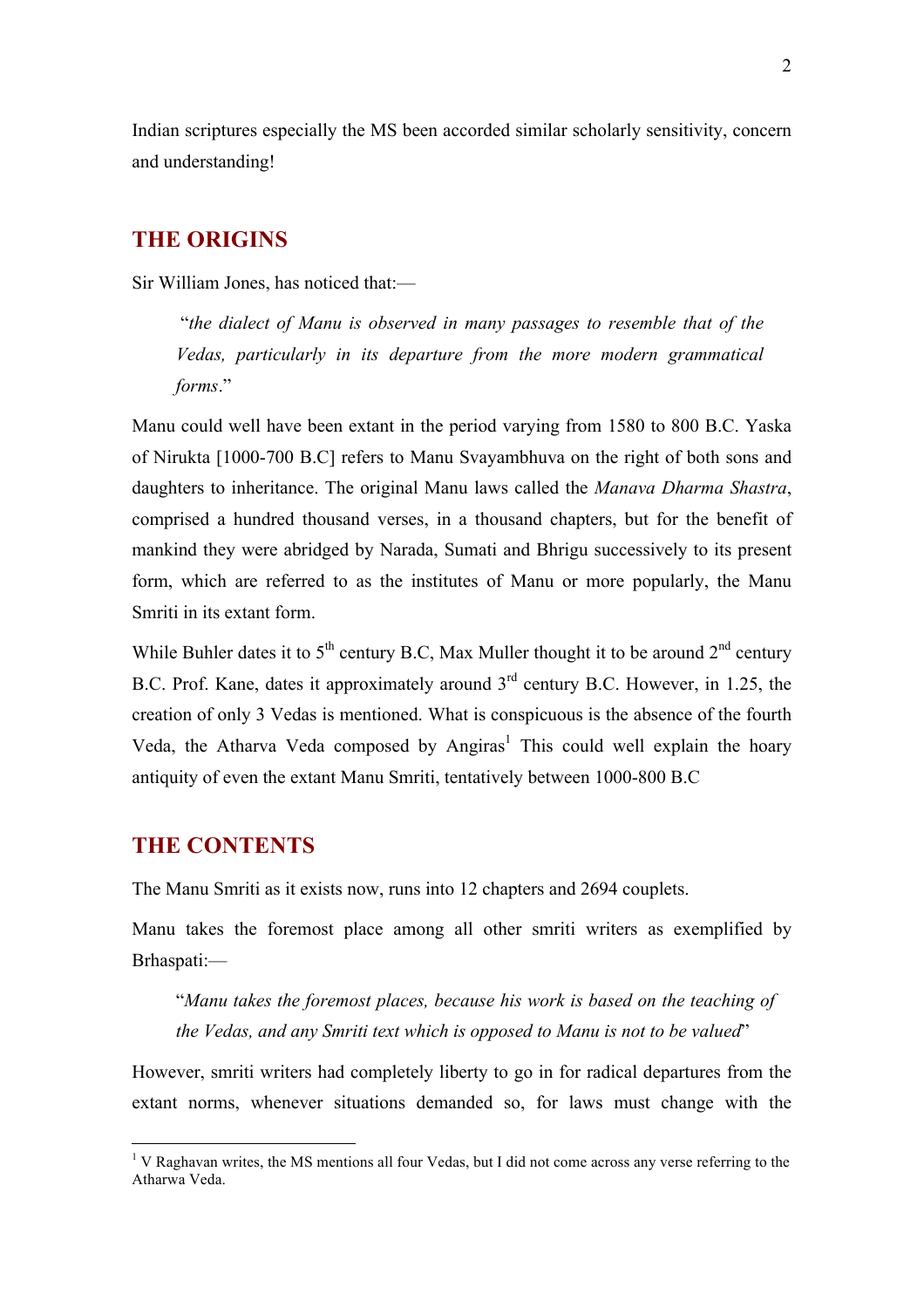vicissitudes of time. Of the striking examples is the  $7-8<sup>th</sup>$  century. Atri and Devala Smritis, which had several liberal standings dealing with women; for instance Atri considered even a woman bearing the child of another man to become purified after her postnatal menstruation resumed.

[Atri Samhita]

*192. If a woman becomes pregnant by asavarna male (obviously not the husband*) then she will be impure until she gives birth. After birth when *menstruation takes place she will be as pure as refined gold. 194: when menstruation occurs then a woman becomes pure.*

# **SOURCES OF LAWS**

Manu lays down in his code, that there are four sources of laws — The first being the Vedas, the immanent and eternal laws of the universe. The second being Smriti, which actually deal with the making of the laws. All Smritis must uphold the spirit of Sruti, because whenever Sruti and Smriti contradict, the former is held authoritative and the latter discarded. Manu himself says, by Sruti is known the Vedas, and by Smriti is known the Dharma-sastras. The third is approved conduct, which must be moral i.e. *sistachara* and *sadachara*

The fourth source of law according to Manu is "*what is agreeable to one's soul or good conscience*" Thus, Manu anticipates conscience and equity as a source of law. **[MS 4:12]**

# **DHARMA AS THE FOUNDATION OF ALL LAW**

Manu's greatest contribution is his consideration of law as Dharma. Dharma has often been misinterpreted as religion, but Dharma etymologically means that which upholds or that which sustains. Dharma, the adherence to righteousness is the very foundation of a just and sustainable society. Manu traces an evolutionary trajectory from inanimate through vegetative, animate to human — in increasing order of level of consciousness. Since humans have free will, they may choose not to adhere to *Dharma* and then, the society will start regressing (ie, the reverse of evolution) and erring members will be pushed down this evolutionary scale to go through the whole struggle once again. This is a significant extrapolation to concepts of *karma* and rebirth. Thus, in upholding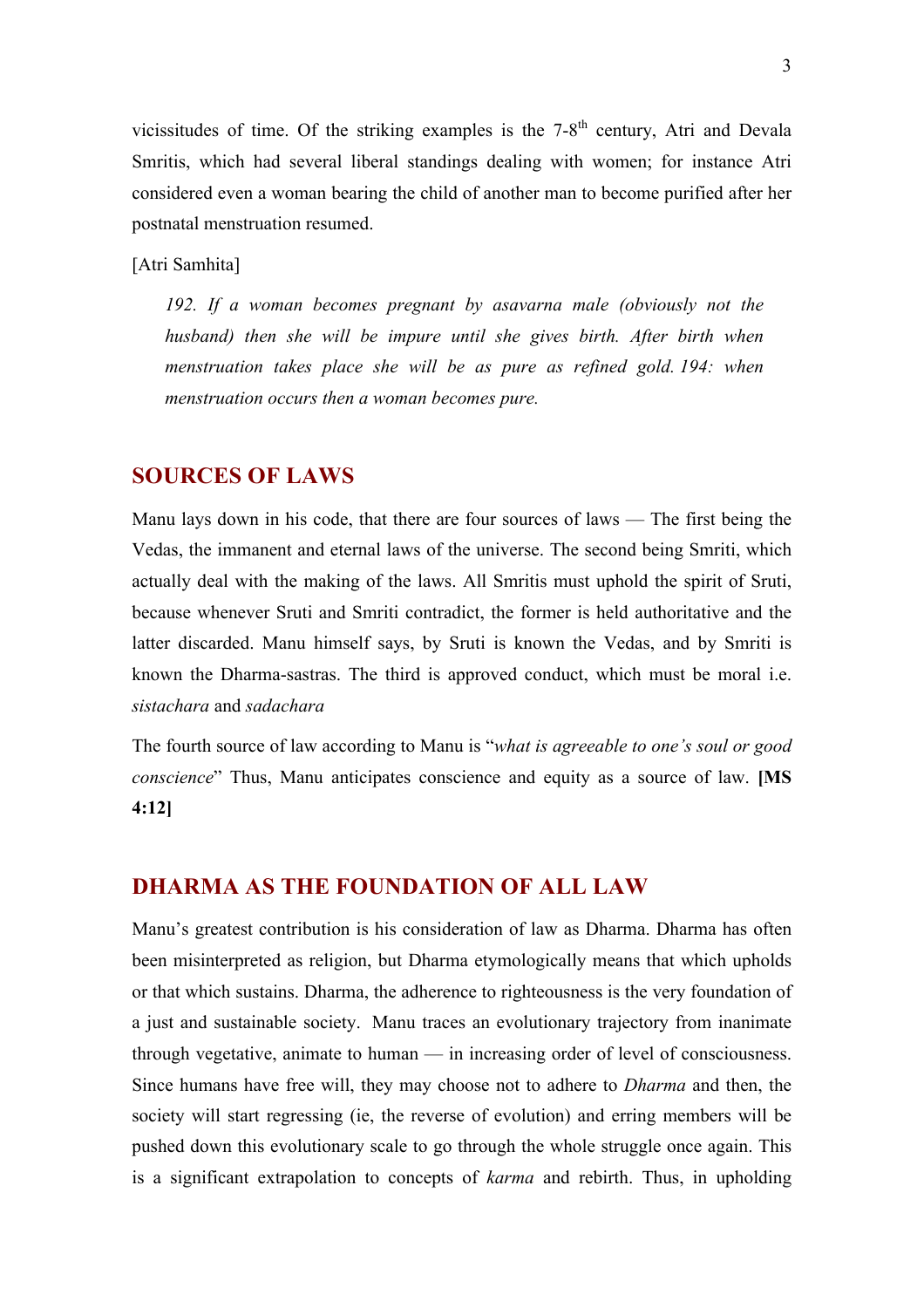Dharma, man evolves towards perfection, in demeaning Dharma; humanity sinks to a sordid destruction. For primitive societies, an eye for an eye philosophy is the apotheosis of the perfect law. But not for Manu. In other words, justice is not a vehicle of vengeance or retribution, and a society must necessarily adhere to *Dharma*, ie the natural order for the very fact of its existence.

#### **A. Dharma is in protecting the weaker sections of society**

While righteousness is undisputedly *sine qua non* at the individual / personal level, in one stroke the responsibility for policing and maintaining the rule of law  $-$  by implication, **protecting the weak** — has been placed on society collectively; it becomes the duty of the ruling dispensation to ensure this. To give a singular instance, Manu puts the onus of protecting the rights, property and safety of widowed, diseased and barren women on the king himself. [MS 7.28-9] He even edicts the king, to punish like thieves, the relatives who attempt to usurp the property of such women.

# **B. Dharma does not distinguish between the strong and the weak. Dharma being truth cannot be subservient to any man, howsoever powerful he might be, even if he is the king**.

Manu is in effect upholding the spirit of Dharma as the living embodiment of truth, as defined by the Brihadaranyaka Upanishad:—

*There is nothing higher than Dharma. Even a very weak man hopes to prevail over a very strong man on the strength of Dharma, just as (he prevails over a wrongdoer) with the help of the King. So what is called Dharma is really Truth. Therefore people say about a man who declares the truth that he is declaring Dharma and about one who declares Dharma they say he speaks the truth. These two (Dharma and truth) are this*

#### **C. The defendant is considered Innocent until proven guilty**

The judicial procedure prescribed in the MS is based on the principle that it is still acceptable if the guilty go unpunished, but not if even one innocent person is wrongly sentenced. That would make it the first express statement of an absolutely fundamental principle of law and human rights, and I believe it can be taken to include the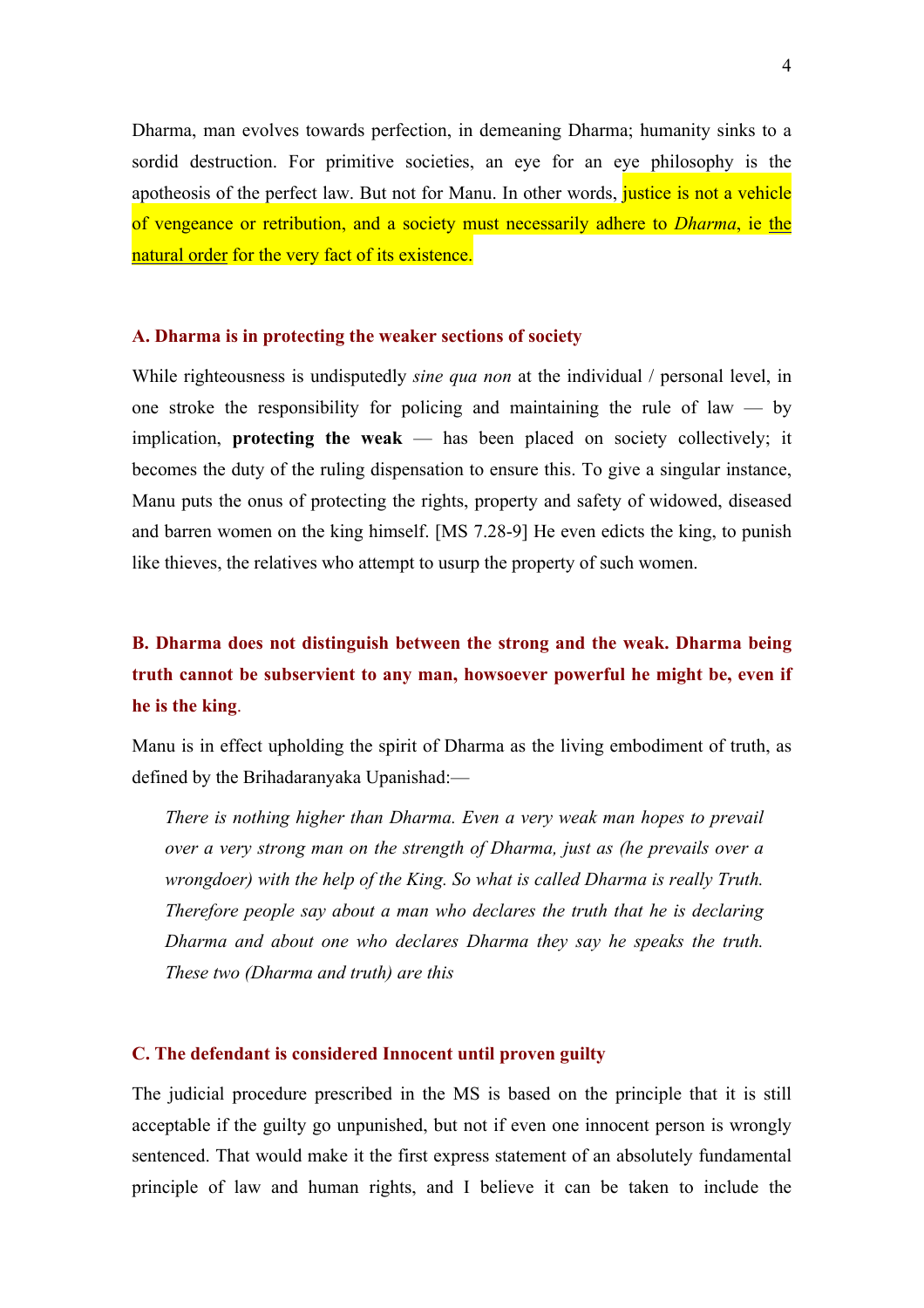presumption of innocence of the accused (unless guilt is conclusively established) and an implicit guarantee of the right against self-incrimination.

That Manu goes to great lengths to ensure this is suggested by the fact that S. Radhakrishnan, in his *Indian Philosophy*, mentions that Manu prescribes the *Aanveekshiki* method of positivist inquiry for judicial matters, even as he condemns those who employ it for philosophical / metaphysical inquiry (intuition is taken as superior here) —  $\alpha$  clear and emphatic secularisation of judicial procedure.

D. The MS clearly states that miscarriage of justice would redound as a sin on even the judges, and would bring upon destruction (MS 8.15). For those who protect Dharma, Dharma will protect them. [dharmo raksati raksitah] So, upholding justice with unfailing conscientiousness is clearly taken as an outright fundamental duty of society (and its rulers). This is an enormous step towards civilization.

E. Rights are meaningless in the absence of qualifications [*adhikara*]: The modern theory of rights, irrespective of *adhikara* is something alien to Manu's attitude towards life.

F. Manu strives to attain a Dharmic society. In Dharma is divinity. Dharma is thus a positive concept, for it strives to attain self-realization.

It gives humanity, reasons for striving and incessantly aspiring for the highest goal of Liberation — *moksha*. Thus Manu states:—

 *"One should not allow one's spirit to be frustrated by earlier failures; one should not disregard oneself; till death one should not disregard oneself; till death one should strive for prosperity and should never consider it difficult to attain" [MS 4.137]*

G. Dharma is *satya* but Dharma is also *ahimsa*.

For enforcing Dharma, one need not use violence and cause trouble to human beings but instead use powers of persuasion of sweet and refined words in teaching Dharma. Yet, one should never compromise with truth while being nice. [MS 4.138, 4.139]

In essence, Manu dismisses any pessimism and despondency from his scheme. It is perhaps this aspect that enthused, the philosopher, NIETZSCHE to exclaim about Manu Smriti;

*"It has an affirmation of life, a triumphing agreeable sensation in life and that to draw up a law-book such as Manu means to permit oneself to get the*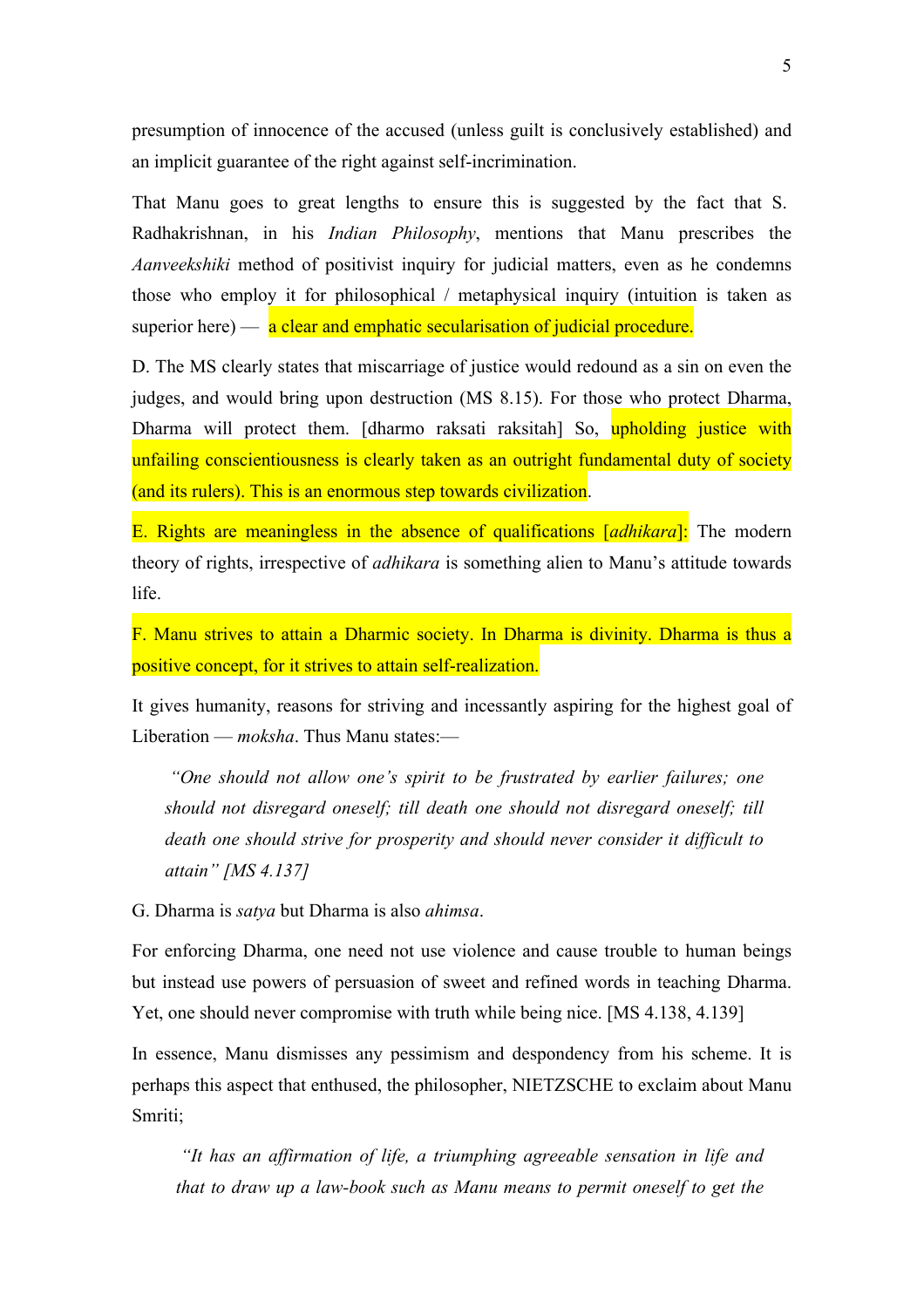*upper hand, to become perfection, to be ambitious of the highest art of living"*

# An overview of the Manu Smriti and its contents

**Chapter 1** — Origin of world, creation of beings, the origin of laws, the origin of four classes of men and their respective Dharmas

**Chapter 2** — The 4 proofs of Dharma, the person for whom this Dharma holds goods, and the area where it prevails. A discussion of samskaras for them follows, next follows discussion on the Brahmacharya stage of living

**Chapter 3** — The stage of the householder. The eight different types of marriage. The social role of the householder. The five daily yagnas [studying the scripture, propitiation of the manes, adoration of the gods by ablation in the fire, reception of guests and gratification of other living beings.]

**Chapter 4** — Householder's life continued

**Chapter 5** — The ideal food. Pollution and purification ceremonies. Women as wives and widows, their special Dharmas

**Chapter 6** — Description of the last two stages of man; vanaprastha and sanyasa.

**Chapter 7/8** — Concept of raja Dharma. Punishment for sins, including *angaviccheda* [cutting off part of limbs, especially nose and ears]

**Chapter 9** — Women from the standpoint of law

**Chapter 10** — Progeny of inter-caste marriages, fitting them into the system. Duties in case of emergencies [*apad dharmas*] are also discussed

**Chapter 11** — Description of sins, major and minor, and their expiations [prasayatcittas]

**Chapter 12** — A discussion on theory of karma, the fruits and kinds of birth, Dharmas through one can attain self knowledge [*atman jñana*] and the attainment of the everlasting good. [*nihsreyasa*]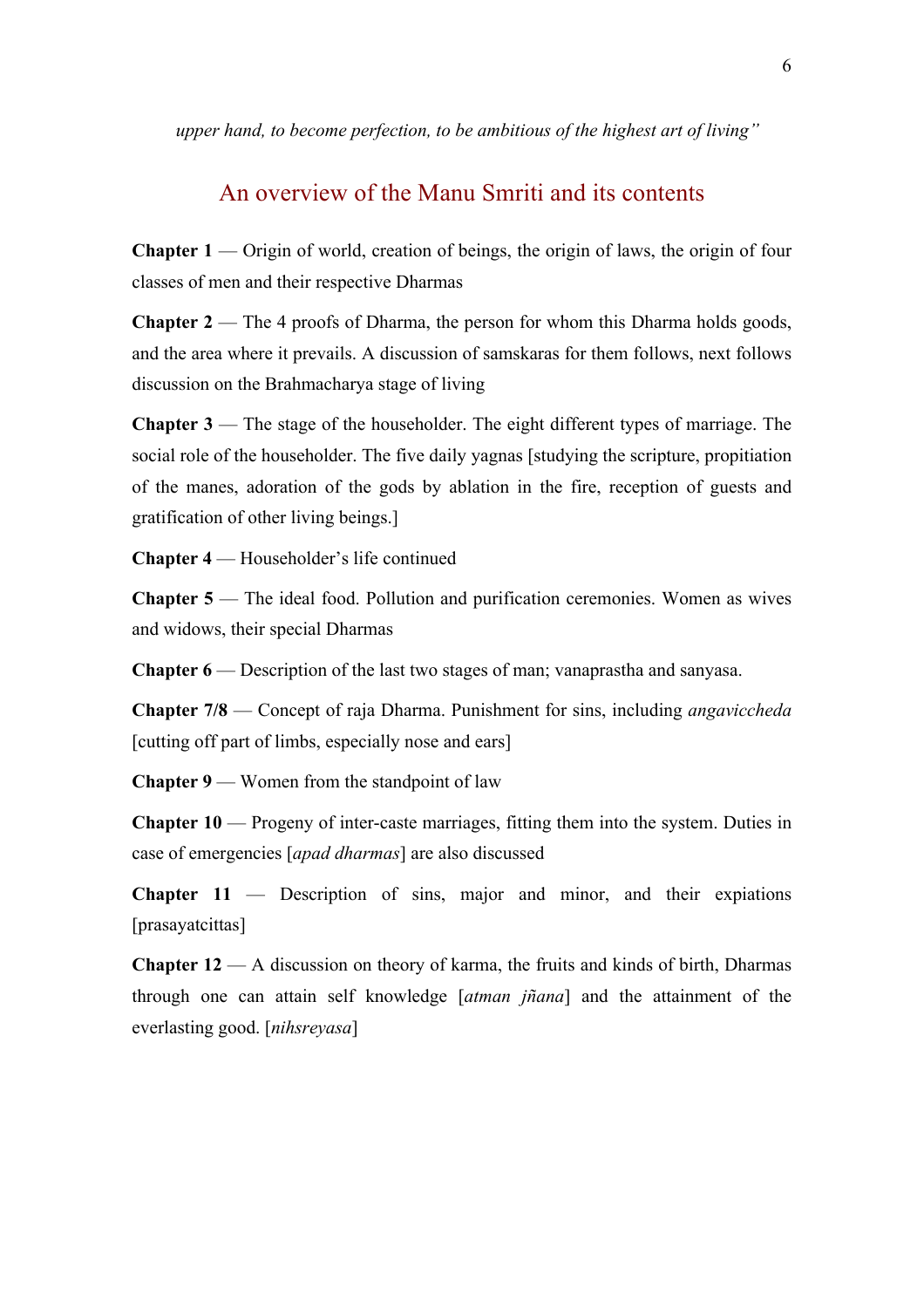anu begins his journey into deciphering the cosmic law by appreciating the vastness of creation as being inter-related. A static absolute, shaken Land stirred by the three gunas of nature, gives rise to infinite patterns of nature through a linear evolution (of matter) Manu, thus, anticipates the Samkhya philosophy in this respect. M

One verse in the initial mentions the golden egg or hiranyagarbha, and purusha (supreme spirit and not male as Buhler erroneously translates) dividing into male and female halves from which arise the first man and woman (no extra rib of the biblical Adam giving rise to Eve)

# **THE CREATION OF THE FOUR CLASSES**

When the Brihadaranyaka Upanishad exclaimed:—

"*by realizing satyasya satyam, the truth of truths, let there be freedom from the slavery of gods*";

it was the first time in the annals of human civilization that man had the courage to rebel against the nature controlling gods. This verse reinstates one of the most powerful Upanishad messages relevant to this day. One needs to only replace the gods of nature with the gods of wanton materialism, hatred, terror and war.

Manu probably alludes to an age, where the concept of *varna* (class) was absent or at best in its rudimentary stages. This is discussed below.

The cosmic being, Purusa gives rise to the four castes as described in the famous purusa sukta of the Rig Veda  $10<sup>th</sup>$  mandalam. *Brahmins* originated from the mouth, the *ksatriyas* from the hands, the *vaishyas* from the thighs and *shudras* from the feet. While modern sociologists, especially those obsessed with class struggle and revolution, have been quick to pounce on this solitary verse as that determining the mechanism of caste hierarchy, on the face of it, it seems pretty equivocal. If the supreme spirit is giving rise to the four castes, we can safely conclude that concepts condoning untouchability cannot have their origins through this verse since all elements of the supreme, are naturally sacred**.** Indeed, Manu says varnas are only four, there is no fifth! Manu explains that castes were created for the prosperity of society. As the Advaita writer Sureshvara had said, the four varnas are like four men carrying a palanquin together on its four ends.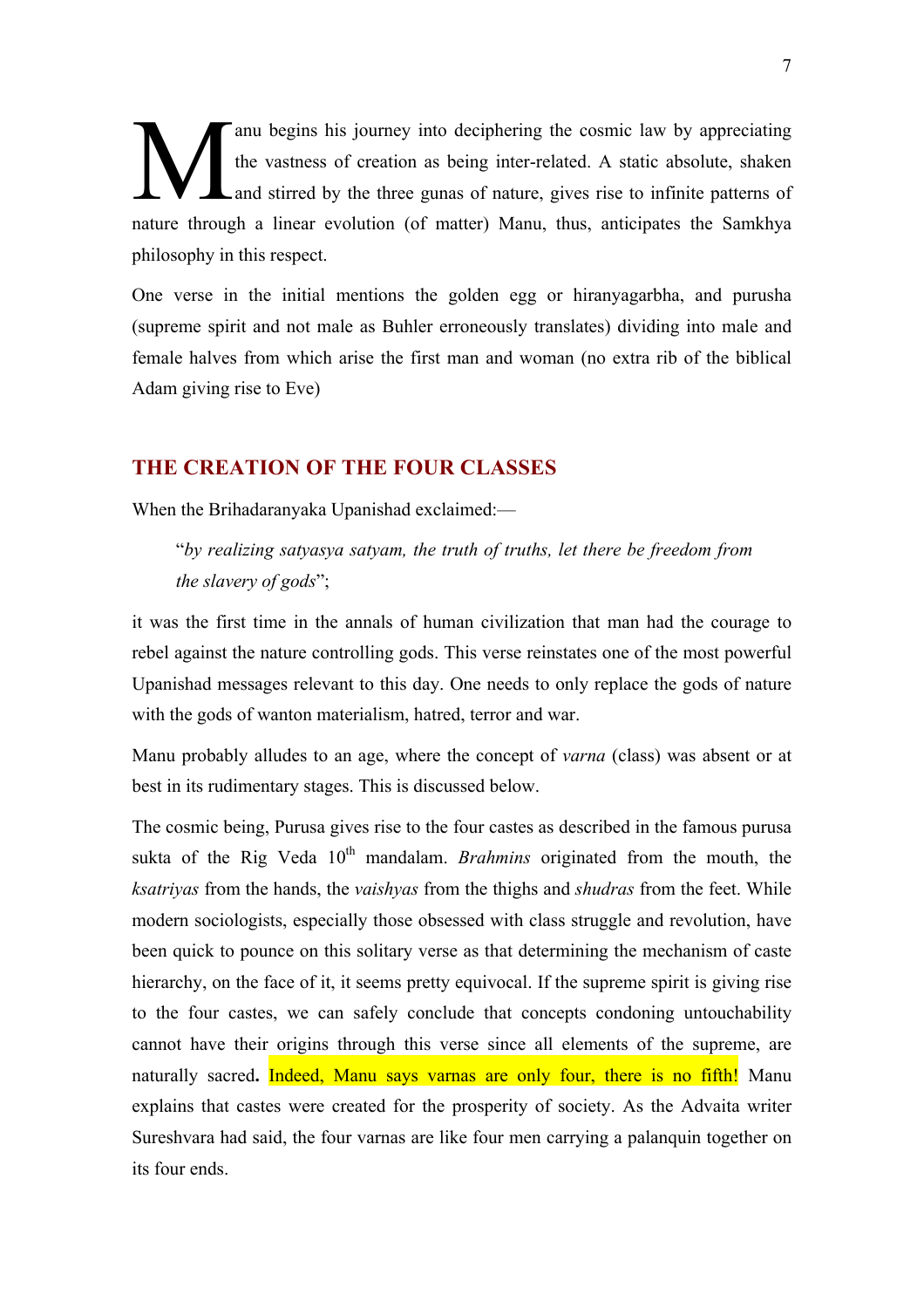More importantly, the mouth being more holy than the feet is a rather simplistic interpretation. Personally, I venture to suggest that the verse actually postulates the importance of division of labour in a society.

The Brahmins represent the intellect, and that is reflected in their speech through the mouth. The *ksatriyas* represent the quality of *rajas* as in action. The *shudras* represent the feet for they are meant to provide services, and the service sector (even if unorganized) represents the very foundation of society, especially traditional ones which were not mechanized. Hence, each is important in its own place

The allegory is that just like we are attached to all our body parts (who would want to choose between slashing his feet and slitting one's tongue!); similarly every caste is dear to Purusha. Without the creative intellect of the *brahmana*, society would stagnate and without the *shudra's* labour, the very foundations of society would collapse like a pack of cards.

What further gives credence to the above theory is that; the Manu Smriti has an additional verse 1.92

*Which states man is stated to be purer above the navel (than below); hence the Self-existent (Svayambhu or that which creates out of itself) has declared the purest (part) of him (to be) his mouth.*

This verse hence attempts to dissolve the ambiguity of the *purusha sukta* of the Veda and actually established the hierarchy of castes. It is quite probable that this verse is a later interpolation within the Manu Smriti.

With, regard, to interpolations within the scripture, some might argue, and rightly so, that interpolation is often an excuse used by scholars to disencumber themselves of those sections of the text, which can land their proposed theory into contretemps.

Prof Kane, hence suggests that the apparently divergent statements on taking a sudra wife, resorting to  $niyoga^2$ , and eating flesh found in the work are not really contradictory; for they are based on the doctrine of *nivrittis tu mahapala* i.e. greater benefit from abstention which Manu himself enunciates as in 5.56 (regarding abstaining from meat eating)

Yet, there are several sections of the text, where the divergent statements especially

 $\frac{1}{2}$ <sup>2</sup> The Law of levirate in which a childless widow is impregnated by her deceased husband's brother in order to raise an heir.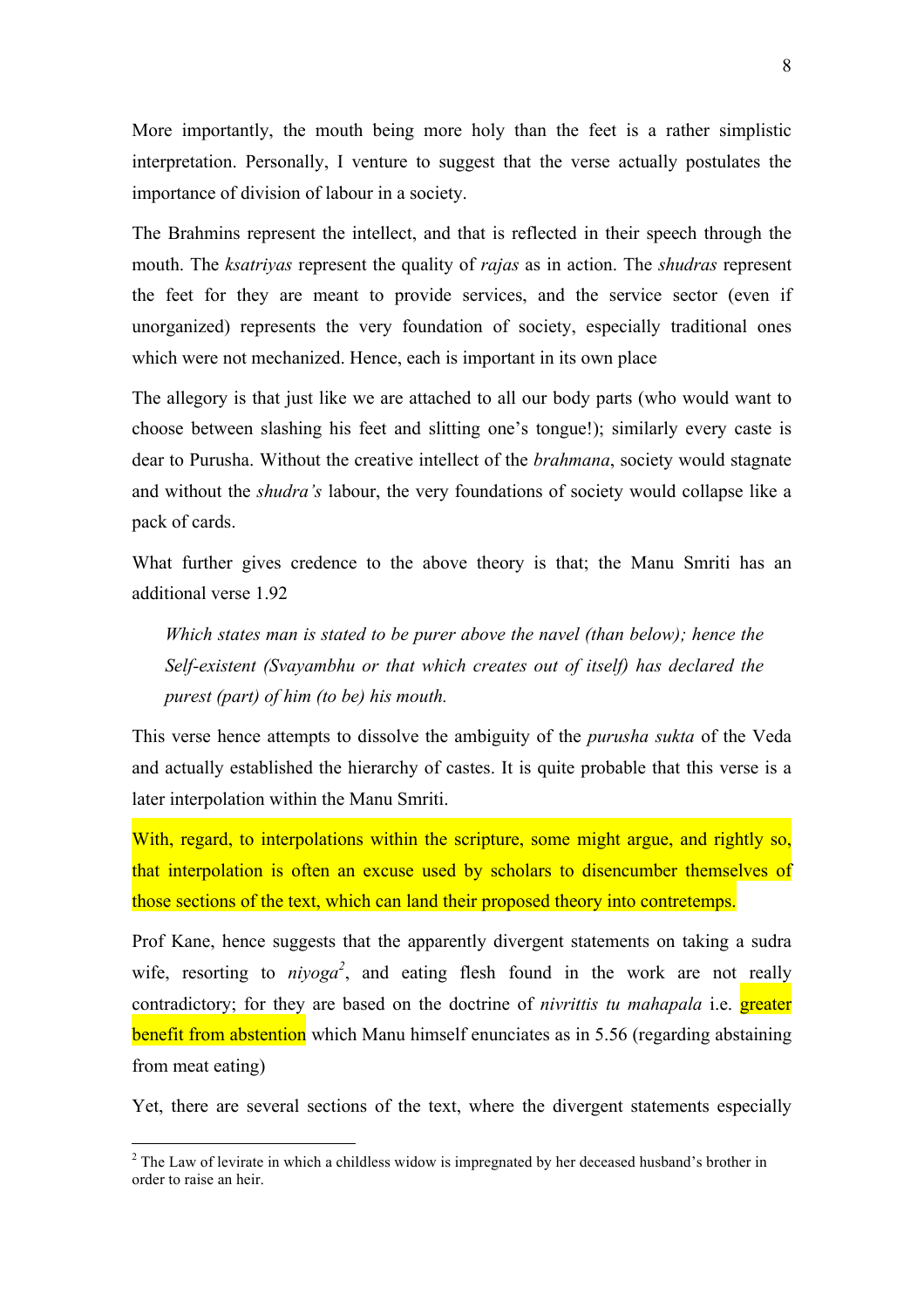regarding the status of women, especially their property rights, the power positioning of brahmanas and the denigration of the shudra cannot be reconciled through Prof Kane's dictum.

Burton Stein, writes that Manu seems to be totally confused with regard to granting property rights to women. It is impossible to envisage, how an intellect as great as Manu, could struggle with this question, to so great an extent that he would propose views antithetical to each other in two different chapters, in effect rendering his laws useless while judging such disputes. This is also affirmed in cases dealing with position and education of sudras; questions, which don't confront the author with any moral ambiguity, yet, the divergent views suggested in the same text, inappropriately allude to moral ambivalence on Manu's part, which is contrary to the spirit of the text. One can only imagine, those behind these acts of interpolation found it convenient, to undermine the authority of Manu, and substitute it with smritis of another age, written to assert their authority over the weaker sections of society.

# **MANU's VISION OF A BALANCED SOCIOLOGICAL ORDER & DISCIPLINE**

Dharma, is means to the ultimate end i.e. moksha, for which the divinity in man has to transcend the basal which houses the beast within. Modern society is insouciant towards the individual's spiritual progress. Its divine nonchalance stems from belief in the ideal as the unreal and the expedient as the real. In contrast, the final aim of Manu is in establishing a divine sociological order, which would fulfill humanity's aspirations to be established in their true essence. This order is *sista* , cultured, well versed in all Vedic literature. Manu is conscious of the degradation that societies divorced from spiritual ethics undergo, and thus Manu's aim is to propel society towards divinity; regardless of whether it is seemingly egalitarian in outlook, for too often ostensibly equal societies, perish. For Manu, differences amongst men are real for he says; do not make that equal which is born unequal. Hence, Manu believes that nature will ultimately triumph over nurture. Yet, he is completely attuned to the modern view, that without proper nurture, the highest potential can never manifest itself. The lower has to be uplifted to the higher plane; *Manu would have disparaged any ideas of pulling down the higher to the lower and compel society to conform to a uniform social order*. Thus, Manu's proposes a unique sociological paradigm, where the individual's evolution;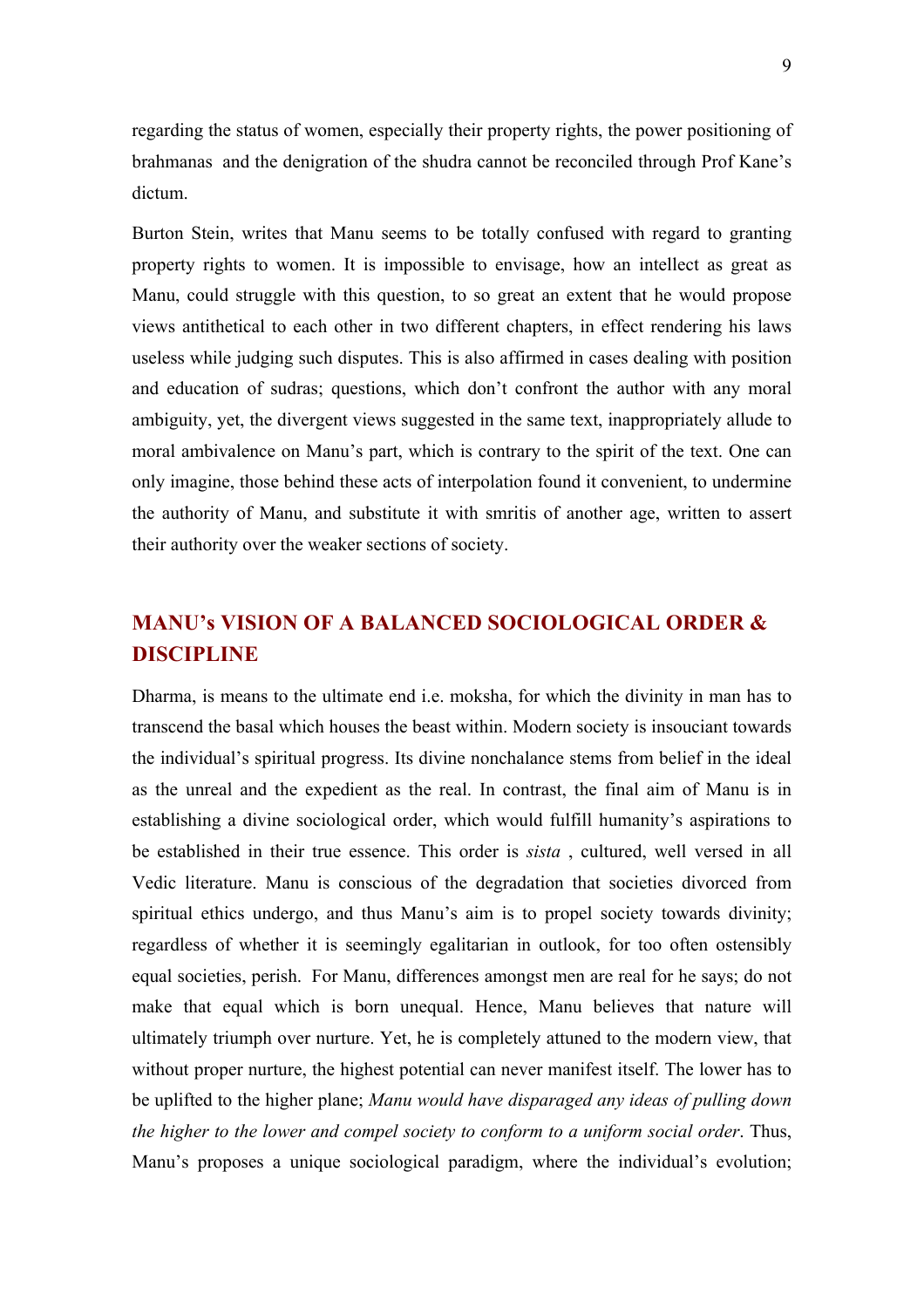physical, ethical, moral and spiritual are mapped out through four distinct stages of life; each approximately 21-25 years called ashramas. This concept of Asrama was probably expounded first in the Jabala Upanishad, but it is Manu who delineates them through a lifetime, for the respective castes and sexes.

The Mahabharata says all men are born shudras. It is through their conduct they become dvijas or the twice born. The Dharma sastras describe the sacraments (samskaras) which shape the human personality, and enhance its character. As Kalidasa says in his Raghuvamsa III.18

"*the body as it is born is like the raw stone from the mines, and the samskaras are like the grinding and polish that it gets at the hands of the gem cutter*."

Manu explicitly says that samskaras are the means for the body to undergo a spiritual transformation; to become capable of realizing the supreme being [MS 2.26-28 ]

The samskaras for the *dvijas*; i.e. the brahmanas, the ksatriyas and the vaishyas are similar. For the *eka-jati*, the shudra no samskaras are warranted, but the text also says that if the shudras, care for merit, they may do certain rites, the five daily sacrifices, etc but without mantras. More details are found in the text *Sudra Kamalakara*. Similarly, women of the higher castes also went through samsakaras without mantras. Manu describes only 13 samskaras.<sup>3</sup>

*The most important samskara is the thread or the upanayana ceremony, devoid of it, the dvija is devoid of initiation into adoration of the gayatri, and without that Manu says he is not better than an outcaste [vratya MS 2.39]*

Women were initiated into the thread ceremony in the vedic era. Brahmacharya discipline and period of study were essential for both sexes [Atharva Veda 11.5.18a, (*brahmacaryena kanya yuvanam vindati*) Satpatha Brahmana.1.2.14.13, Tait Brahmana II.3.3.2-3]

Women cannot be equated to shudras for shudras cannot give rise to Brahmins. But Manu substitutes marriage for *upanayanam* in case of women **[MS 2.67**], for he believed that women being ignorant of Vedic texts are bereft of the power of mantras. This is obviously a later revision within the extant text. Yet, even anterior to Manu, Yama [VirS.p.402] upholds Vedic education for women, but advocates the female

 $\overline{a}$ 

<sup>&</sup>lt;sup>3</sup> click link for details http://www.hinduwebsite.com/hinduism/concepts/samskara.asp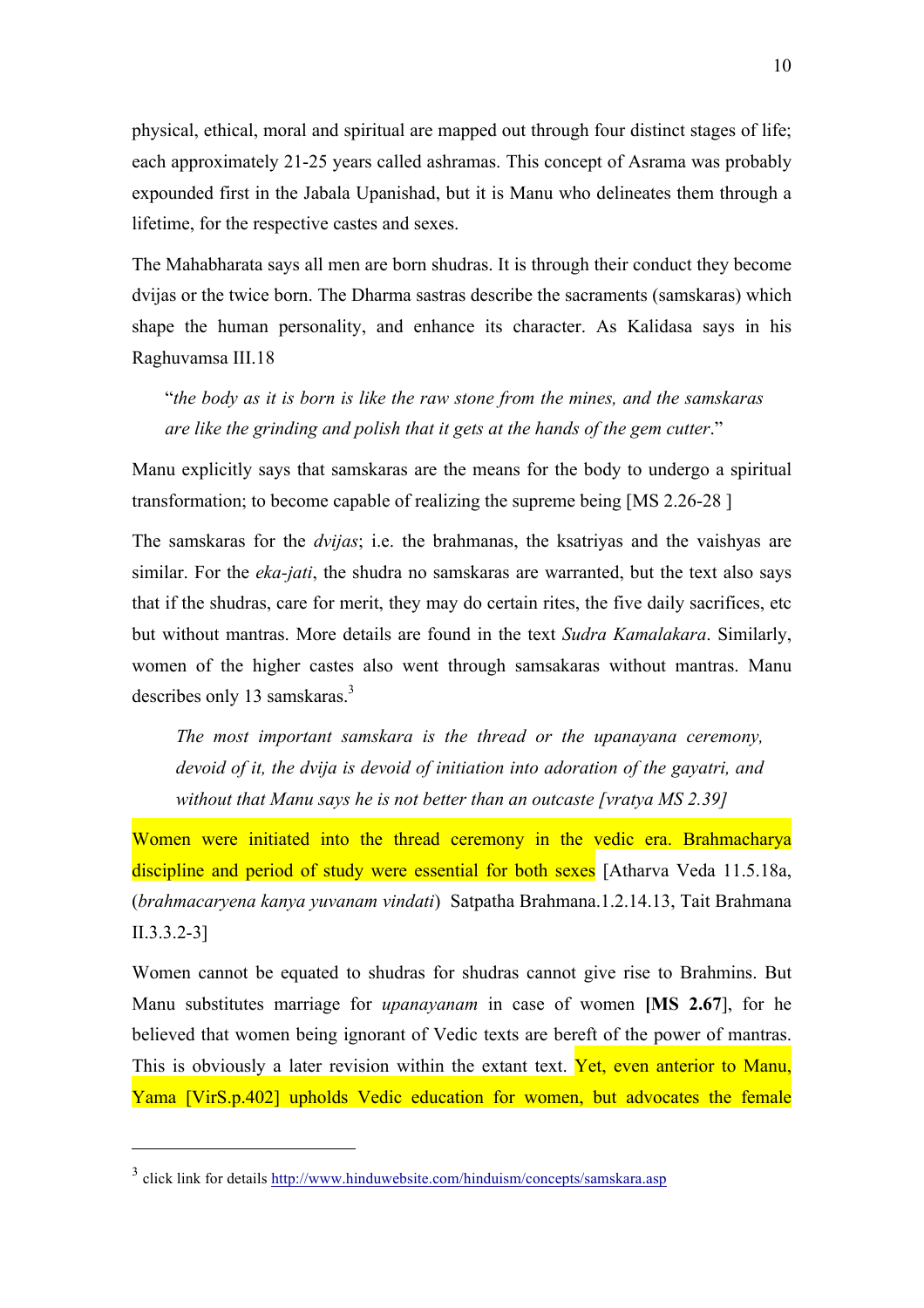students to not engage in begging their meals, wearing deerskins or grow matted hair unlike their male counterparts.

We have to agree with **Julia Leslie** , that substitution of marriage for *upanayanam* was to rescue the varna system from descending into chaos. However, we are yet to answer the most perplexing question as to why, was Vedic education prohibited to women by Manu, and later by all smriti writers without exception.

# **MANU'S VISION OF THE IDEAL HOUSEHOLDER**

The most intriguing question facing Hindu society from time immemorial is which is the superior path ; that of the householder or that of the sanyasin (*the renunciate*). Saints and thinkers have opined diverse views. The criticism of sanyasin is that it renders destitute society of its best intellects and manpower; while that of householders has been they are so besmirched with maya that it depletes them of the vital powers of concentration on the road to moksha. The chain of relationships bonds them to the unreal, their effete selves are no match for the sanyasin's relentless pursuit for the goal supreme. It is the latter view, which held sway with orthodox Hindus for centuries.

The historical examination points out that the Hindu tradition actually discouraged jumping into the ascetic bandwagon. The Buddha's path, although proclaiming a middle path, consummated in a large scale conversion of millions of young men and even women into *sanyasin*. Buddhism probably gave to the world, the first organized order of monks which Shankara would emulate for Hindu sanyasins almost a millennium later.

*The etymology of the word sanyas is to be alone….Samsara is not the world, it is stagnation at the level of the senses*. Thus, in Hindu philosophy, the essence is to attain sanyasa while engaged, in work, in activity. Yet, for the lesser mortals, the last phase of life must be utilized in the attainment of the same, for as Krishna says in the Geeta, no spiritual gains made in this life ever goes waste.

Shankara had said a man must take up Sanyasana as soon as *vairagya* [spiritual dispassion] dawns upon him, irrespective of whether he had completed the intervening grihastya. But Manu, and all smriti writers of the time, were unanimous in their view, that sanyasa could not be undertaken without first gratifying the debts to one's ancestors, gods and most importantly family and society at large, by begetting and raising righteous children. Thus, grihastha, the phase of the householder, involves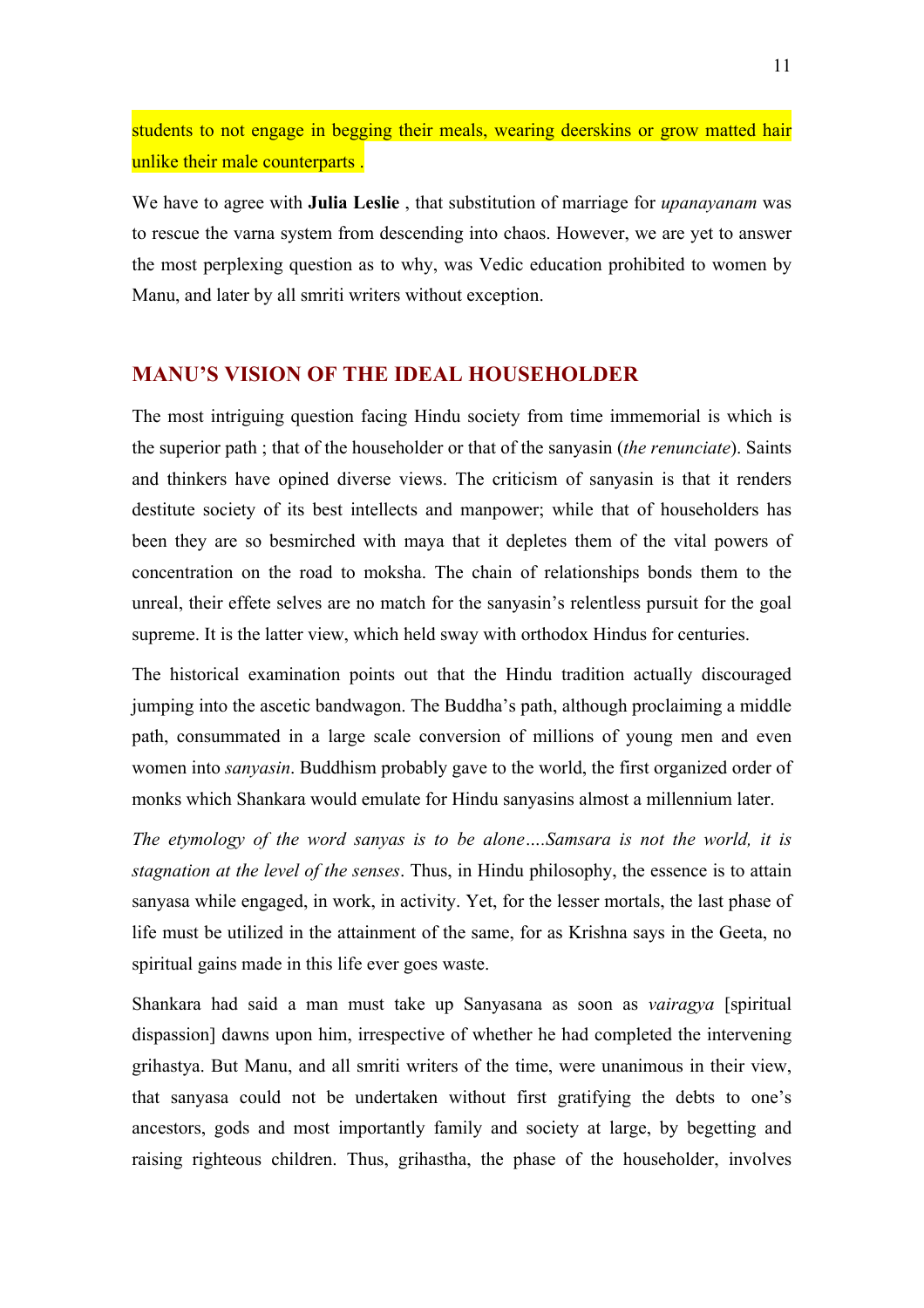several rites which have to be performed along with the wife. It is an ideal ground for discipline of the body, mind and soul. Manu does not condemn the cause for desire, which is central to a householder; as he opines [**MS 2.4**]

*Not a single act here (below) appears ever to be done by a man free from desire; for whatever (man) does, it is (the result of) the impulse of desire*

Thus Manu contends that while working with desire for fruits is not laudable, yet, it is ultimately desire that drives, exceptions are few to be found where man can work solely for work's sake without thinking of the fruits of his action. As is known, Krishna in the Gita appeals to Arjuna to work selflessly and renounce the fruits of his actions to him. Manu is definitely more realistic in his vision and attempts to harmoniously rationalize it with the spiritual idealism

Manu, praises the order of householders for being the most excellent as evident from the following verses.

## **MS 3.78**

*Because men of the three (other) orders are daily supported by the householder with (gifts of) sacred knowledge and food, therefore (the order of) householders is the most excellent order*.

#### **MS 6.90**

*As all rivers, both great and small, find a resting-place in the ocean, even so men of all orders find protection with householders*

Manu vision of the householder is one of radiant humanism. Manu obviates the need for extenuating the householder's spiritual limitations w.r.t. the sanyasin, by putting forth the argument of societal sustenance depending exclusively upon the former. But Manu's intransigence with Dharma for any being, produces the profound vision of the householder with his radiant humanism, who is not limited by his familial constrains, but as a model citizen, is responsible for the dharmic considerations of the society at large.

Manu appeals to householders to follow an ethical, not mechanical basis of Dharma.

#### **MS 10.63**

*Five virtues constitute the Dharmas of all the four varnas — non violence, truth, non thieving, purity and sense control.*

In this respect, that Manu says "*atithi devo bhava"* — Guests must be treated as gods.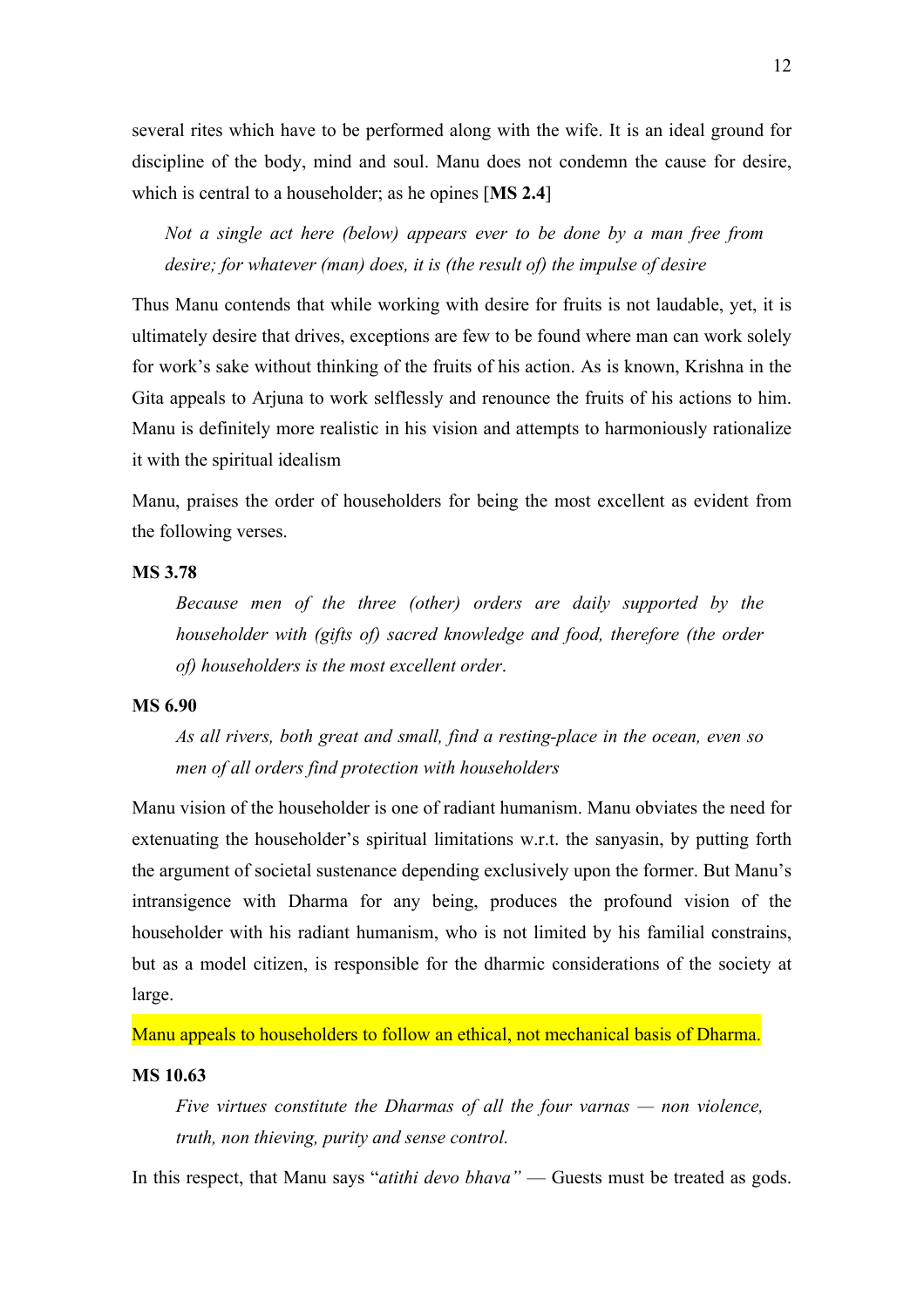They must be requested to stay at nightfall. Never should thoughts of driving away a guest arise in a householder's mind. However, lepers should not be entertained (for fear of infecting the family) Recently, Romila Thapar, has challenged this view and claimed, that only Brahmins were accepted as guests. However, there is no internal evidence to support this view. Other smriti writers even admitted charvakas/the hedonists of ancient India as guests. It is perhaps, the testimony of Megasthenes, the Greek ambassador of Selecus I to Chandragupta Maurya which absolutely debunks Thapar's audacious claim, especially since the former, being outside the pale of varna, was a mleccha.

To quote from Megasthenes's Indica:—

"*Indians officers are appointed even for foreigners whose duty is to see that no foreigner is wronged. Should any of them lose his health, they send physicians to attend him, and take care of him otherwise, and if he dies they bury him, and deliver over such property as he leaves to his relatives. The judges also decide cases in which foreigners are concerned, with the greatest care, and come down sharply on those who take unfair advantage of them*."

It is with a sense of compunction; one has to concede that the same civilization is today, the most tourist unfriendly nation of the world!

The glorification of a life of a disciplined householder also nails the criticism that Hinduism is a life negating, other worldly, pessimistic religion.

Every householder is expected to perform the five yagnas daily, which include learning, offering food to manes, receiving and taking care of guests, and taking care of birds and beasts alike. In this important rite, we find Manu encompassing a sublime daily vision of the householder who prays for welfare of the entire universe itself….

[*devo mangalam, manu mangalam, surya mangalam, chandra mangalam, pashu mangalam….bhavatu bhavatu bhavatu — let there be auspiciousness everywhere; let the sun be auspicious, let the moon, the gods, the man, the beasts all be auspicious.]*

To this picture of goodness and strength, Manu expects the householder to retain all elements of basic hygiene….he should wear good clothes, avoid excessive fasting, have his hairs and nail cut, and face shaved and wear white clean clothes. [**MS 4-34/5**]

The means of livelihood should involve least harm to anyone. **[MS 4.2**] Thus, one can find the origins of *ahimsa* extant within the Manu Smriti itself. [Also see **MS 7.198**] This if further exemplified with regard to meat eating. Manu says in **5.56,**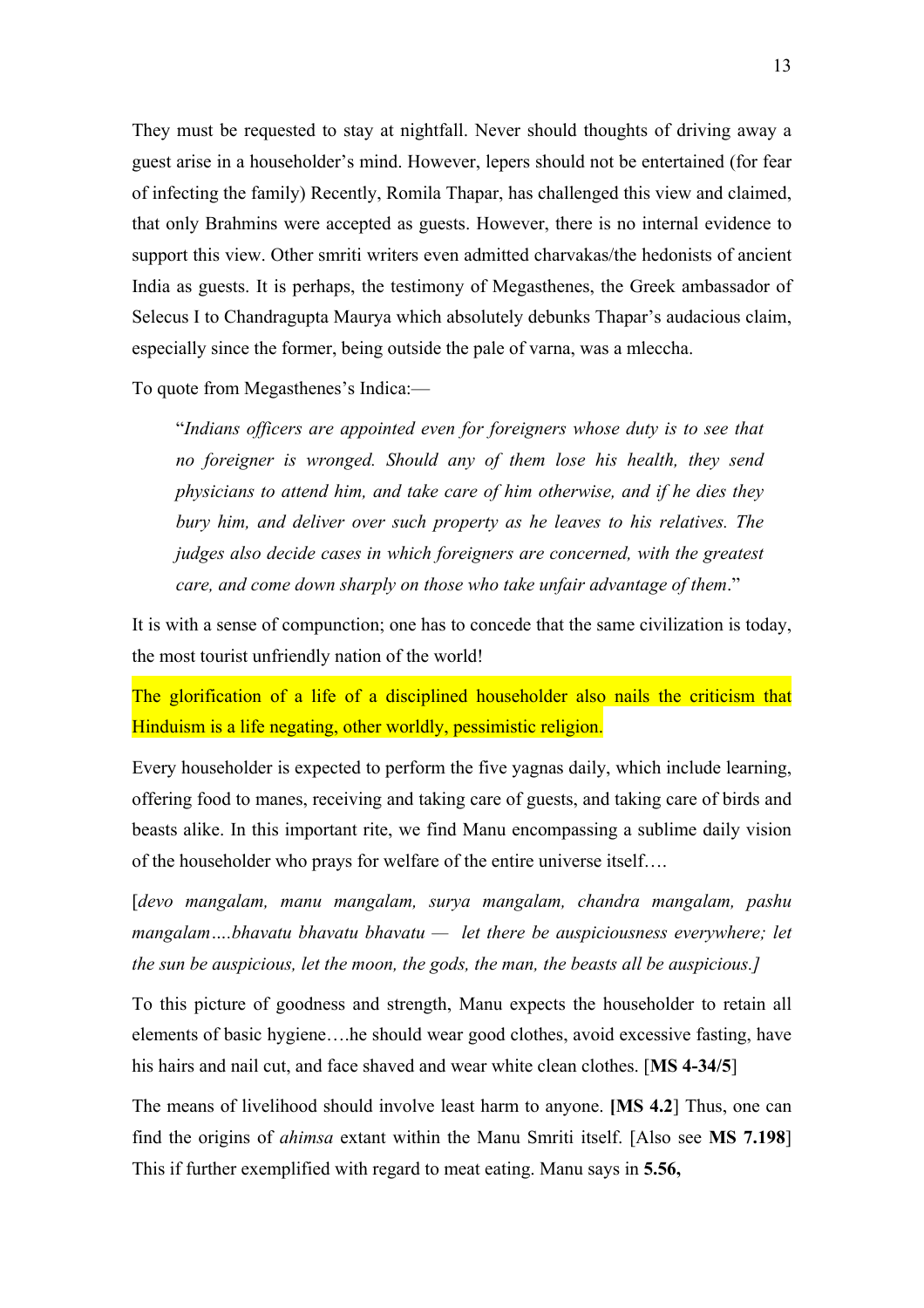*There is no sin in eating meat, in drinking liquor, and in carnal intercourse, for that is the natural way of created beings, but abstention brings great (spiritual) rewards.*

In this verse, we find a profound display of the concept of *sinlessness*, a unique conception of the Hindu religion. The Abrahamic faiths are obsessed with the triple canyon of sin, hell and damnation. But not in Hinduism! No wonder Vivekananda had said "*it is a sin to call anyone a sinner*" To err is human, to be damned for those deeds is not but neither should it be reason to don the dresses of decadence! Perhaps, this verse also hints at moral relativism, but unlike the philosophy of existentialism, which rejects universal moral values, Manu views relative morals as being linked, a connecting chain to the absolute Dharmic principle. The morals are neither permanent, nor absolute, but in subscribing to the morals of today, man upholds the Dharma of eternity.

# **MANU ON ASCETICS (Sanyasins)**

Several sections of the  $6<sup>th</sup>$  chapter deal exclusively with the order of ascetics. Manu believes, the ascetic by his actions has to prove his ability to remain in a state of equanimity under both, conditions of adversity as well as pleasure.

The goal of the ascetic is to realize the highest truth….the one without a second…..the atman, the universal consciousness pervading all existence.

#### **MS 6.65**.

*By deep meditation let him recognise the subtle nature of the supreme Soul, and its presence in all organisms, both the highest and the lowest.*

#### **MANU ON WOMEN :**

The position of women in the Indian civilization has despite a rich scholarly examination by writers both indigenous and foreign, has inadvertently focused on the current ambiguous status of Indian women to serve as the benchmark for their study. It is not without reason that a sustained propaganda has been made out by certain historians and sociologists to defame the Hindu religion, and culture as being anti woman, despite the fact that persecution of women has been universal propounded by all major religions and civilizations, without exception. It is here, one can see light of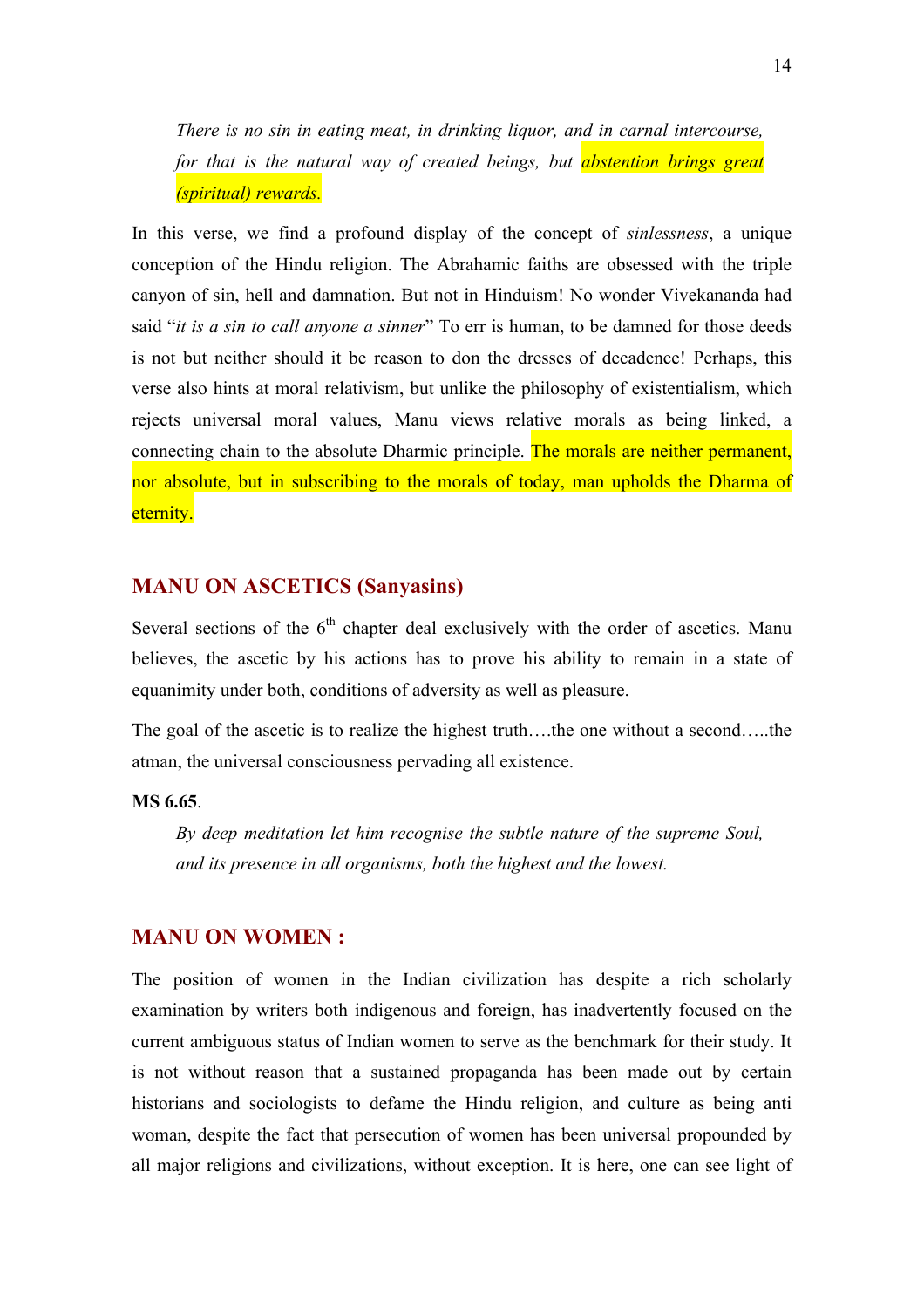feminine freedom in some elements of the Hindu tradition, both orthodox and heterodox, especially the latter as they reach their zenith in the Hindu Tantric feminine traditions<sup>4</sup>. Naturally, they have deeply influenced several modern feminist writers.

Manu has often ridiculed in one of his most off quoted verses [**5.148**];

…..*na stri svatantrayam arhati* [*In childhood a female must be subject to her father, in youth to her husband, when her lord is dead to her sons***;** a woman is not fit for independance]

Can a historian base his judgment on the authority of a couple of patriarchal passages; to consider them in isolation of the others contrary to the above exhortation? It is nothing short of intellectual infancy to condone such views especially when there is another verse which contradicts the above.

#### [**MS 9.12**]

*Women are well guarded of their own accord, by themselves, not by confining them to home, or keeping a watch on them through spies and servants.*

The legacy of Greece and Rome is the apple of the eye for Eurocentric historians. Although, the suppression of women in those civilizations is undisputable, their mainstream historians and sociologists put these unpalatable elements into the shade, by emphasizing on their glories of another day. The piquant views of such writers while quoting this verse, do not deem it fit to mention that in Ancient Greece, women could never leave her home without a guardian. All her life, she was under the tutelage of one; either her parent, husband or son! Moreover, Manu clearly believed in women deserving protection all her life, especially in her old age through her son. A son far from subjecting his mother, was predominantly trying to balance the aspirations of his wife and mother. Yet, his primary duty was towards his mother, than his wife. It is the former that has represented the ideal of Indian womanhood through the ages, for better or for worse!

It is preposterous to find the origin of women rights in India being negated in majority of women studies literature all around the globe, when a customary reading of the

 <sup>4</sup> *In Buddhist Tantra, the female is relegated to the inferior position of the passive principle, and the male takes over as the active principle. This is diametrically opposite to the Hindu tantric principles in which the male [shiva] is the passive principle, and the female [shakti] is the active principle*. Thus, in popular Hinduism, it is said, shiva is a shava [corpse] without shakti.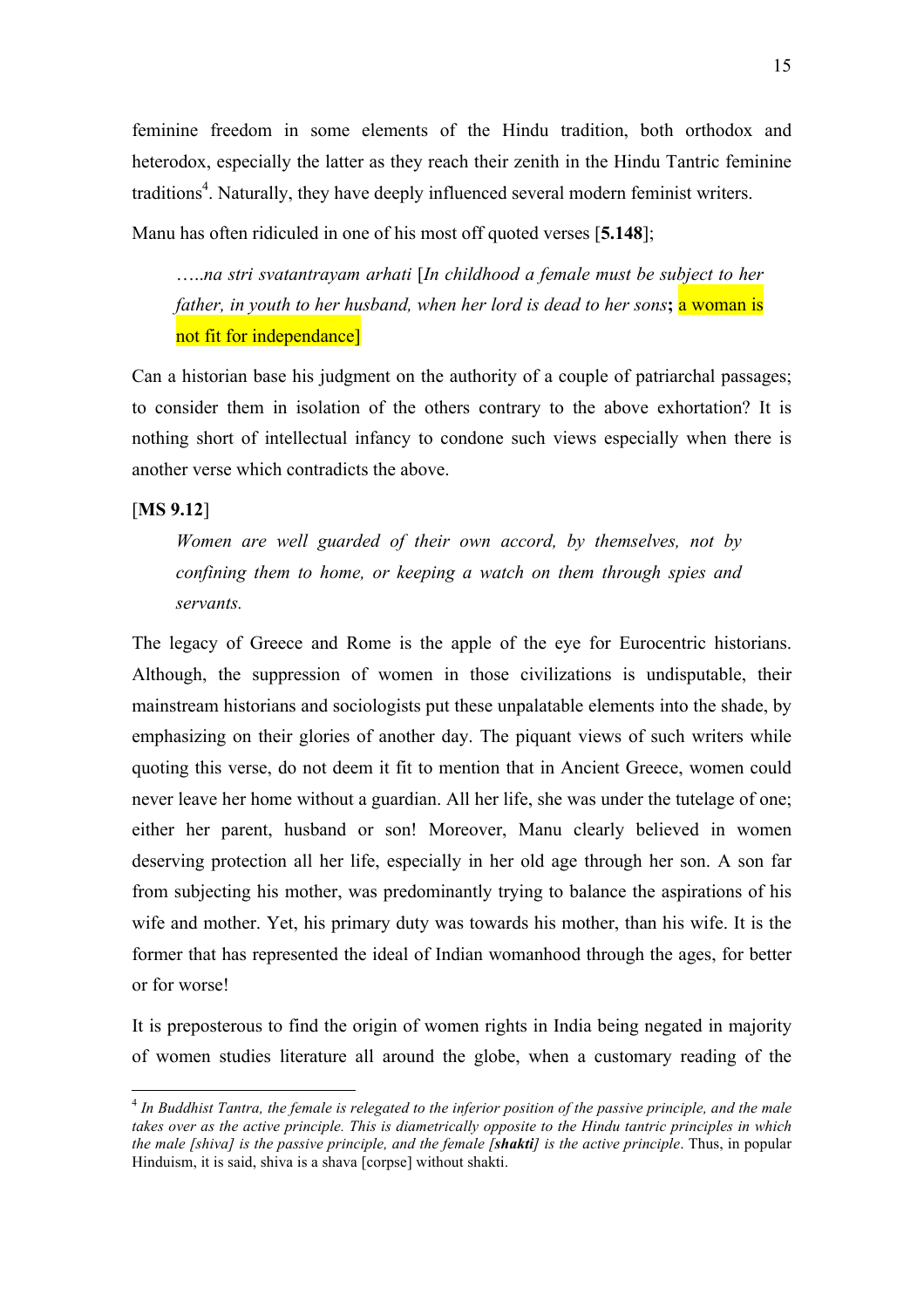Smritis, provides even the lay reader with ample testimony, of not only its existence but its progressive evolution through the ages. It is beyond the scope of my current article to compare and contrast the position of women in the world civilizations through the ages, so I will restrain myself to juxtaposing the opinions on women, and their rights as mentioned in the Manu Smriti with those of the Greeks.

# **GENERAL OPINION ON WOMEN**

Greek civilization was essentially a masculine one, and references to feminine conduct are scanty to say the least. Hesiod,  $9<sup>th</sup>$  century B.C, considers women to have originated from Pandora, creation of the gods, to wreck vengeance on mortals, for whom Prometheus had stolen fire from the kingdom of heaven. It was Pandora, who opened the floodgates of all evils upon the earth. Thus, the fall of man, was due to the rise of the first woman.

In contrast, Manu's scheme for origin of women is the same as that in the Brihadaranyaka Upanishad; the supreme spirit, the Purusha splitting into two halves, the male and the female. Thus, it is strictly egalitarian in outlook

#### **MS - 213**.

It is the nature of women to seduce men in this (world); for that reason the wise are never unguarded in (the company of) females.

#### **MS - 214**.

For women are able to lead astray in (this) world not only a fool, but even a learned man, and (to make) him a slave of desire and anger

Both these verses reaffirm the basic Indian beliefs of the women as a temptress especially since the post Buddhist/Jain reformatory movements. To the mind of the ascetic, veracity of the statements is unquestionable; the modern mind can probably cloak it in the garb of Freudian psychology. The cynical views expressed are purely from an ascetic's perspective! The vigorous ascetic standard of life necessitated keeping men away from women. This rigorous type of asceticism can be traced to the Buddhist Jatakas which depict the evil influence of women.

#### As **Shankuntala Rao Shastri** says:—

 "*it is quite possible that such a strong feeling against women grew up in the priestly circles of Buddha at least, soon after the admission of nuns into*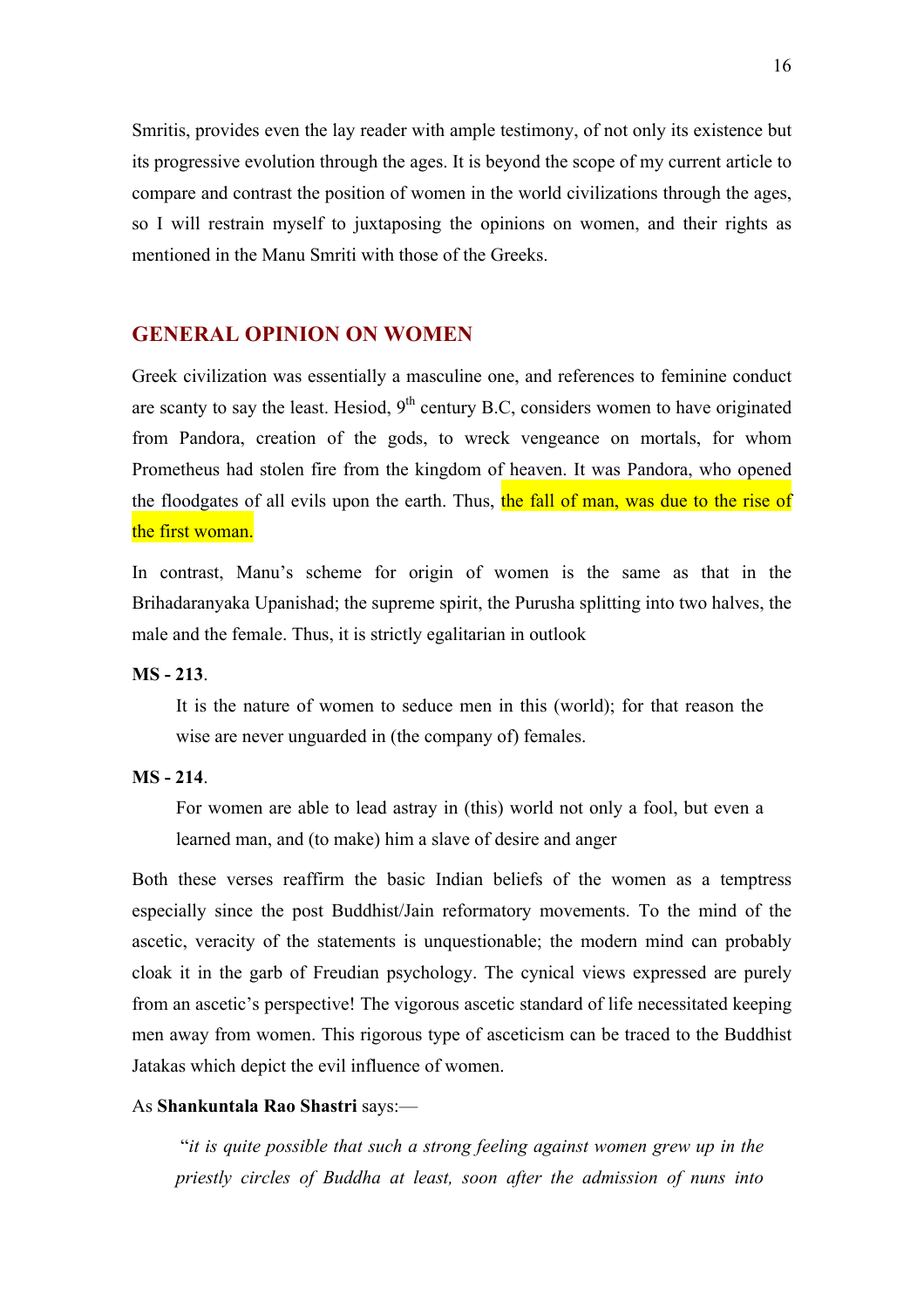*priesthood and the consequent disorders in the assembly of monks. It formed the basis of a set of rigid rules warning men and students of the snares of women*"

One might view these verses disapprovingly, for aren't women too susceptible to the charms of the opposite sex? Here also a fundamental belief of Hindu thought comes to light; that women being more spiritual are in a position to control their desires in a more effective manner. Non-conforming women on the other hand are capable of destabilizing the entire social order. Therefore, often one would find the term women being used synonymously with desire in the Indian cultural milieu. Hindu mythology has numerous accounts of even close to enlightened sages like Vishwamitra falling to the temptation of beautiful *apsaras* sent over by Indra to scuttle the sage's advancements. It is not that any blame attaches to the *apsara*, for sages in their own admission realize their vanity. Some even leave their ascetic lifestyle to settle for domesticity with those responsible for their downfall.

Yet, Manu's numinous views on women described in the below quoted verses, is not to be found in any non-Hindu religious scripture in the annals of world civilization.

3.55. Women must be honoured and adorned by their fathers, brothers, husbands, and brothers-in-law, who desire their own welfare.

3.56. Where women are honoured, there the gods are pleased; but where they are not honoured, no sacred rite yields rewards.

3.57. Where the female relations live in grief, the family soon wholly perishes; but that family where they are not unhappy ever prospers.

3.58. The houses on which female relations, not being duly honoured, pronounce a curse, perish completely, as if destroyed by magic.

3.59. Hence men who seek (their own) welfare, should always honour women on holidays and festivals with (gifts of) ornaments, clothes, and best of food.

3.60. In that family, where the husband is pleased with his wife and the wife with her husband, happiness will assuredly be lasting

In contrast, the **Greek** vein of contempt for women is captured in the writings of **Semonides** , who composed a satire on woman in which her various temperaments are ascribed to a kinship with different animals hog, fox, dog, ape, mare:—

*The mind of woman is the like the hog, dirty, sitting atop a dungheap. She is*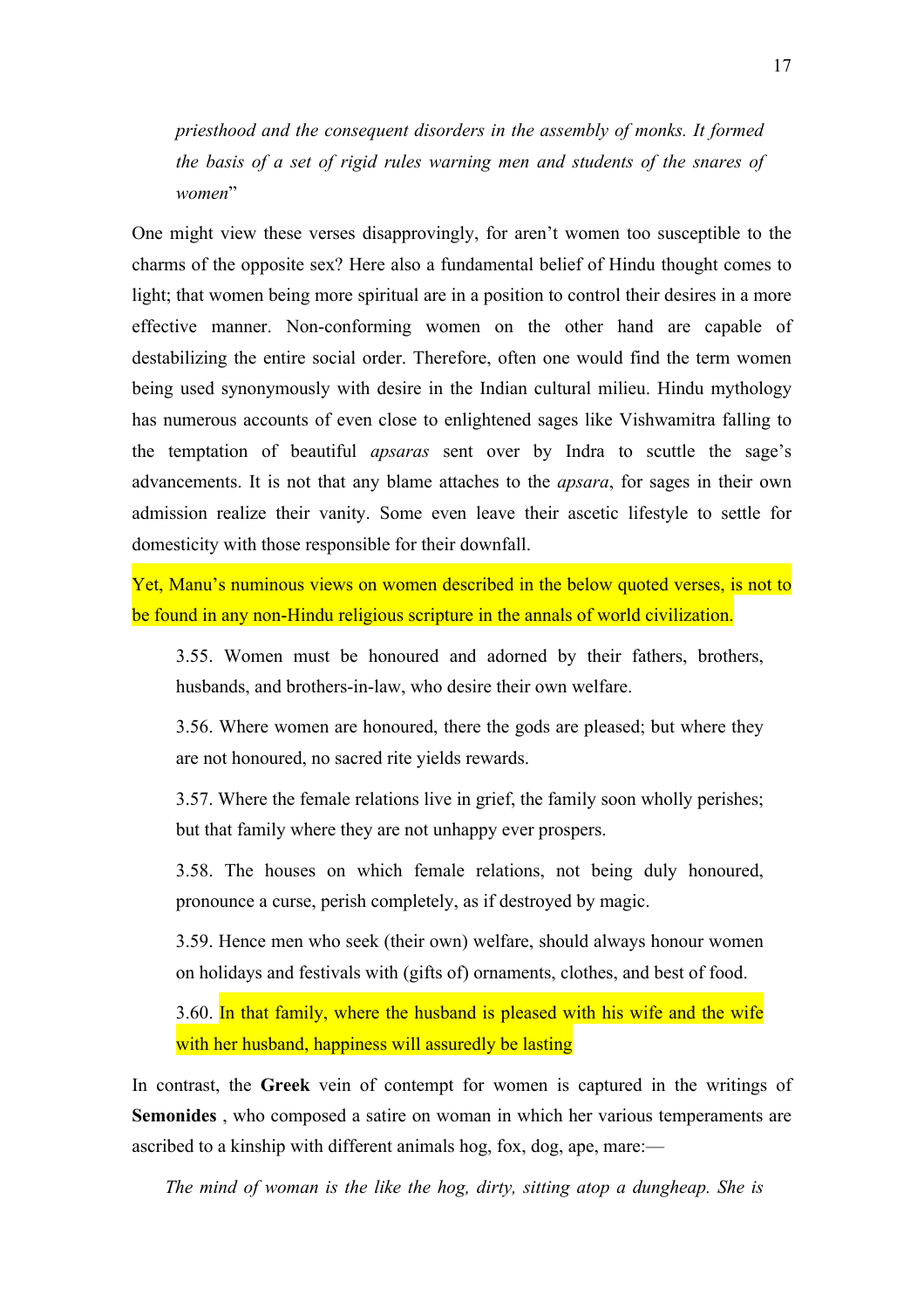*ignorant of everything, good or bad. Her only accomplishment is <i>eating*, *she is too stupid to be drawn near a fire. However, The wife to be dreaded is an apelike one. She is utterly ugly, her face is hateful, the laughing stock of society, and no one in the right mind would marry her.*

# **FEMALE EDUCATION**

According to **Homer**, in contemporary Greece, education of girls was of the simplest character. They grew up in the apartment of the mother, and learned from her simple piety towards the gods, a modest bearing, skill in needlework and efficiency in the management of a household

In **Athens**; the pinnacle of ancient western civilization, the scene was not any brighter. The girl was not to be educated, but brief lessons in reading and writing were imparted to her. Except domestic duties, she had no other outlet of expression

In contrast, a small but significant contribution to Vedic literature was made by women. In the Upanishads two stellar female philosophers in **Gargi and Maitreyi**, are conspicuous through their intellect. It is true, Manu prohibits Vedic learning for women but in the same vein he considers education could be acquired from anyone [**2.240**]

Purely out of conjecture, I might venture to add that the rise of temple priests, who were deemed no better than shopkeepers by Manu; paved the way for society snatching women's right to Veda in order to prevent them taking up jobs as temple priests, and protect their hallowed identity.

Secular literature was never debarred from any individual, and the education of the epics and secondary texts was consistently followed up by women of all varnas.

The courtesans of India, were versed in 64 distinct art forms especially dance and poetry….even their closest Greek counterparts, the **Hetairas** would come only a distant second.

# **ATTITUDE TO THE WIFE**

#### [**MS 9.28**].

*Offspring, (due performance of) religious rites, faithful service, the highest conjugal happiness and heavenly bliss for the ancestors and oneself depend on one's wife alone'*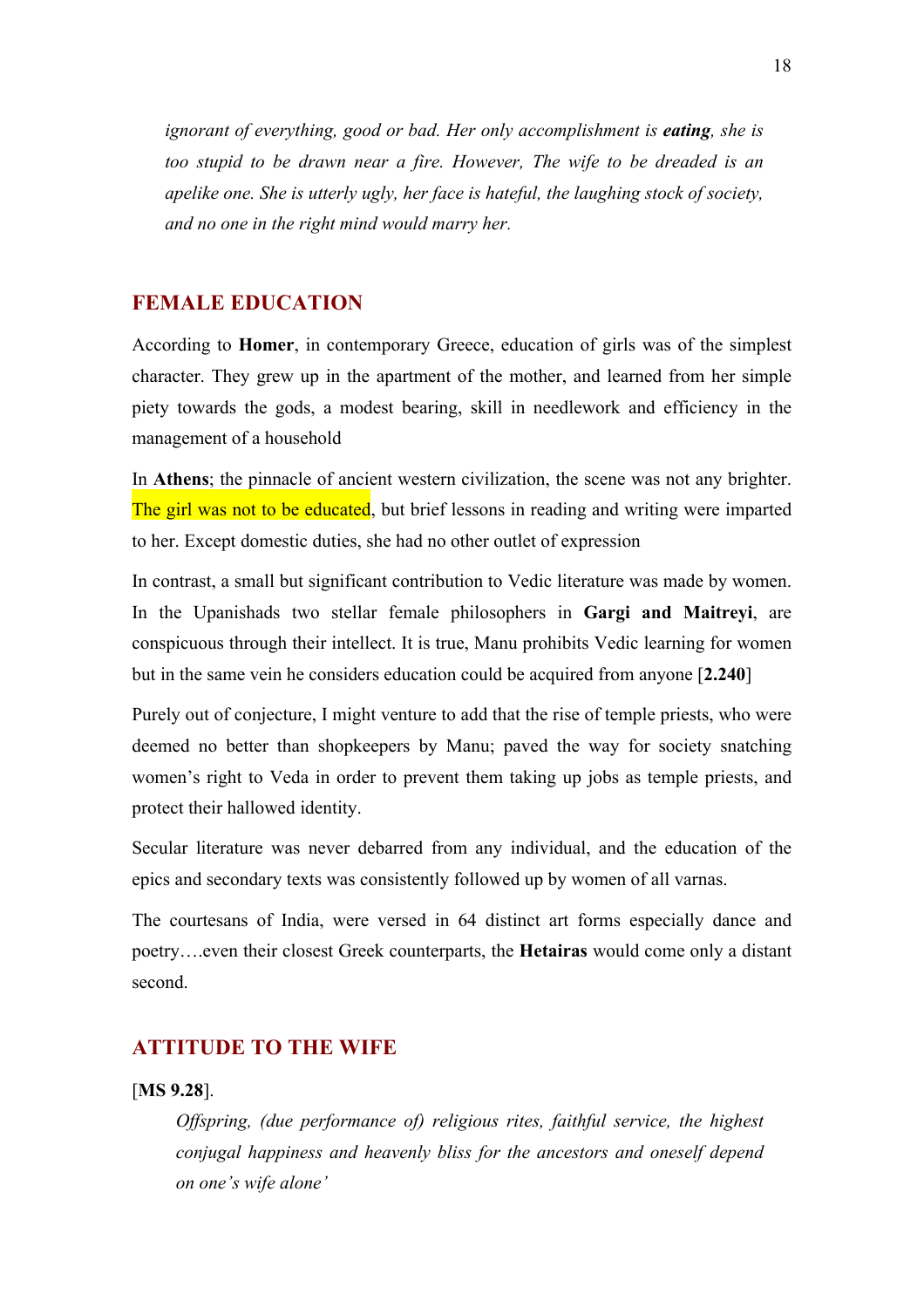## [**MS 9.45**].

*Manu declares that the perfect man is one who constitutes a trinity made up of his wife, himself and their offspring.* 

# [**MS 9.95**]

*The wife being a gift from the gods, she ought to be supported to the end of her life* 

# **ATTITUDE TO THE GIRL CHILD**

In all ancient civilizations, boys were preferred to girls, for the former were the guardians of the tribe. In Indian civilization, the Hindu belief that a son liberated the dead father also added to the son mongering. But, a daughter's place was always secure. A daughter's father in India took the onus of securing an ideal match for his girl, put a grave sense of insecurity in him; so much that even Raja Dasharatha in the Ramayana, is said to have been so distressed when Sita came of age, that his condition was akin to a poor man who had suddenly lost all his money! That couples desired scholarly daughters is evident from passages in the  $6<sup>th</sup>$  chapter of the Brihadaranyaka Upanishad where formulas for procuring scholarly daughters have been mentioned.

The veneration for a daughter begins with her naming itself, as Manu enjoins parents to choose names for them ending on a benedictory note. [**MS 2.33**]

#### [**MS 4.185**]

"*A man should regard one's daughter as the highest object of tenderness; hence if one is offended by her, bear it without resentment*"

MS 10.131 unequivocally states that a daughter is equal to a son in every way.

A mother's estate passes to the unmarried daughter, but also, a sole daughter is entitled to a father's entire estate provided she does not marry.

## **POSITION OF THE MOTHER**

The mother is the most important person in one's life.

#### **[MS 2.145**]

*The teacher (acharya) is ten times more venerable than a sub-teacher (upadhyaya), the father a hundred times more than the teacher, but the mother a thousand times more than the father*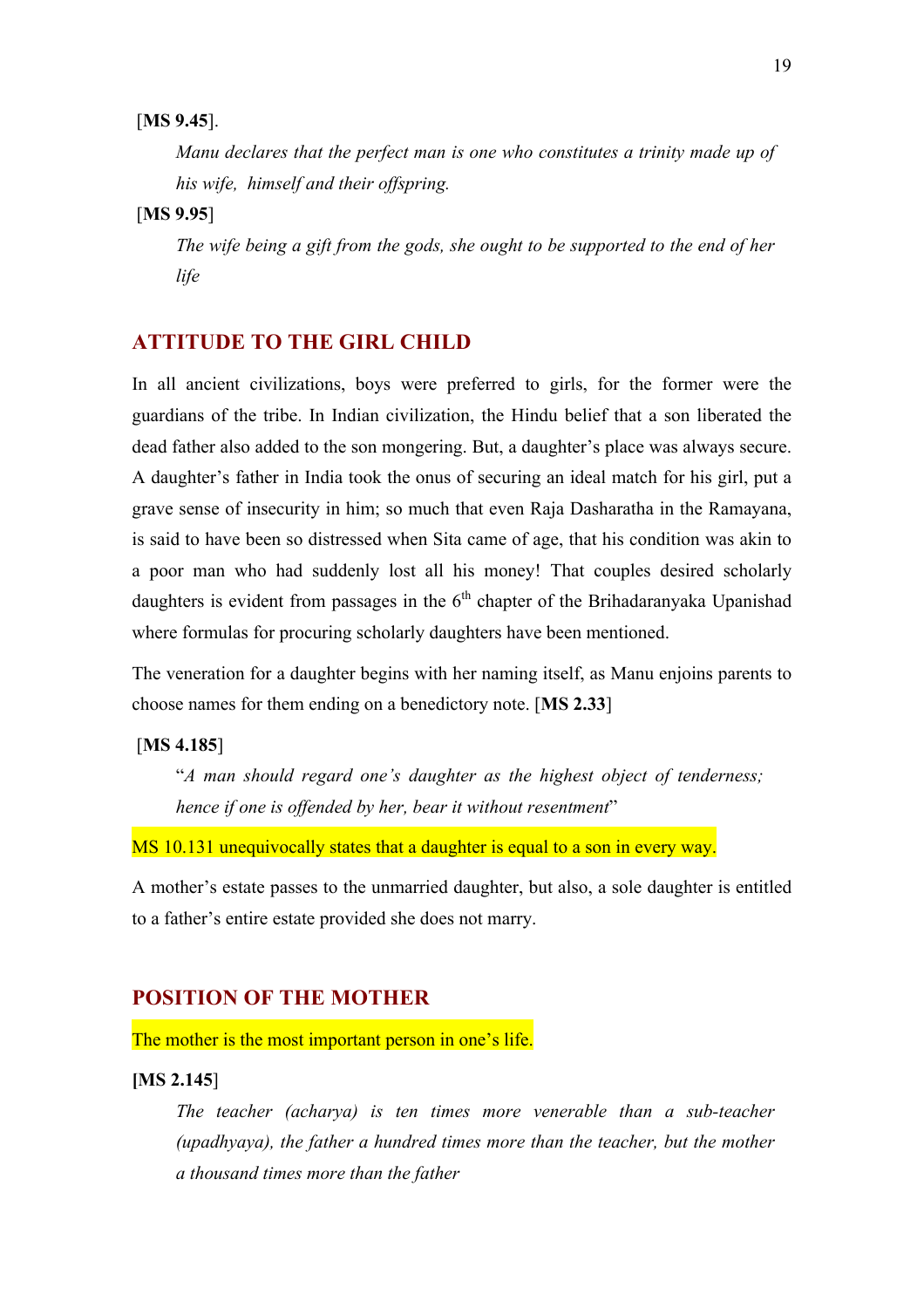But, poor Penelope had to remain subject to Telemachus, for in Homer's Greece; a son could pass on his widowed mother to any man he pleased!

## **MANU ON MARRIAGE**

Marriage in Santana Dharma, rather than means to merely gratify lust and longing, was means for both partners to walk the path of Dharma, in their collective quest towards *moksha*. It is in this respect, the Manu declares husband and wife to be verily one! [**MS 9.45**] Religious rites are ordained in the Veda to be performed by the husband together with his wife [**MS 9.96**] The position of the wife as the homemaker is attributed in glowing terms by Manu; there is no difference between the housewife and the Goddess of fortune; both illumine the home and are to be adored as such [**MS 9.26]**

# **Age of marriage**:

Prior to Manu, post puberty marriages, was the established norm. The code of Manu contrary to popular view, follows a similar notion. **MS 9.90** mentions that if a father is unable to find a suitable match for her daughter, she may marry of her choice after waiting for 3 years. Manu in the same vein does mention that in case of any emergency [*Apad Dharma*], a 8 yr old girl may be married to a 24 yr old man, and a 12 yr old to a 30 yr old man, provided they possess all essentially good qualities. The safeguard is mentioned thus:—

#### [**MS 9.89**]

"*A maiden though marriageable should rather stay in her father's house until death, than that he should ever give her to a man destitute of good qualities*"

## **Caste restriction on taking wives**:

For Manu, marriage is a sacrament (*samskara*). It is means to discharge one's ordained Dharma. Manu recommends a man to marry a woman of the same varna but of different gotra. Manu, thus anticipates the modern eugenics viewpoint for marriages between closed groups often cause expression of disease carrying recessive genes. During Manu's time, these gotras must have been small enough to actually serve the purpose they were designed for, unlike the modern Indian position where the custom has crystallized, although it is clearly of no value due to the sheer population size of our extant gotras.

**Pratiloma** marriages where a woman of lower caste married a man of the higher caste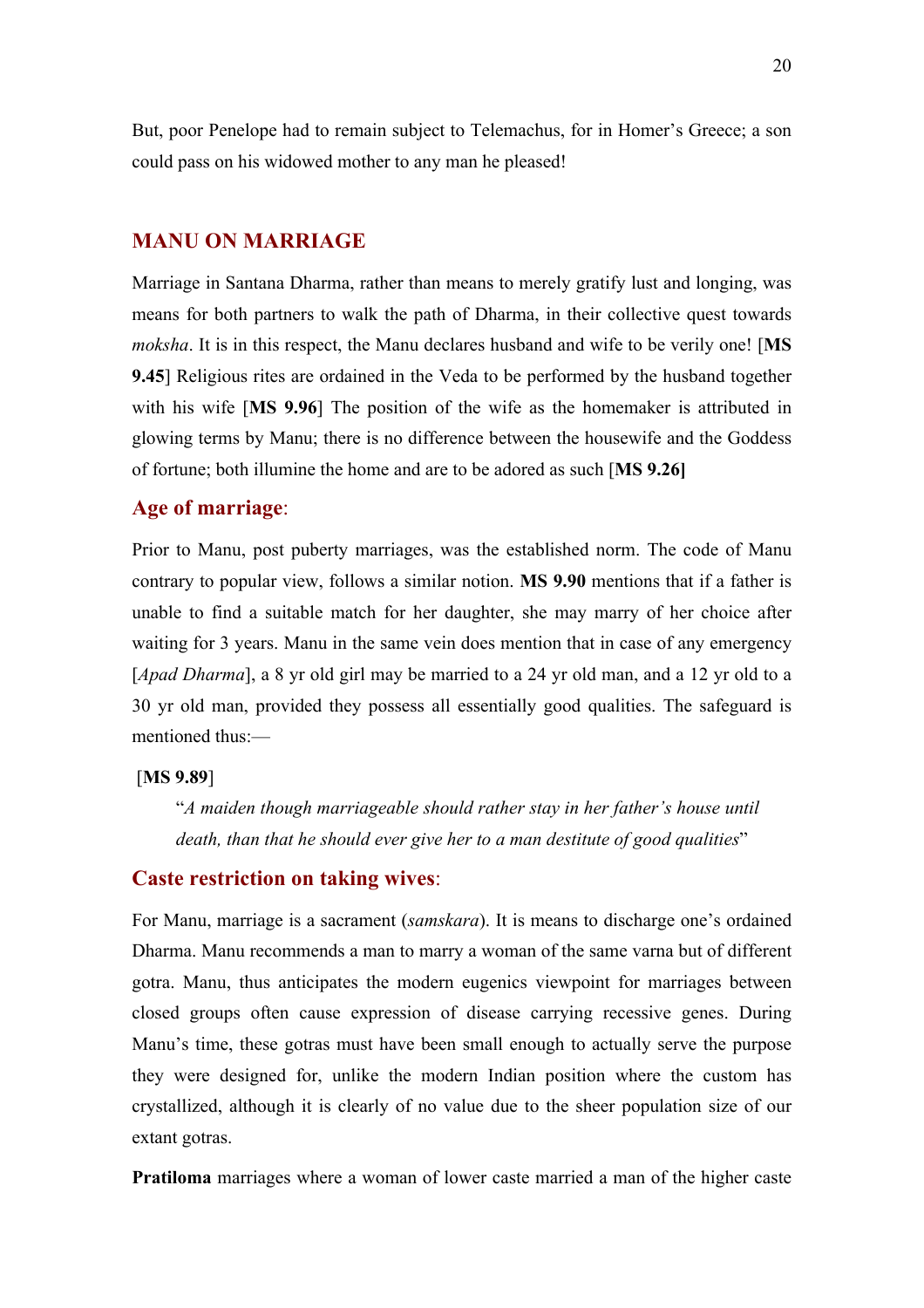was permissible throughout the history of smriti literature.

#### [**MS 2.240, 238**].

*He who possesses faith may receive pure learning even from a man of lower caste, the highest law even from the lowest, and an excellent wife even from a chandala*

### **[MS 2.244]**

*Accept good women, knowledge, Dharma, purity, noble ideas from wherever they come irrespective of social standing and position*.

Yet, **MS 3.11-3.15** debar Brahmins from taking shudra wives; yet the following verse as also those mentioned to support *pratiloma* marriages clearly shows evidence of intercaste marriage. It is here, that the dictum, *nivrittis tu mahapala* i.e. **greater benefit from abstention** should be applied!

#### **[MS 3.44**]

*On marrying a man of a higher caste a Kshatriya bride must take hold of an arrow, a Vaisya bride of a goad, and a Sudra female of the hem of the (bridegroom's) garment.*

Clearly, these contradictory opinions represent different periods of Indian History, but on the whole one can surmise that **Manu upholds selective inter-caste marriages.** 

# **Marriage through consent** :

Manu clearly defines marriage by consent as the mainstay of all marriage, although in cases of brahmanas, the father may gift his daughter to a worthy suitor without her explicit consent. In contrast, the Greeks had not realized marriage through consent much anterior to Manu. [**MS 3.35**]

## **Types of Marriages**:

Manu identifies 8 types of marriages; *brahma, daiva, arsa, prajapatya, asura, gandharva, raksasa and paisaca*. [**MS 3.21**] The *brahma* form of marriage was considered to be the most evolved form of marriage**.** In it, the boy has completed his period of study, and is a man of character and learning. The girl's father approaches him. It is understood that the parents of the girl have invited the boy's parents voluntarily and received them respectfully, without coercion or negative thoughts.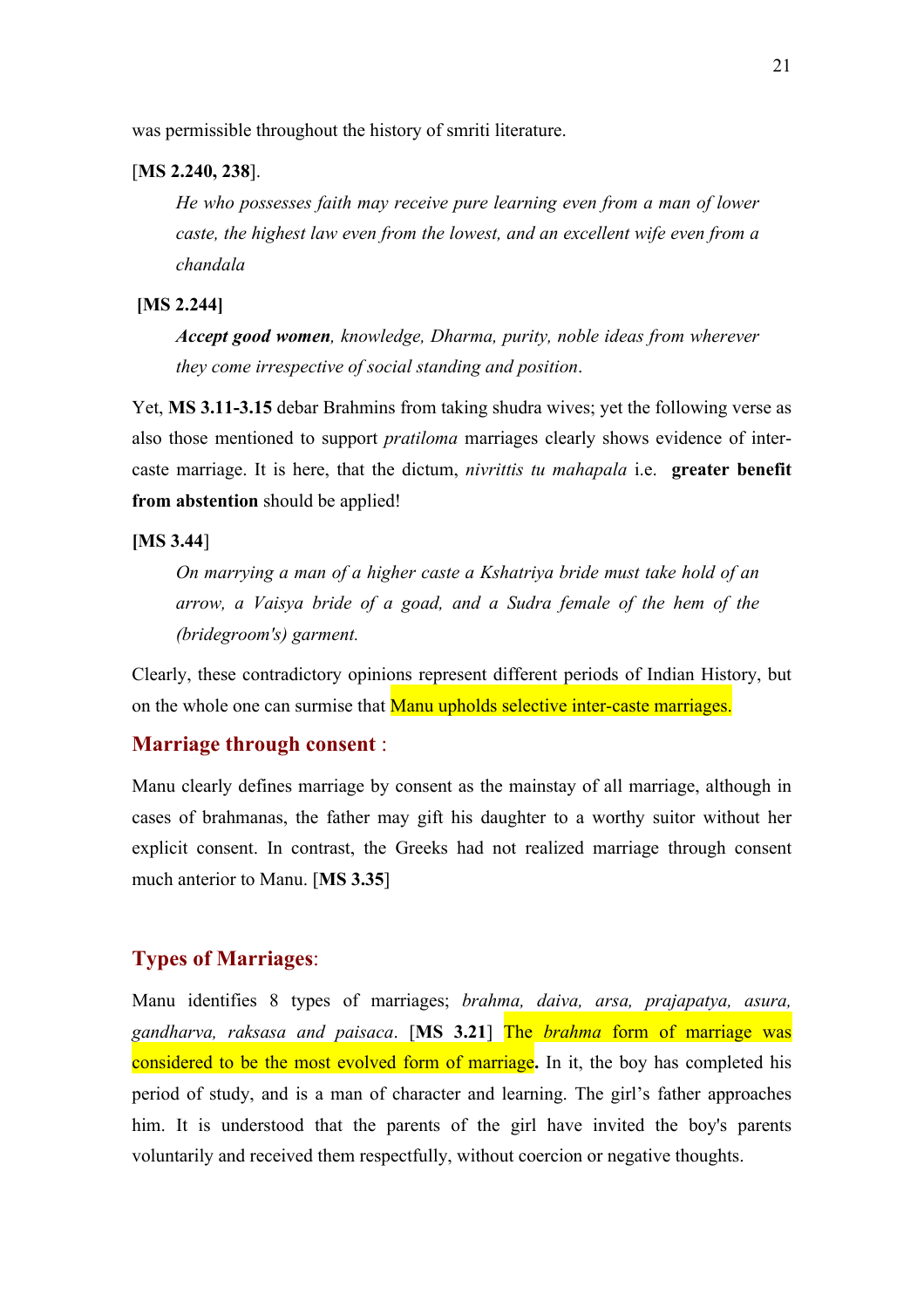Second to it was the *daiva* (divine) rite in which a religious professional, with a complete Vedic learning was approached.

The fifth form of marriage is of the *gandharva* tradition where the man and woman take vows themselves and consummate the marriage with sexual intercourse. Naturally, it is a love marriage. While it is debarred from Brahmins, for others it is permissible. In fact, Shakuntala's father had reassured her that the *gandharva* form of marriage is the most preferred amongst ksatriyas when she hesitated in marrying Dusyanta. *Another instance would be the marriage of Shukracharya's daughter with Yayati*. However, Manu personally is not in favour

Manu emphatically condemns the *Asuric* form of marriage where the bride is procured by bribing her father through dowry as also the *Raksasa* and *Paisacha* forms where the bride is procured by kidnapping or raping her. However in case of Shudras, Manu grudgingly admits even the last two forms of marriage.

## **On Dowry**

It is one of the most depraved social institutions of India; which ironically had no support either from scripture or epic myths. In most world orders, like the Babylonians and the Greeks women were procured through a contract with either the girl's father or her brothers. In India, too this norm must have been prevalent which had so infuriated the smriti writers that Manu [**MS 3.51**] had admonished those fathers who accepted dowry on their daughter's behalf to tantamount to selling one's daughter itself. The bride carried no gifts to her bridegroom, except her **stridhana,** which belonged exclusively to her **[MS 3.60]** throughout her lifetime and even her husband or her sons could not stake a claim to the same. Manu, and all smriti writers anterior and posterior to him without exception support this! It is unfortunate that some authors like Burton Stein make the grave mistake of considering a women decked with jewels to be the source of the contemporary dowry problem, especially because all dowry cases in India can be traced to the colonial era, and are invariably involved with demand for secondary material in cash or kind!

## **Divorce and separation**

Manu considers marriage as indissoluble. [**MS 9.46**] But he allows legal separation in some cases —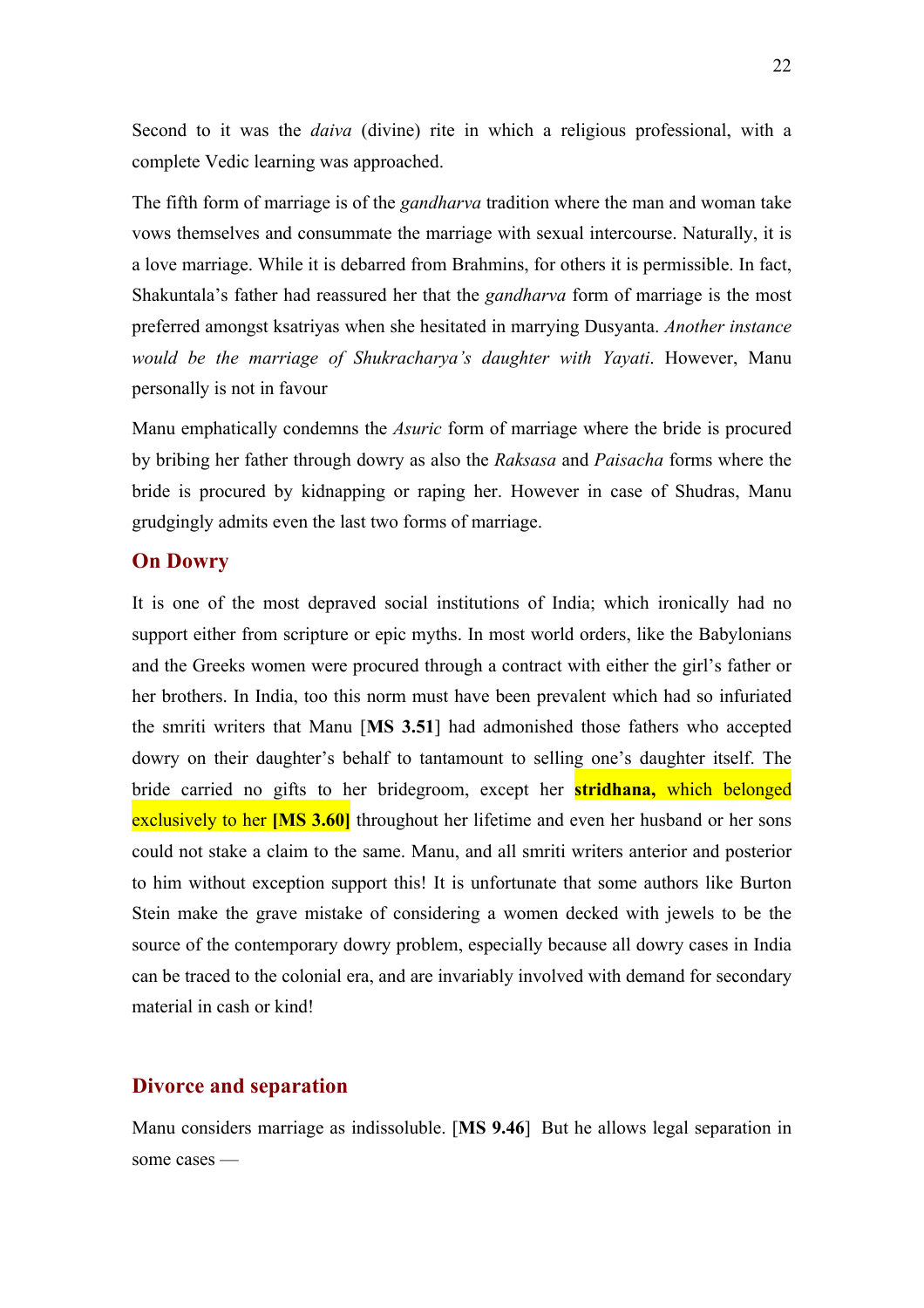## **[MS 9.76]**.

*If the husband went abroad for some sacred duty, (she) must wait for him eight years, if (he went) to (acquire) learning or fame six (years), if (he went) for pleasure three years. A woman who shows disrespect to her husband can be deserted for 3 months and deprived of her jewelry [MS 9.78] but* 

#### [**MS 9.79**]

*A women can leave her husband if he is impotent, alcoholic, commits crime and is rendered an outcaste or is suffering from incurable diseases*

Kautilya on the contrary allowed mutual consent to be the foundation for divorce. This gives us an idea as to the evolution of women rights in India.

Manu enjoins a man to marry again by superceding his wife, after 8 yrs of marriage in case his wife is barren, and 11 yrs in absence of a son. But the very next verse says that if a wife has been virtuous or is sick, the man can remarry ONLY with her consent. This loophole would have allowed any wife to feign sickness and prevent her husband from being remarry. Thus, in effect Manu forbids polygamy. This is far more liberal than the **Hammurabi** edicts where a husband could reduce the status of his legally wedded wife to that of a slave. Although, in the latter, a wife could initiate divorce proceedings against her husband in case of cruelty meted to her, on failing to prove her case, she was to be drowned alive, thus , except in the rarest of cases, this provision although novel was unlikely to have been resorted to by any of those abused wives. In case of **Greece**, **Lycurgus** observes that men freely gave their wives to whom they pleased, so that they could bear children of their choice. One sole exception to this brutality is King **Anaxandrides,** who refused to divorce his barren wife despite public opposition. He instead married another wife, for the purpose of bearing children

## **Manu on Widows**

Within the MS itself we find three stages in the development of the Indian attitude towards the widow.

- 1. In the first, the widow is allowed to raise a son to her dead husband living either with her brother in law or a man of the same caste as her husband [**MS 9.59**] This is the custom of *niyoga* which while affirmed in the Vedas, was first criticized by **Apastamba**, and later by other smriti writers.
- 2. In the second, this custom is censured, deemed fit only for cattle. [**MS 9.64**]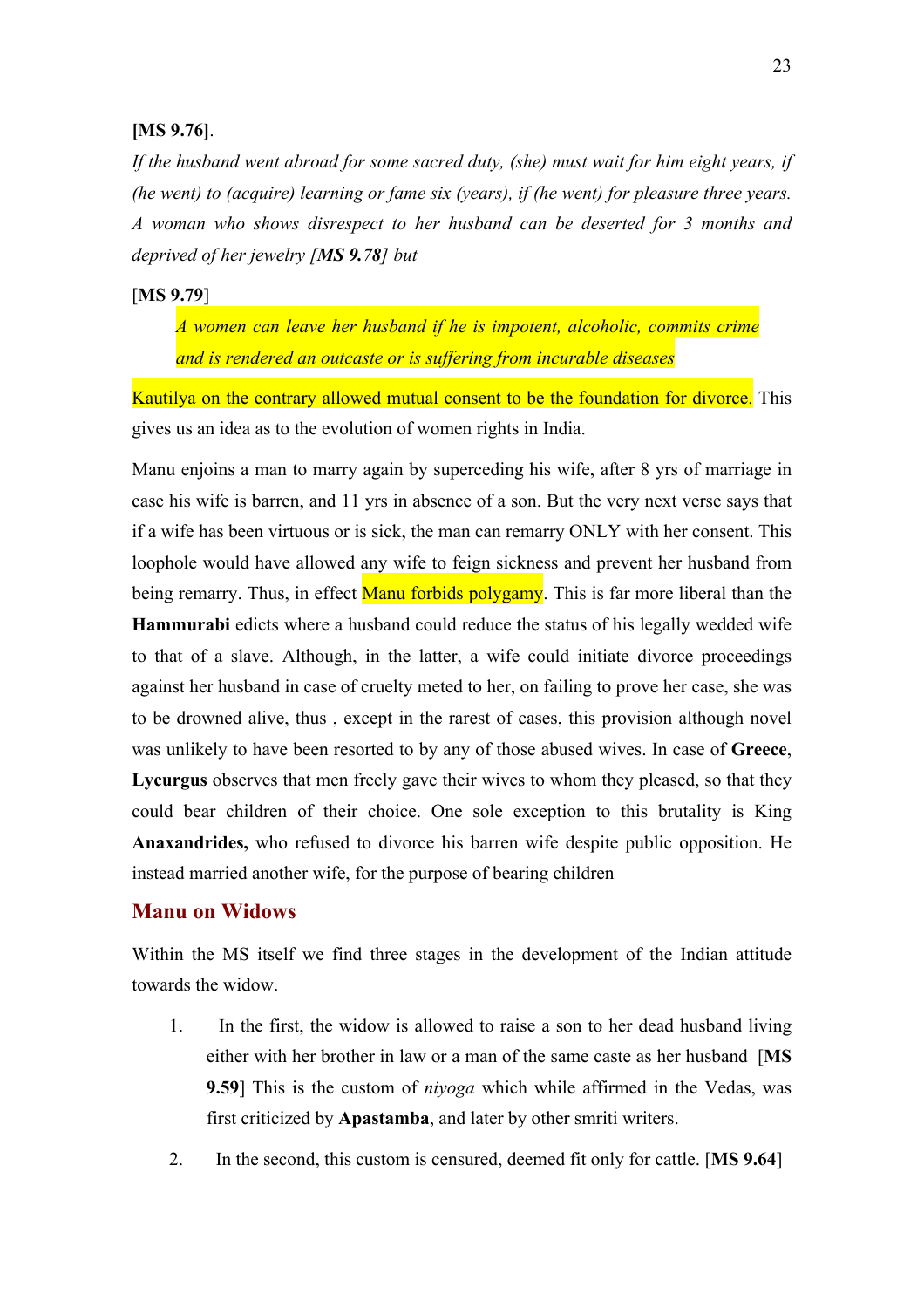3. In the third, it is not only censured but women who abstain from re-marrying are promised heavenly bliss and good name in this world. This is evident from the following verses [**MS 5.162-172**] Undoubtedly, the common theme of all these verses is that, a widow should live a chaste life and not marry another man, or even bear a son out of another. The text add that because ascetic men could undergo lifetime celibacy vows, widows should look upon such men as perfect examples of those who could attain heaven despite having no sons. The tone of these verses is strongly exhortative but not authoritative. There is therefore no verse, which sanctions punishment for widows who transgress the moral code, except that such sinners would be reborn in the wombs of jackals.

Contrary to Deepa Mehta's innuendoes in her Oscar nominated film **Water**, there is NOT a single verse in the Manu Smriti which advocates women to shave their head, or wear white or be deserted by their relatives under any circumstances whatsoever!

Any country, which is constantly subject to aggression, will inevitably lose a number of young men in battle. India was no exception! And so widow marriage in later post Vedic times, was discouraged. Marriage was always considered the refuge of the weak. Indian society was always socialistic, never individualistic, although spiritually it was absolutely individualistic which is exactly opposite to Semitic faiths. Thus, a man could leave his family, if it was for spirituals reasons, just like the Buddha did. So, society thought that a woman who has got a chance to marry should be refrained from marrying again so that someone else got the chance in a society where eligible young men were scarce. However, it also realized that young men would invariably seek a widow if she was beautiful, and so in later years, widowed women were asked to shave off their heads and live on sattwic diets which wouldn't excite them. So, it is futile judging indian society with western ideals of individualism. We always tend to judge people from our ideals, although we should judge them from their ideals, which in our case was totally socialistic.

However**, Kautilya** in his Arthashastra, explicitly permits widow remarriage although it should be preferably be to a man her in-laws espouse. In case, she goes against their will, she is to forfeit any property that her husband has left her.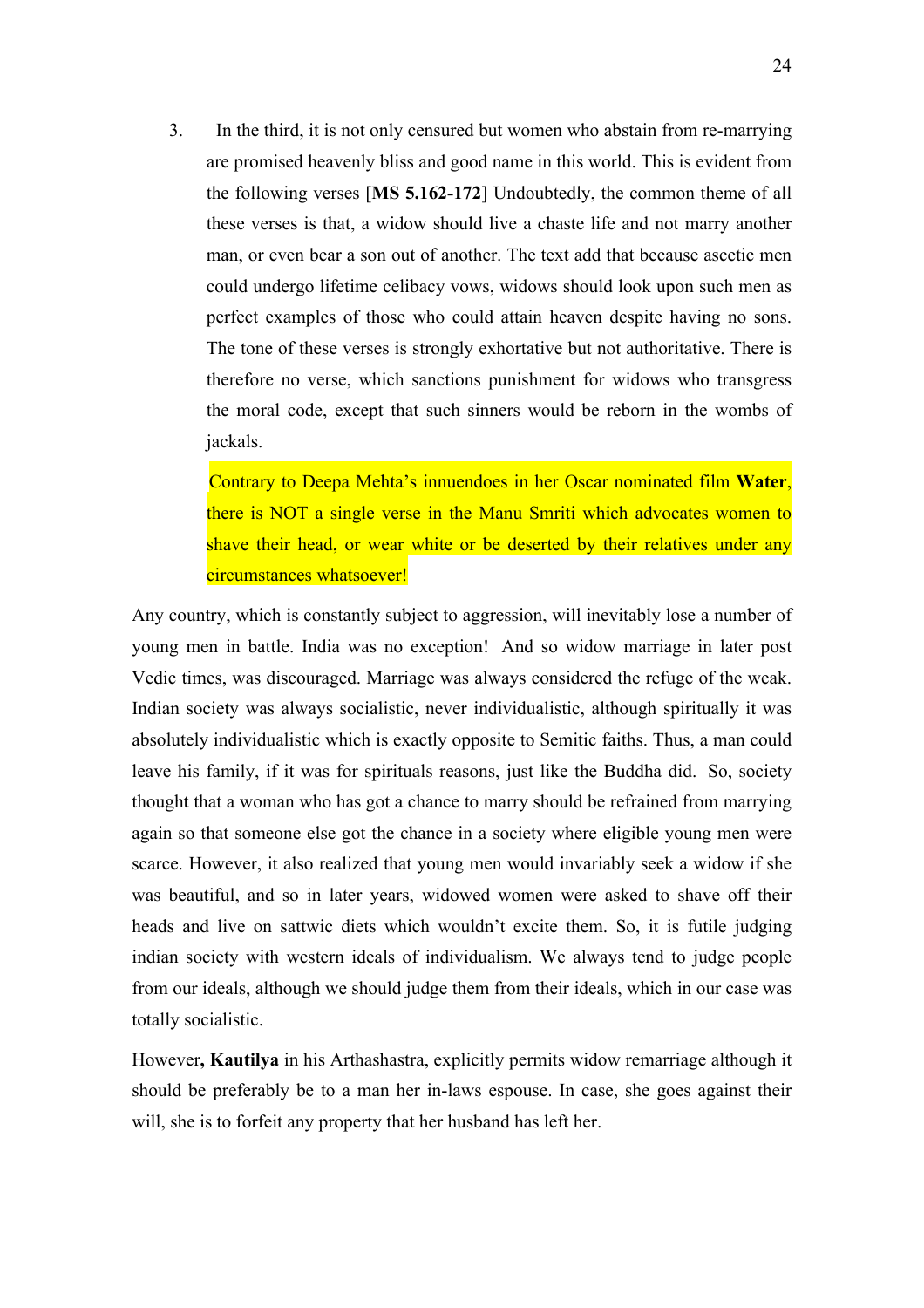# **PROPERTY RIGHTS OF WOMEN**

Manu clearly says that a daughter is equal to a son, so an unmarried daughter can continue the lineage of her parents, and is also entitled to their entire property.

## [**MS 9.27**]

*"Her who has no son may make his daughter in the following manner a Putrika saying to her husband, the child born of her womb shall perform my funeral rites*".

Even unmarried daughters with brothers are entitled to a share of the property.

However, in later times, this created a difficulty in securing a husband for such maidens, as the man who was married to her was not able to provide a son eligible to perform the funeral obligations in the father's family. To get over this difficulty, the legal right of Putrika was put aside and was transferred to her maternal grandfather [**MS 9.131-34**]

**Stridhana** as mentioned before, belonged exclusively to the woman.

Widows received a share from her husband, which she could use for her children's upbringing, but the property could not be transferred to anyone else by her, as she received it in her son's name.

The property rights ordained for women are much more liberal in case of Yajñavalkya and Kautilya again proving the evolution of women rights in the Indian civilization. Kautilya, ordains a widow with sons to save her property for them and not be extravagant. Barren widows inherited the entire property of their husband and daughters inherited the entire property of their father in the absence of sons, and death of their mother. If the mother is dead, father's property was to be divided equally between sons and daughters.

## **Adultery**

Manu clamps down on adultery in a manner which while compared to modern law is severe or downright reprehensible [**MS 7.371**], yet as compared to then contemporary law it appears infinitesimally more liberal. The Babylonians burnt alive both the adulterous woman and the paramour on the husband's complain but the wife could not initiate any such proceedings against her husband. Paramours could bribe and attain apologies from the husband but no such avenues were available to the guilty women.

In Athens, the wife who violated her marriage vows was to be terribly punished, short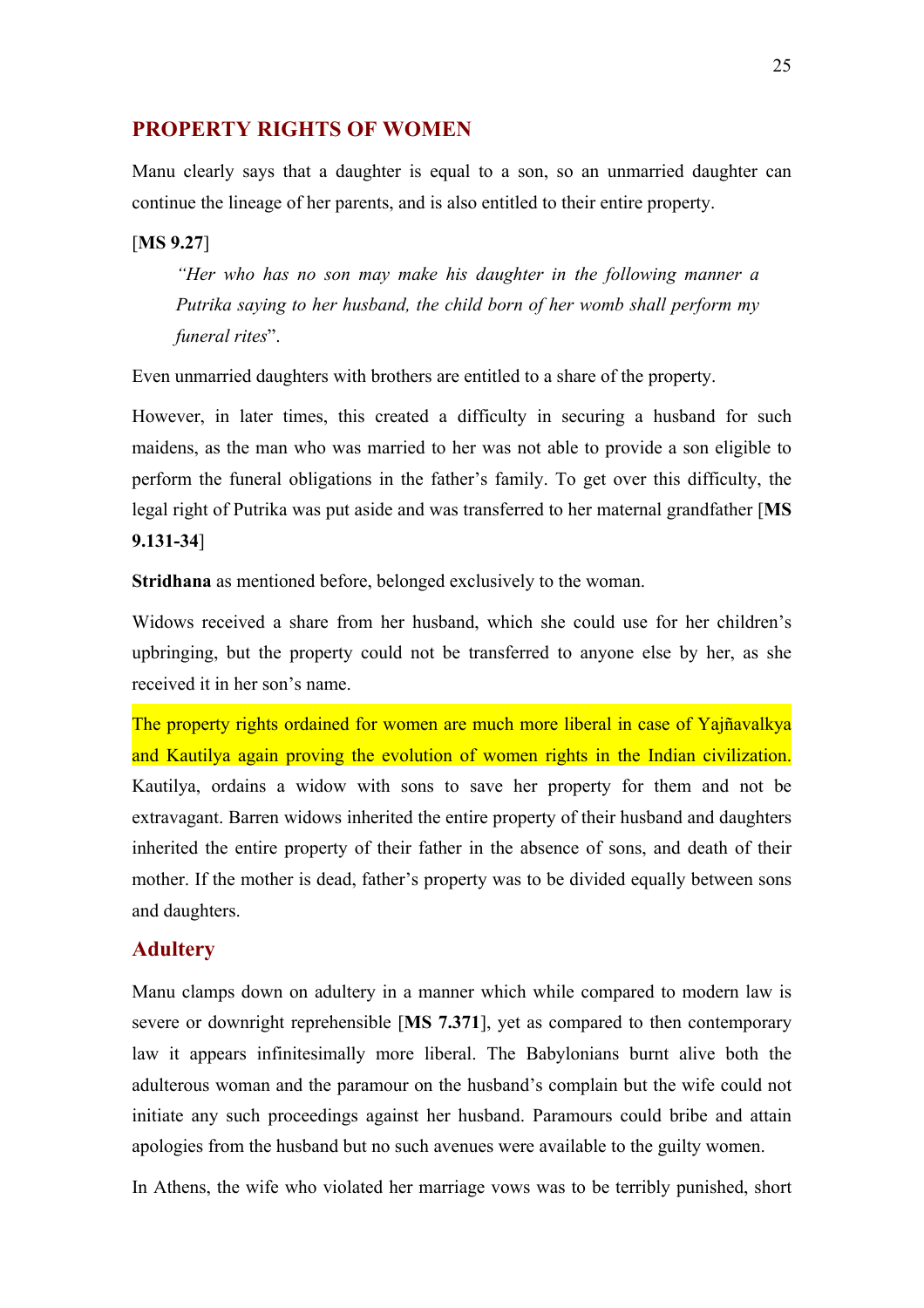of death, and rejected as an outcaste. But a husband's adultery was merely a minor offense. Although she could seek divorce from her adulterous husband, it brought her back to the tutelage of her parents, which most women resented and thus chose a life of suffering with her husband instead as evident in case of **Hipparete**

Manu enjoins death penalty for adulterous men who are chronic offenders by burning them on fiery logs. Women offenders were to be dealt liberally; they were taken across town riding a donkey, or whipped 5 times on their back. However, even he condemns chronic female offenders to be devoured by dogs. Yet using the dictum, in abstaining is betterment, *nivritti tu mahapala*, such extreme punishments were probably never inflicted, but merely used to maintain societal decorum because we find no mention of them in any secular literature, the epics or the Puranas. But even here, one discovers no gender discrimination in Indian law texts while dealing with adultery episodes.

**Kautilya** in contrast is much more liberal while dealing with adulterers. One could easily get off by paying fines of various denominations. The worst punishment ordained for an adulterous woman ranged from three strokes of a bamboo stick on her hips or 5 whips from a chandala, the latter she could avoid by paying a fine. Clearly, the effect was more psychological than physical! However, fines are also suggested for woman, who play amorous sports (?) or wander off on their own. Evewitnesses are a must to prove adultery and in case her husband fails to prove his case against her; he would be fined.

Other safeguards for women:

- 1. **Corporal punishment for rapists**. *He who violates an unwilling maiden shall instantly suffer corporal punishment — two fingers to be slit off* [**MS 7.364**]
- 2. **Safeguards for women employed by the royal court.** *For women employed in the royal service and for menial servants, let him fix a daily maintenance, in proportion to their position and to their work* [**MS 7.125**]
- 3. **Protecting the diseased, barren and women bereft of sons.** *Care must be taken of barren women, of those who have no sons, of those whose family is extinct, of wives and widows faithful to their lords, and of women afflicted with diseases. (***by the king***) Righteous king must punish like thieves those relatives who appropriate the property of such females during their lifetime*. [**MS 7.28-29**]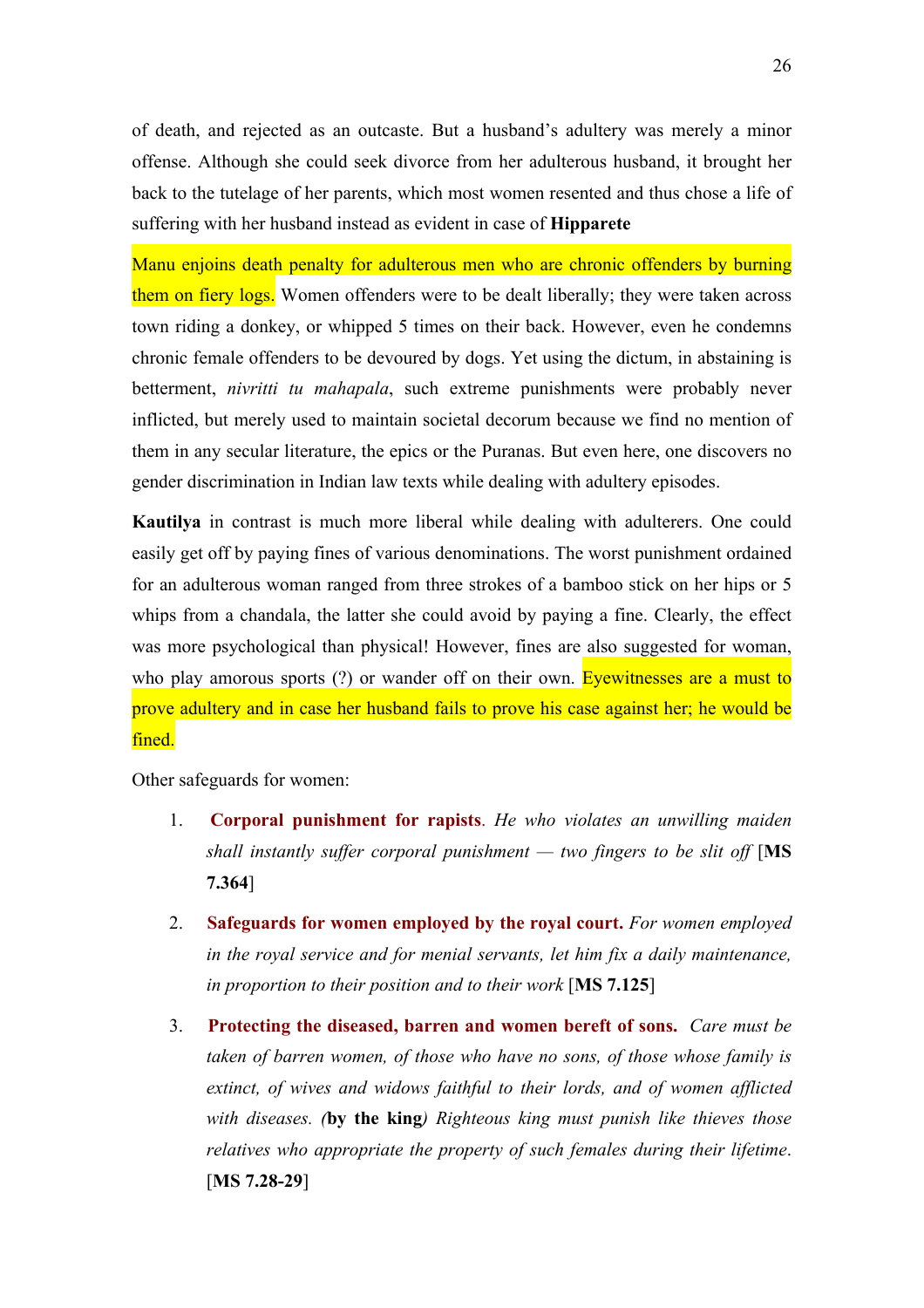4. **Pregnant women are honoured.** They are exempted from paying a toll at the ferry. [**MS 8.407**]

Why did the position of women in India, despite being miles ahead of contemporary world civilizations decline subsequent to the Buddhist-Jainist reformatory movements:

To quote **Swami Vivekanada** would be apt here:

*With the advent of Buddhism, which taught that only the monks could reach the 'nirvana', something similar to the Christian heaven. The result was that all India became one huge monastery; there was but one object, one battle to remain pure. All 7the blame was cast onto women, and even the proverbs warned against them. 'What is the gate to hell?' was one of them, to which the answer Was: 'Woman'. Another read: 'What is the chain which binds us all to dust? W man'. Another one: 'Who is the blindest of the blind? He who is deceived by woman.' The same idea is to be found in the cloisters of the West. The development of all monasticism always meant the degeneration of women.*

# **MANU ON RAJA DHARMA**

In Hindu philosophy, Raja Dharma, the policy of the state, was fundamentally governed by the principle of Dharma . The state policies were applied to administrative structure, grants, taxation, war ethics, peace policies, private matters like marriage, debt.

The justice was based on laws deriving their power from four fountainheads of authority in the descending order of precedence: Dharma, *vyavahara* [judicial proof], *charitra* [popular usage] and *raja sasana* [king's edict]<sup>5</sup>

Relative laws are not constant. They are only suitable for a particular age [yuga Dharma as expounded in the Mahabharata] Hence, laws must change with the vicissitudes of time to fit the extant politico-socio-eco scheme. The goal is to manifest the higher absolute law, the *ritam*, the truth force in this relative plane. Thus, at times, laws could undergo radical departure too. The smritis of different ages along with their commentaries, thus are also an invaluable historical record, for they are a reflection of the changing patterns of those socio-eco-political determinants of India through the ages.

 $<sup>5</sup>$  An exception is the Artha Shastra in which king's edict supersedes all the other authorities.</sup>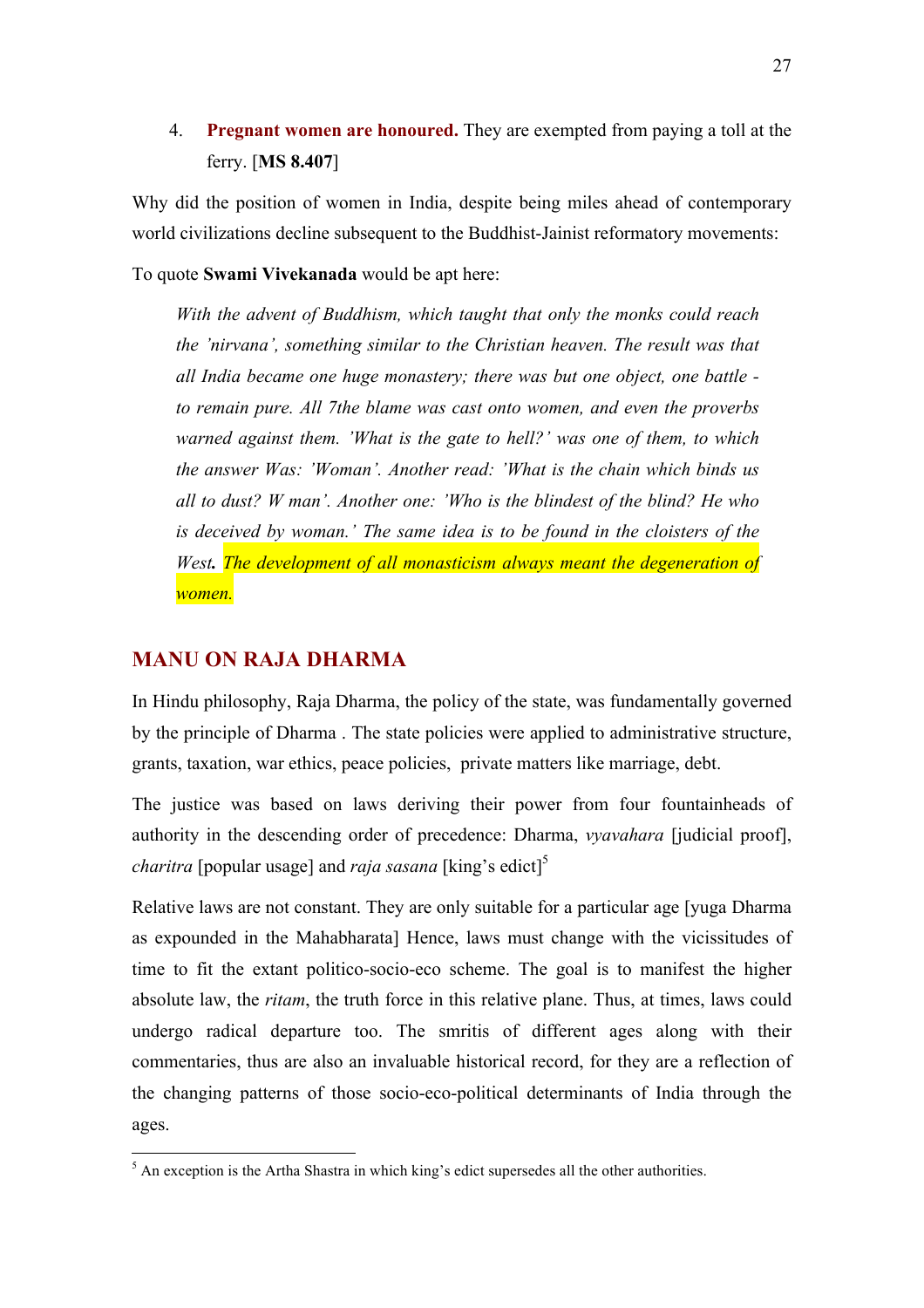In Sanatana Dharma; A ksatra king is the protector of Dharma. In all his dealings, he was to be guided by the light of Dharma. He is not some peremptory authority who could dictate his whims and fancies for it is Dharma which is supreme, and every king, howsoever great must be subservient to it. No king could attach a claim to something, which deserved not to be taken. [**MS 7.170**]

He rules on the people's behalf, it is his solemn duty to care for the welfare of his subjects, render them content and happy, and shield them against misery and foreign foes. Consolidation of his empire, should not intrude on their personal property. In effect, a king must uphold the natural aspirations of those he governs, by ensuring amicable conditions for people to follow their svadharma, just as he should follow his by not intruding in that of others.

Brahman philosophers were the knowers of Dharma. They would suggest the political theories, which were attuned to the Vedic ideals, and the king was to sympathetically consider them while promulgating his judgment. The king was vested mostly with executive powers, while the law courts exercised the legislative powers, which is fairly evident from the rich legal codes, especially those anterior to Manu like Yajñavalkya, Narada, Atri, Devala, Kattayani although as we shall see even Manu's legal code was fairly advanced for its age and covered most key points.

The king, thus in Hindu philosophy was not to be a philosopher. The king's primary concern was with artha. The word *artha* is derived from the root *ri,* which means to emit; or derived from *arth*; meaning desire. *Artha* also means wealth, motive and purpose. Artha thus has acquired multiple connotations over the ages. However, Manu warns that if *artha* goes against Dharma or *kama*, it should be abandoned! [**MS 4.176**] Kautilya on the contrary believed all three to be interdependent, and the king was to enjoy all three in an equal degree. Kautilya believes *artha* and *artha* alone is important as *Dharma* and *kama* depend upon *artha* for their realization [Artha. 1.7]

The king, was to be guided by a body of brahmana philosophers, and established doctrines on political theory; the marriage of the temporal and spiritual is emphasized here. Thus, the Indian concept of Raja Dharma is poles apart from that suggested by Plato, who believed in the ideal of philosopher kings. However, the folly of such a scheme is its inherent incompatibility with practical ethos. As **Arnold Toynbee**, the eminent historian of the  $20<sup>th</sup>$  century, confirms;

*"Plato was clearly wrong when he said all kings must be philosophers. The*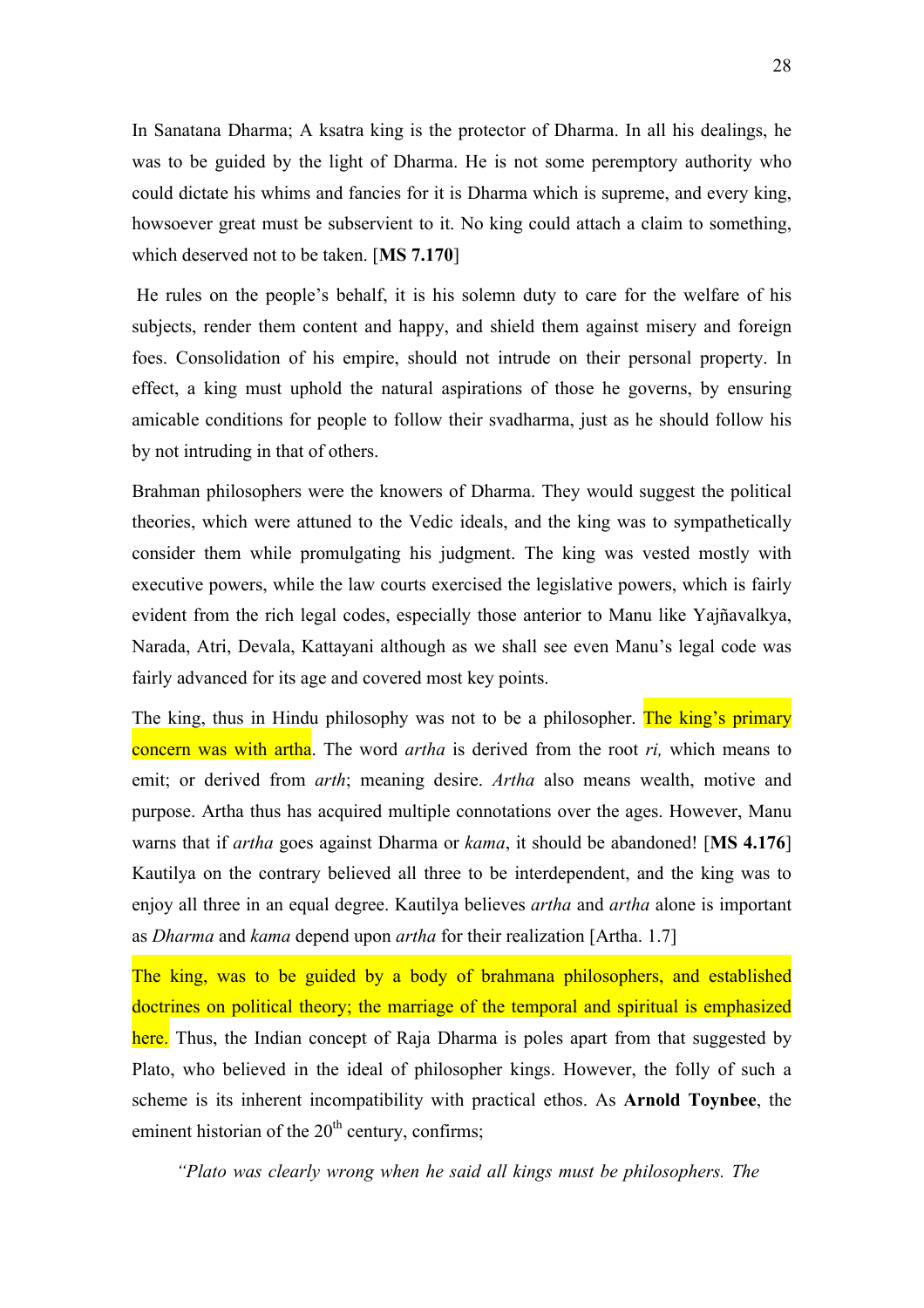*philosopher king is doomed to fail, because he is attempting to unite two contradictory natures in a single person. The philosopher stultifies himself by trespassing on the king's path of ruthless action while conversely the king stultifies himself by trespassing on the philosopher's field of loveless and pitiless contemplation. Like the saviour with the time machine, the philosopher king is driven into proclaiming his own failure into drawing a failure which convicts him of being a saviour with the sword in disguise. If the sword spells defeat, and the time machine self deception; the philosopher's mantle and the king's mask are emblems of hypocrisy; and since hypocrite and saviour are incompatible roles; our search for a genuine saviour must be carried forward"*

The search for establishing a perfect kingdom; the Ram-Rajya begins by constructing the ideal king. Without Rama, there could never be a Ram-Rajya! Thus, Manu says the king should have undergone the same Vedic samskaras and disciplines as the Brahmana. [**MS 7.2**] He should be free from the vices of desire [**MS 7.45,47,50**] He should be rooted to truth and purity at all times [**MS 7.31**] Even in the Artha Shastra of Kautilya, we find the same ideas pervading the spirit of the text. Restraint can be enforced by abandoning lust, anger, greed, vanity, haughtiness, and overjoy. [Artha 1.6] In the happiness of his subjects lies his happiness, in their welfare his welfare, whatever pleases himself he shall not consider as good, but whatever pleases his subjects he shall consider as good. [Artha 1.19] A king is required to be ever active, ever wakeful, ever energetic.

The ethical contents of Dharma are; *steadfastness, patience, self control, honesty, purity, restraint of the senses, wisdom, learning, truth, absence of anger*. [**MS 6.92**] A Dharmic king must ensure he possesses all such virtues. All such virtues were present in Shri Rama, says Narada in the first canto of Bala Kanda in Valmiki's Ramayana…

The king wields *danda* [literally a staff, secondarily punishment, and thirdly as kingly authority] In fact, *danda* becomes synonymous with the science of government. *Danda* to Manu is practical politics. Manu believes it to be a necessary evil, for rare are pure men, so *danda* is a means to protect Dharma, by compelling people to conduct themselves properly [**MS 7.14,15**] Similarly, the Mahabharata takes the view that originally in the most perfect epoch, there was no king nor *danda*, the science of polity was created when men fell from their high standards by Saraswati, the goddess of learning. The perfect system is anarchy, and the most debased system is also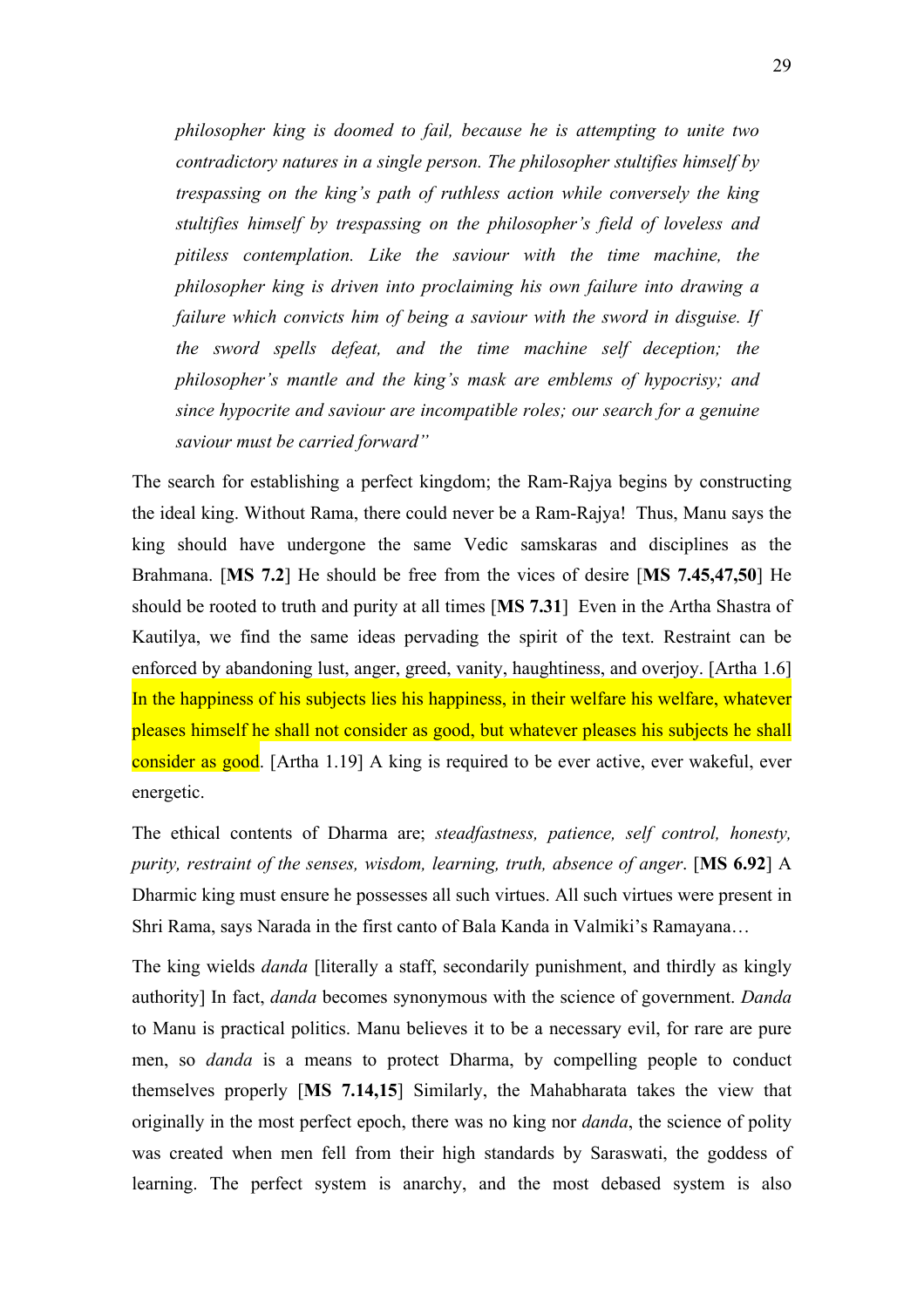anarchy…a governing body is a middle path between those extremes.

For Manu, a manly king uses the *danda* properly and discerningly to regulate society; a ksatriya should protect society according to justice. A king properly exercising authority prospers in virtue, wealth and pleasure but a sensual, unfair and base king verily perishes by authority. *For authority, very glorious and hard to be borne by the undisciplined, destroys a king, together with his kin when he has indeed departed from Dharma.*

[**MS 7.27,28,31**] A king who is pure, truthful and a follower of the treaties, who has good helpers and is prudent is capable of exercising authority. The chief duty of a ksatriya is simply the protection of the people, for a king who receives the recompense specified is bound by law to protect his people. [**MS 7.144**] A king who, while he protects his people, is defied by (foes), be *they equal in strength, or stronger, or weaker*, must not shrink from battle, remembering the duty of Kshatriyas [MS 7.87] In case, a king shirks from his duty in spite of taxing his people, he will soon sink into hell. [**MS 7.307**]

Thus, the king must exercise due caution while wielding *danda*. Only in proper application of *danda*, the king is guaranteed success in his quest for moksha.

Some heterodox schools like that of the Lokayata [materialists], were greatly radical in their views for they contented that the monarch held office only at the people's pleasure.

#### **MS 7.19**.

*If (punishment) is properly inflicted after (due) consideration, it makes all people happy; but inflicted without consideration, it destroys everything*

A king must care for the natural aspirations of his subjects irrespective of their religious and cultural beliefs; even if they are completely antithetical to his own

All smriti writers including Manu give prime place to acara [established conduct] in determining the appropriate Dharma for diverse groups; even those outside the pale of catur-varnya, to the *pasandas* [heretics] and to republicans [*ganas*] They must be taken into account. [**MS 1.118**] A king administering justice or consolidating his kingdom must see to it that the local customs are given safeguards and maintained. [**MS 8.41,46**]

Other important duties of the king is removal of the anti social elements or *kantaka sodhana*. The king should be impartial and punish those dear to him as he would do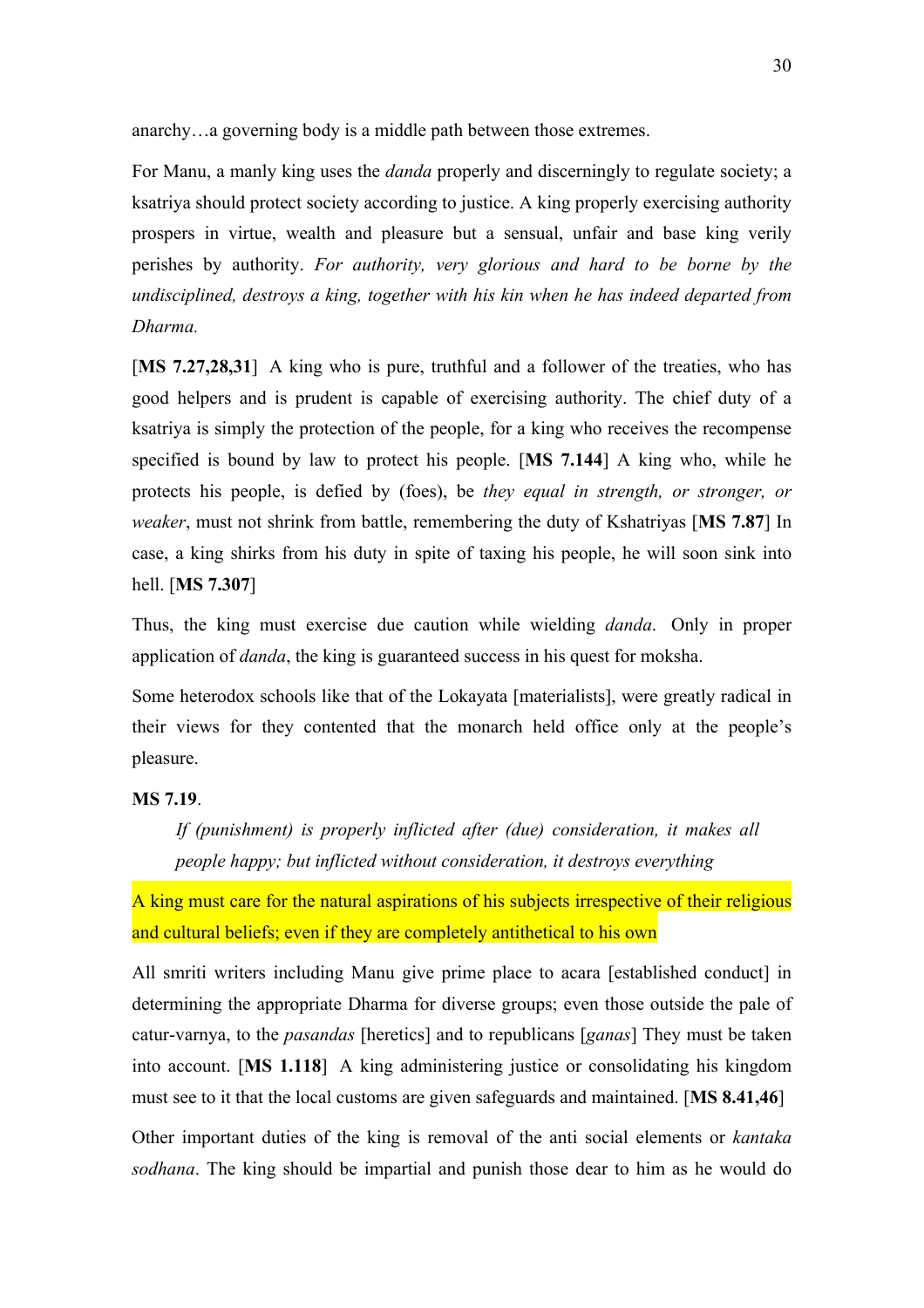others [**MS 9.307**, Raguvamsa of Kalidasa 1.28]

## **ON TAXATION:**

Manu recommends a king to be moderate in taxation, as the leech and calf and bee take their food little by little. [MS 7.129] He should tax in such a way that both, him and the his citizens prosper. This liberal taxation policy was also recommended by **Katyayana**  $[6<sup>th</sup>$  century A.D] who says:—

 "*the king is the lord of the lands but never of other kinds of wealth, therefore she should secure the sixth part of the fruits of land but not otherwise at all….along with it he may take his due share of fines and tolls*."

Manu enjoins a king to not tax men and women with physical disabilities like the blind, and the cripple, as also senior citizens [those over 70 years of age] He however, strongly urges the king to tax traders

## **MS.127.**

*Having well considered (the rates of) purchase and (of) sale, (the length of) the road, (the expense for) food and condiments, the charges of securing the goods, let the king make the traders pay duty.*

In contrast, Islamic kings used to tax close to  $\frac{1}{2}$ - 1/3 of the produce even in times of famines….Two classes cases are those of Alauddin Khilji and Mohammad Bin Tughlaq of the Delhi sultanate..

# **WAR AND PEACE**

#### *War is delightful to those who have no experience of it – Anonymous*

War through the ages has been one of the most exalted instincts of man.

How far is war justified?. War, contends **Heraclitus**, is not mere injustice, chaotic violence; it is justice, although a violent justice, the only kind possible. But modern man hopes for elimination of war, for in war is destruction and desolation, the ruins of civilization. War cannot be totally set aside for as **Will Durant** says "*Eternal vigilance is the price of civilization*" The ideal is the acceptance of universal peace and goodwill amongst all nations, but it is a distant dream even in the current age. Yet, we must accept civilization has come a long way, for war is no more the preferred mode of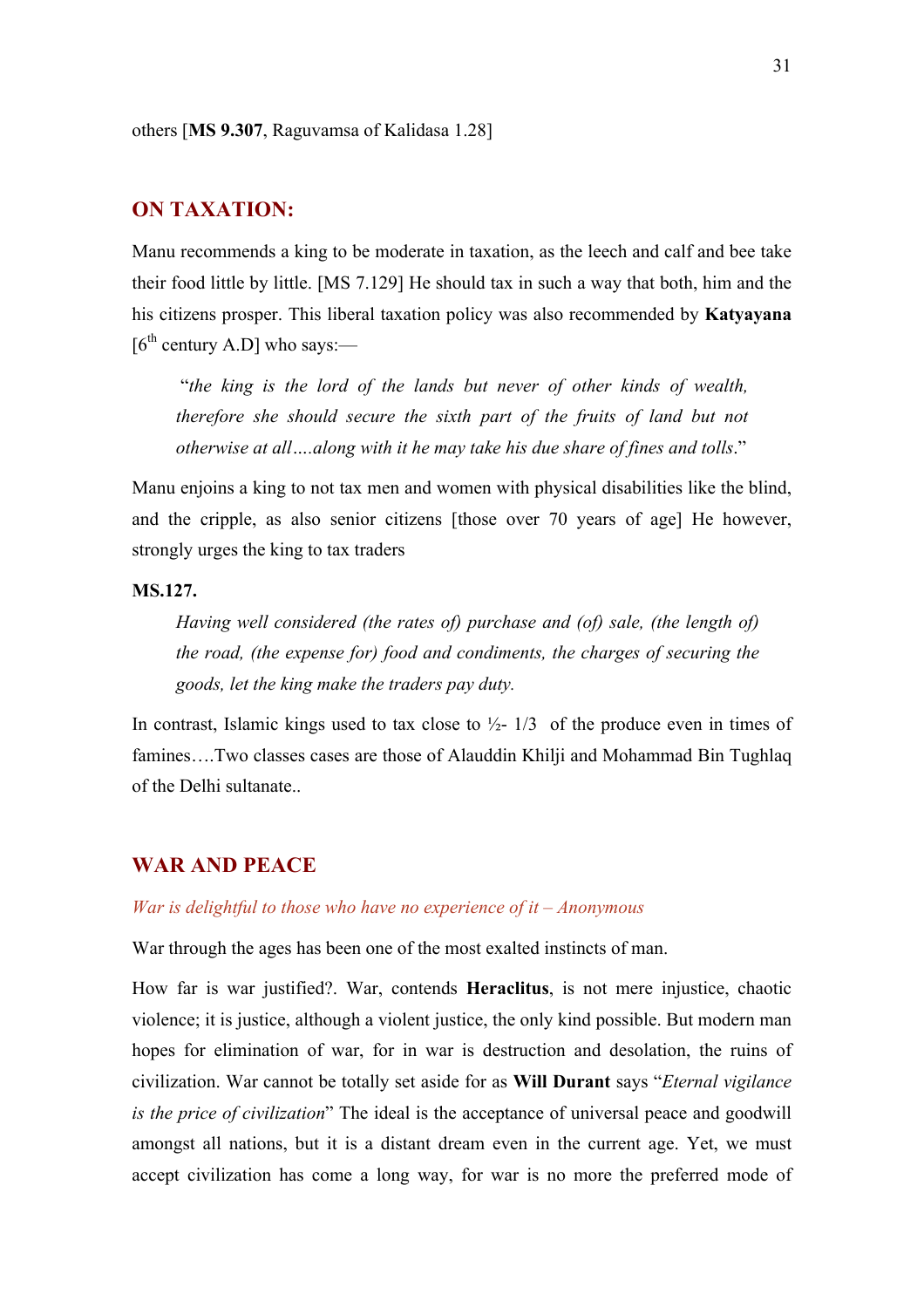settling rivalry and establishing supremacy…war is to be shunned…

It is in India, that peace in preference to war was cognized by the great seers like Manu over 2500 yrs ago. In this we find a giant leap for human civilization. Manu recommends winning over his foes by reconciliation, gifts; anything but fighting! [**MS 7.198**] As in war, victory is doubtful, a king should try to avoid war. [**MS 7.199**] The desire for power could be reconciled with the ideal of Dharma as *ahimsa* by classifying them into certain categories.

Kautilya classifies them as righteous conquerors, greedy conquerors, and demonic conquerors. The righteous seek only obeisance [Most ancient Indian kings like Harsha and Samudragupta would fall in this category], the greedy seek lands, wealth through loot and plunder, and the demonic in addition the vanquished king's kin and women.

Similarly, the Mahabharata advises that conquests should be made on the basis of Dharma. The Pandavas desired only submission and tribute or gifts from the conquered. [Sabha 26-31]

In Ashoka, we find a new concept of Dharma – *vijaya*; victory without conquest. Borders as far as six hundred yojanas through Buddhist missionary conquests!

Some Marxist historians like **Romila Thapara** criticize the Geeta advocating war over peace. Yet, in the context of the Mahabharata, the Pandavas would have settled even for five villages, and the war is essentially that between the forces of righteousness and unrighteousness .As **Sri Aurobindo** fittingly concludes:—

 "*We must remember that the Gita was composed at a time when war was even more than it is now a necessary part of human activity and the idea of its elimination from the scheme of life would have been an absolute chimera. The Gita proceeds from the acceptance of the necessity in Nature for such vehement crises and it accepts not only the moral aspect, the struggle between righteousness and unrighteousness, between the self-affirming law of Good and the forces that oppose its progression, but also the physical aspect, the actual armed war or other vehement physical strife between the human beings who represent the antagonistic powers.*"

Kautilya clearly suggests a king to use any means to destroy the enemy. But Manu would have none of it. In Kautilya, we find worldly expediency. For Manu, Dharma reigns supreme, and he lays down a code of war called Dharma yuddha. [**MS 7.90-94**]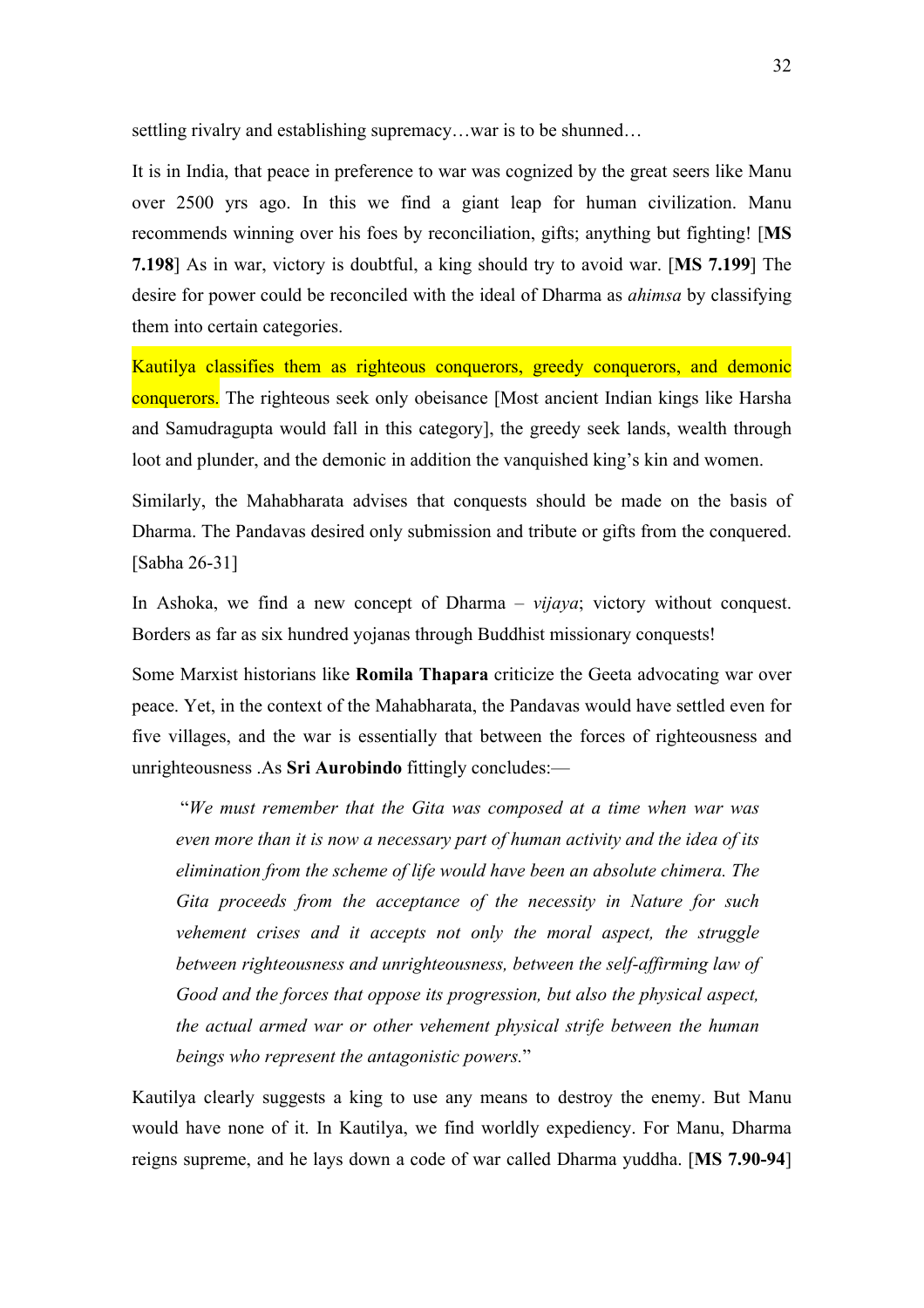according to which *deceitful or poisonous arms should not be used, a foe in a disadvantageous position shall not be struck, one who has surrendered shall be given security, one fleeting, armless, non combatant, or engaged with another shall not be attacked*.

Ironically the Rajputs followed such policies while dealing with the Islamic invaders as late as the  $10-13<sup>th</sup>$  centuries, and this must have been a significant reason contributing to their ultimate defeat.

In Kamarkanda's **Niti Shastra**, of the 7-8<sup>th</sup> century, a king is warned from plundering the defeated king's subjects. Injured Dharma verily slays! Thus, in India, wars did not carry destruction of conquered lands as a necessary by-product. The peasants, the traders and the aristocracy were usually left unmolested by the victor who sought only their obeisance. **Megasthenes**, the contemporary of Chandragupta Maurya testifies to the same. To quote:—

*"there are usages observed by the Indians which contribute to prevent the occurrence of famine among them; for whereas among other nations it is usual, in the contests of war, to ravage the soil, and thus to reduce it to an uncultivated waste, among the Indians, on the contrary, by whom husbandmen are regarded as a class that is sacred and inviolable, the tillers of the soil, even when battle is raging in their neighbourhood, are undisturbed by any sense of danger, for the combatants on either side in waging the conflict make carnage of each other, but allow those engaged in husbandry to remainquite unmolested. Besides, they neither ravage an enemy's land with fire, nor cut down its trees"*

It is a tribute to Manu's prescience that he realizes that a king could despite pleas to uphold the sanctity of his office, descend into dictatorship, oppression and injustice. Manu upholds the right of citizens to kill such an unjust king without ado.

**Sri Aurobindo** recognizes this;

*The legists provided for the possibility of oppression. In spite of the sanctity and prestige attaching to the sovereign it was laid down that obedience ceased to be binding if the king ceased to be faithful executor of the Dharma. Incompetence and violation of the obligation to rule to the satisfaction of the people were in theory and effect sufficient causes for his removal. Manu even lays it down that an unjust and oppressive king should be killed by his own*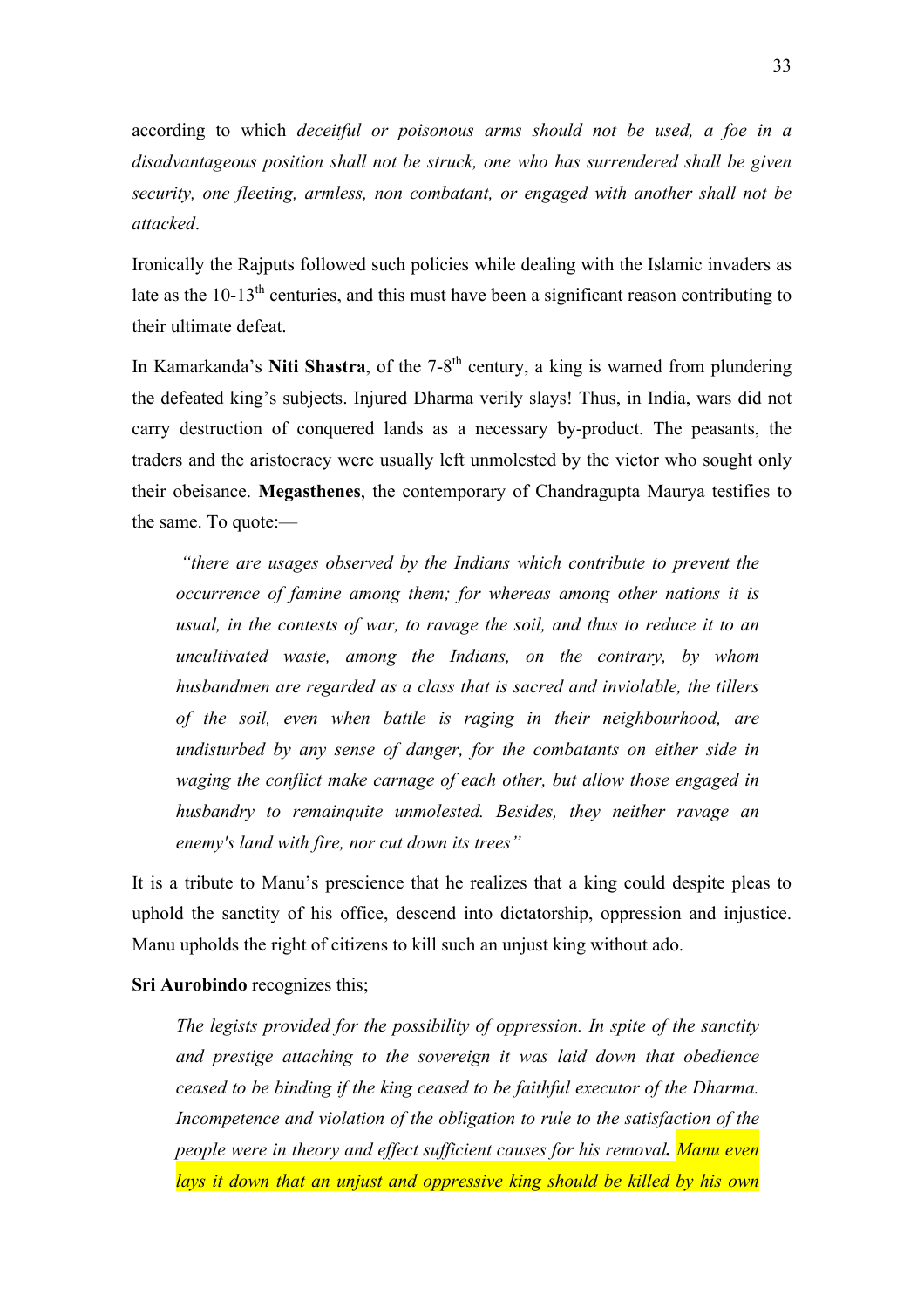*subjects like a mad dog, and this justification by the highest authority of the right or even the duty of insurrection and regicide in extreme cases is sufficient to show that absolutism or the unconditional divine right of kings was no part of the intention of the Indian political system. As a matter of fact the right was actually exercised as we find both from history and literature. Another more peaceful and more commonly exercised remedy was a threat of secession or exodus which in most cases was sufficient to bring the delinquent ruler to reason. It is interesting to find the threat of secession employed against an unpopular monarch in the south as late as the seventeenth century, as well as a declaration by a popular assembly denouncing any assistance given to the king as an act of treason. A more common remedy was deposition by the council of ministers or by the public assemblies. The kingship thus constituted proved to be in effect moderate, efficient and beneficent, served well the purposes assigned to it and secured an abiding hold on the affections of the people. The monarchical institution was however only one, an approved and very important, but not, as we see from the existence of the ancient republics, an indispensable element of the Indian socio-political system*

# **[The Renaissance in India, Page: 395]**

#### **MANU'S LEGAL CODE**

Manu's distinctive contribution to the theory of law and practice is the idea of **relativity** of law according to time and country. Thus, Manu maintains a distinction between the absolute law, which is Dharma or truth, and relative law which is an attempt by man to express the absolute in this eternally changing dynamic plane. The success of such an endeavor would depend upon the manifest degree of Dharma at the individual level of every varna. However to maintain a stringent dichotomy between the two as most modern civilizations have done; would cause a subtle derailing of law and order; conferring lawlessness by divorcing morality from law.

An eminent jurist like **Prasanta Bihari Mukerjee** finds it astonishing to find in so ancient a code like the Institutes of Manu the detailed descriptions of the forms of action in a court of law [**MS 8.2-7**]

In his court of justice, either sitting or standing, holding forth his right arm,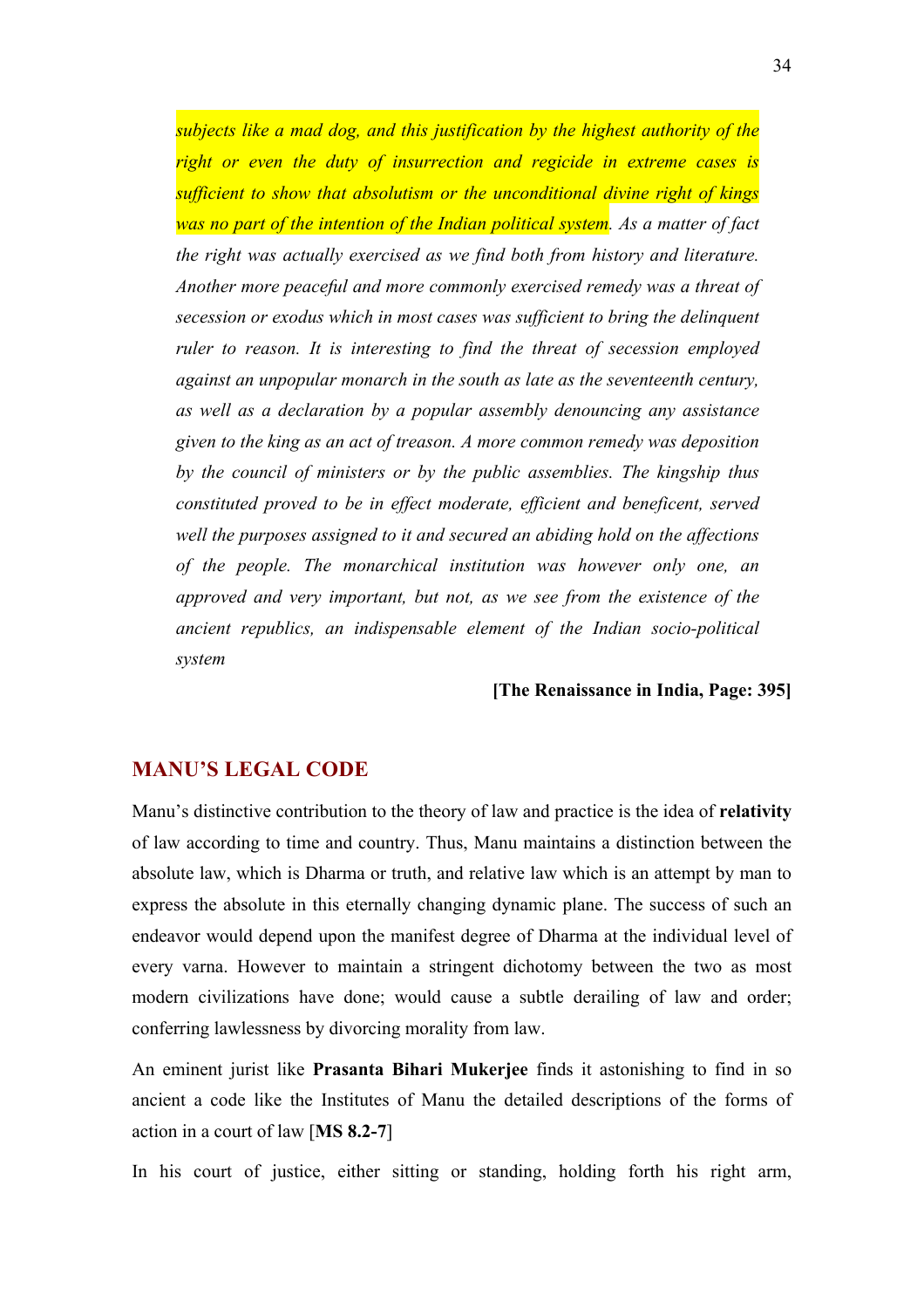unostentatious in his dress and ornaments, let the king every day, decide one after another, cases of suitors separately classified under eighteen forms of action by rules founded on local usages and codes of law. Some of them are recovery of debts, sale without ownership, deposit and pledge, resumption of gifts, non payment of wages, dispute between owner of cattle and shepherd, violence assault, violence on women, adultery, duties of man and wife, partition and inheritance, gambling and betting. That, in all such acts, scrupulously upholding the meritorious case was the norm can be gauged from the fact that in [**MS 7.168**] Manu declares null and void any transactions done through extraneous pressures or use of force!

Another enormous step towards civilization is distinguishing between gravity of crimes, and secondly the separation of civil and criminal law and their respective punishments. Civil crimes incur only fines, but not corporal punishment. In criminal law, the emphasis is on righteous dealings and not *lax amoris* [an eye for an eye as in Hammurabi's code, the old testament, the Quran] While critics point out the stringent corporal punishment meted out to criminals [i.e *anga-viccheda* cutting off a limb] they ignore the clauses for penance [*prayaschita*], which replace punishment and thus, in effect provide a second chance for humanity. Moreover, Manu himself declares that corporal punishment is to be used as a last resort.

## **MS 7.129**

*Let him punish first by gentle admonition, afterwards by harsh reproof, thirdly by a fine, after that by corporal chastisement.*

Even in case of the **mahapatakas** [*5 major sins — Brahmins killings, adultery with a Guru's wife, being an alcoholic, and associating with all the three kinds of men*] Manu in at least one, i.e. Brahmin killings, provide means for penance which is the 12 yr vow as a brahmacharin [celibate] For minor sins, various penances including reciting a Veda, or offering a gift of cows is prescribed.

*There is however, no penance for a rapist, despite rape not being explicitly mentioned as a major sin for the corporal punishment is to be carried out instantly!*

**For old or female sinners, the penance is reduced to half**. Those who don't follow penances out of heresy are to be socially ostracized. It is interesting to note that murder was not a major sin in the early Dharma Shastras including that of Manu. Yet, Manu anticipates the modern view of no crime for killing in self-defense [**MS 7.439**] or for protecting women and brahmanas!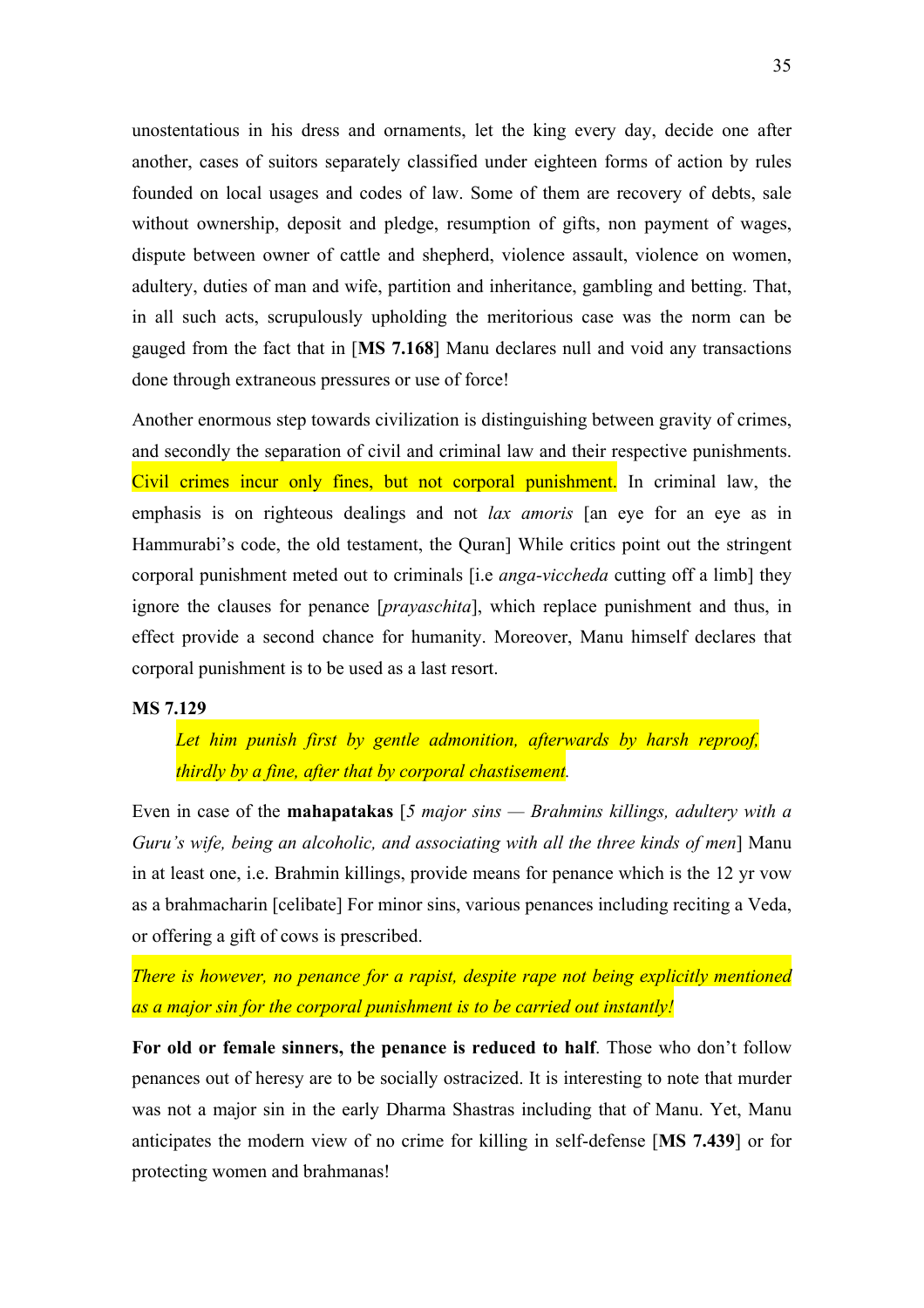Manu also ordains forgiving a liar, in case the truth could have grave repercussions, resulting in the death of a man**,** irrespective of caste/status/position in society!

### **MS 7.104**.

*Whenever the death of a Sudra, of a Vaisya, of a Kshatriya, or of a Brahmana would be (caused) by a declaration of the truth, a falsehood may be spoken; for such (falsehood) is preferable to the truth.*

In Manu's times, there seems to be no provision of lawyers and people used to argue their own cases. What is conspicuous is Manu striking such a profoundly rational note while settling the criteria for admission of witnesses. While it may be argued that Manu's criteria are too utopian, expediency in accepting witnesses has often reduced the modern criminal procedure to a farce!

#### **MS 7.64**

*Those must not be made witnesses who have an interest in the suit, nor familiar (friends), companions, and enemies (of the parties), nor (men) formerly convicted (of perjury), nor (persons) suffering under (severe) illness, nor (those) tainted (by mortal sin).*

Manu concurs with the modern view that hostile witnesses are useless and are to be dropped

#### **MS 7.78**

*What witnesses declare quite naturally, that must be received on trials; (depositions) differing from that, which they make improperly, are worthless for (the purposes of) justice.*

Manu appeals to witnesses to be truthful for the sake of their soul. In a somber note, he reasons that those lying on oath are destined to suffer for their actions since their conscience will never be at ease for the wrong they have done.

#### **MS 7.83**.

*'By truthfulness a witness is purified, through truthfulness his merit grows, truth must, therefore, be spoken by witnesses of all castes (varna).*

### **MS 7.84**.

*'The Soul itself is the witness of the Soul, and the Soul is the refuge of the Soul; despise not thy own Soul, the supreme witness of men.*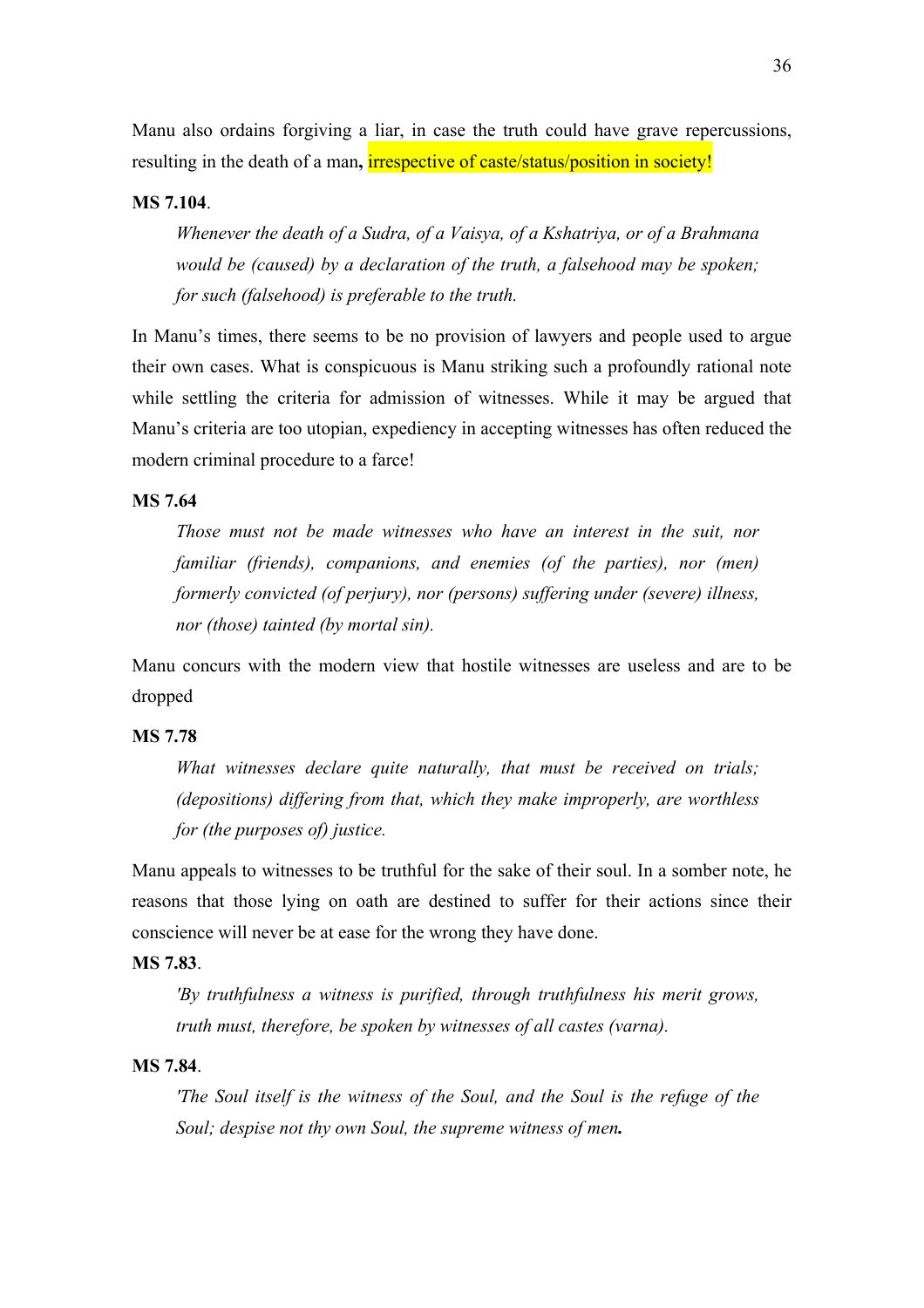#### **MS 7.111**.

*Let no wise man swear an oath falsely, even in a trifling matter; for he who swears an oath falsely is lost in this (world) and after death.*

Manu's social order has for the past century or more been the subject of much acrimonious antagonism, dispassionate debate unfortunately being secondary. *Ad nauseam;* Manu has been showcased as a brahmanical tyrant of horrific proportions, and all those adhering to Manu's code been labeled *Manuvadis*, even in contemporary times by casteist parties. That Manu's code no longer applies anywhere in India since independence was not taken into account; flogging a dead horse is legitimate means for maintaining their casteist vote banks and the Dalit divide. The inherent anti national stance of such leaders can be traced to the beginning of the  $20<sup>th</sup>$  century. Synenham for example in the upper house of Britain's parliament in August 1918, gleefully quoted from the Madras Dravidian Hindu Assocation [Today's DMK]

 "*We shall fight to the last drop of our blood any attempt to transfer the seat of authority in this country from British hands to so called high caste Hindus who have ill treated us in the past and will do so again but for the protection of British laws*"

How many tears they shed when the British left India can be gauged from the fact that **Periyar**; the notorious and decadent leader of the Justice party declared the cherished and momentous event of Indian independence to be mourning day. He vented his frustration by burning copies of Hindu epics on the streets, copies of the Ramayana and the Manu smriti being the chief victims.

It is a historical shame that while, every child of India is reminded of the six abusive verses against Shudras by Manu; no attempt has been to made to represent the glorious achievements of the same text especially its socio-economic, legal, moral and ethical views and jurisprudence which shaped not only the Indian civilization but probably also the Greeks through diffusion of those ideals westward. In my previous four articles in this series, I have made a humble attempt to portray those very aspects of the Manu Smriti.

In the concluding part of this series; I would venture to examine Manu's code with respect to Brahmins and the Shudras; how much and to what degree were the brahmans exalted by the text; how many privileges were bestowed upon them; were any restrictions or duties expected of them; and to what extent were the Shudras at the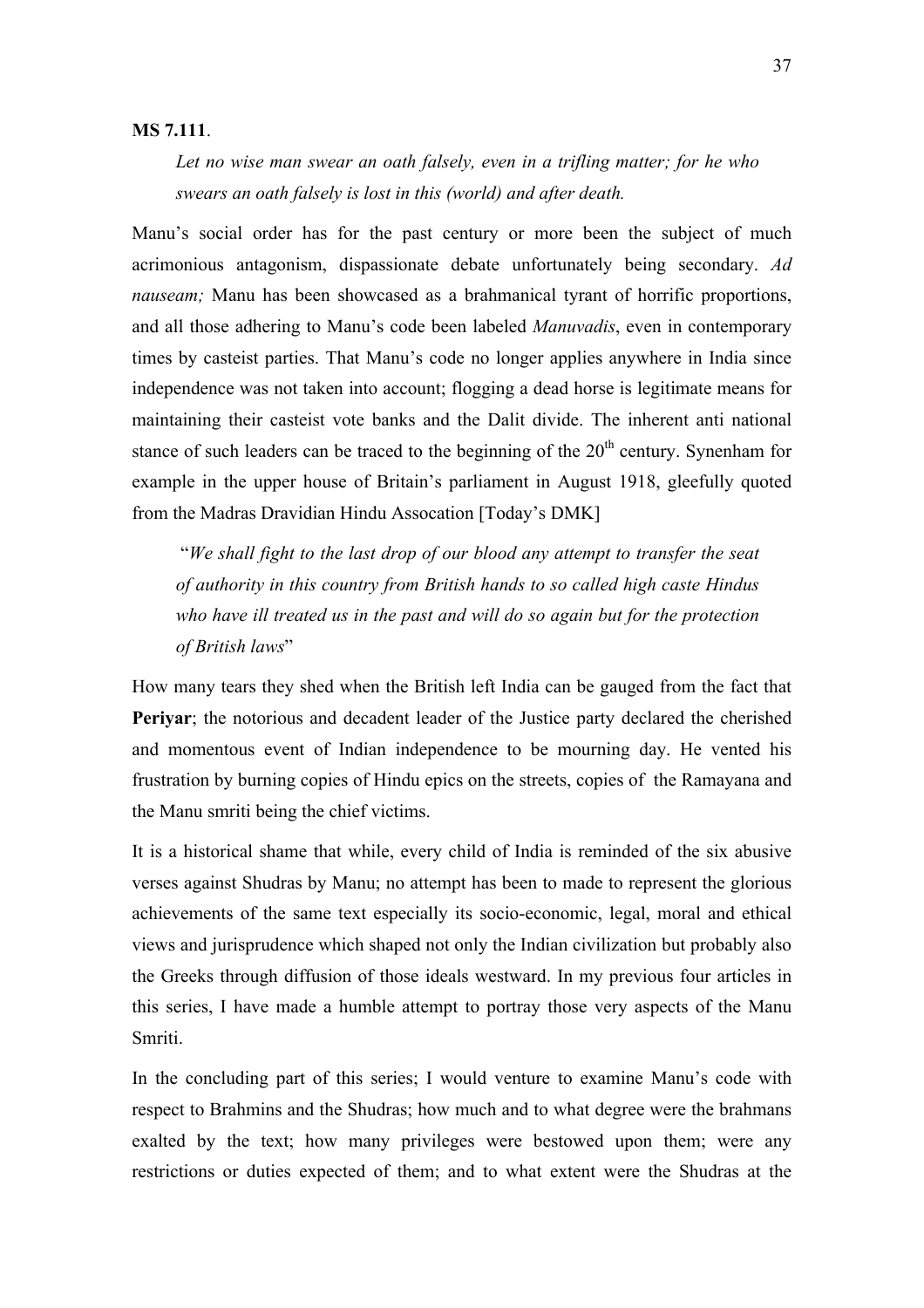receiving end in Manu's social order. In doing so, I realize that I am transgressing academic norms; but history owes no respect to either people or communities. Guessing or prejudice cannot discover the soul of history.

While Manu deals at length with brahmanical duties and societal expectations of them; he is much silent over the Vaishya and Shudra counterparts. In Manu's vision of society; the four varnas have been categorized on certain fundamental differences in intrinsic nature; which instead of being compelled to reconcile to establish uniformity which is the modern adage; should according to Manu be allowed to evolve at a pace amenable to their capacities. The Dharma for all the varnas thus cannot be the same, for what is ideal for one varna cannot be said to be so for another. Yet, Manu realizes that there are certain aspects of Dharma which cannot be compromised, irrespective of varna; for they constitute the underpinnings of a righteous society. Thus, in MS 10.62; Manu declares:—

"non violence, constant adherence to truth, non thieving, being pure, and keeping the senses in control-this is the essentially common Dharma for all the four varnas"

The Brahmin for Manu is a societal ideal, the incarnation of the eternal law [MS 1.98] and not merely a representative of the highest varna; [**MS 1.96**] thus both the Brahmin sexes must conform to a highly idealistic code, non conforming or contravening them would cause the downfall of the entire societal framework.

It is not necessary that the Varnas in Manu's times are societal ossifications. Indeed, quite a few verses in the Vedas record different members of the same family engaged in different professions. The brother of the great seer Bharadvaja, Samyu, was a craftsman (and hence, by definition, a *vaisya* or a *sudra*!). It may be quite probable that the classification into V*arnas* that Manu assumes is clearly by the intrinsic nature of the individual. As the Gita says "*all varnas have been based on guna and karma*"

Manu does exalt a Brahmana for being the highest embodiment of the divine Purusa, but at the same time, he also commits them to the maximum restrictions. Therefore; the exaltation of a Brahmana is balanced by the more onerous duties and more severe standards expected of him. A Brahmin must maintain the most austere of lifestyles. He except under special circumstances must never partake meat, yet for other varnas Manu considers meat eating to be no sin.

Manu allows only four types of marriages for Brahmins while for the Shudras he sanctions eight kinds. The most significant restriction on Brahmins was their conduct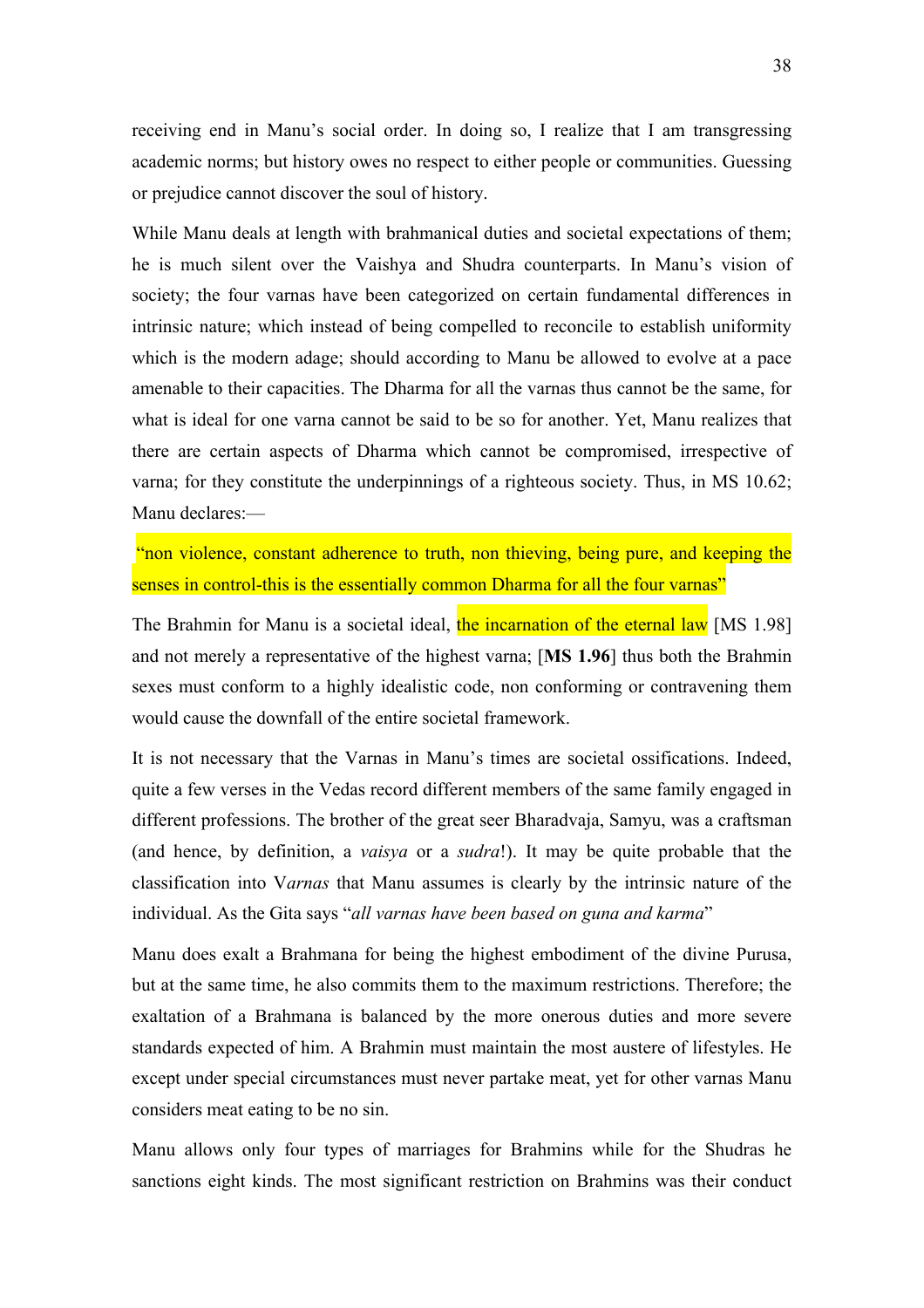through day and night……and lest it is claimed that Brahmins would not follow such lifestyles except on paper; one can refer to the work of a Christian missionary woman in the beginning of the 20<sup>th</sup> century; **The Rites of the Twice born by Mrs. Sinclair Stevenson….."**

*So important are his morning and evening devotions to a Brahman, that one who willfully neglects them for three days ipso facto slips back to the ranks of a Shudra, and so highly is the right to perform them valued, that one of the titles that distinguishes a Twice-born from other ranks of society is: 'He who has the prerogative of performing Sandhya"*

She could not comprehend in spite of her Christian parochialism coupled with her English pretensions; as to how could Brahmins follow a lifestyle in which not performing Sandhya for three days rendered them an outcaste.

In MS 1.108; a Brahmin is expected to always follow the eternal law of the scripture. In MS 2.80; the dvijas or twice born men who do not conduct the rites expected of them are considered blameworthy. The economic restrictions on Brahmins is even more stringent for Manu considers a Brahmana who sells milk for three days to have lost his caste and reduced to a Shudra. Manu gives an exhaustive list of items which Brahmana cannot sell (or possess) while no such restrictions are applied on Shudras.

It may be asserted that by laying down such stringent rules for, and placing such high demands on, the Brahmins, the Manusmriti has unequivocally laid the onus for uplifting society at the door of the Brahmins! Indeed Manu ordains the Brahmin to uplift all other beings to his exalted position **[MS 1.101\*]** Swami Vivekananda had also pointed this out in one of his lectures.

Manu grants only Vaishyas the right to lend money; that too not exceeding 5% per annum. [**MS 8.152\***] It is difficult to believe that the last restriction was ever put forcefully into application; for such policies can only be sustained in village level economies (D D Kosambi) However; it should be remembered that Buddhist clans had allowed traders to charge exorbitant rates of interest; due to which a large section of Vaishyas, at one time had flocked to the Buddhist religion.

Those who consider Manu to have imposed some brahmanical hegemony over the Shudras are blind to the fact; that Manu sagaciously and conscientiously **grades** the brahmanas based on their qualifications.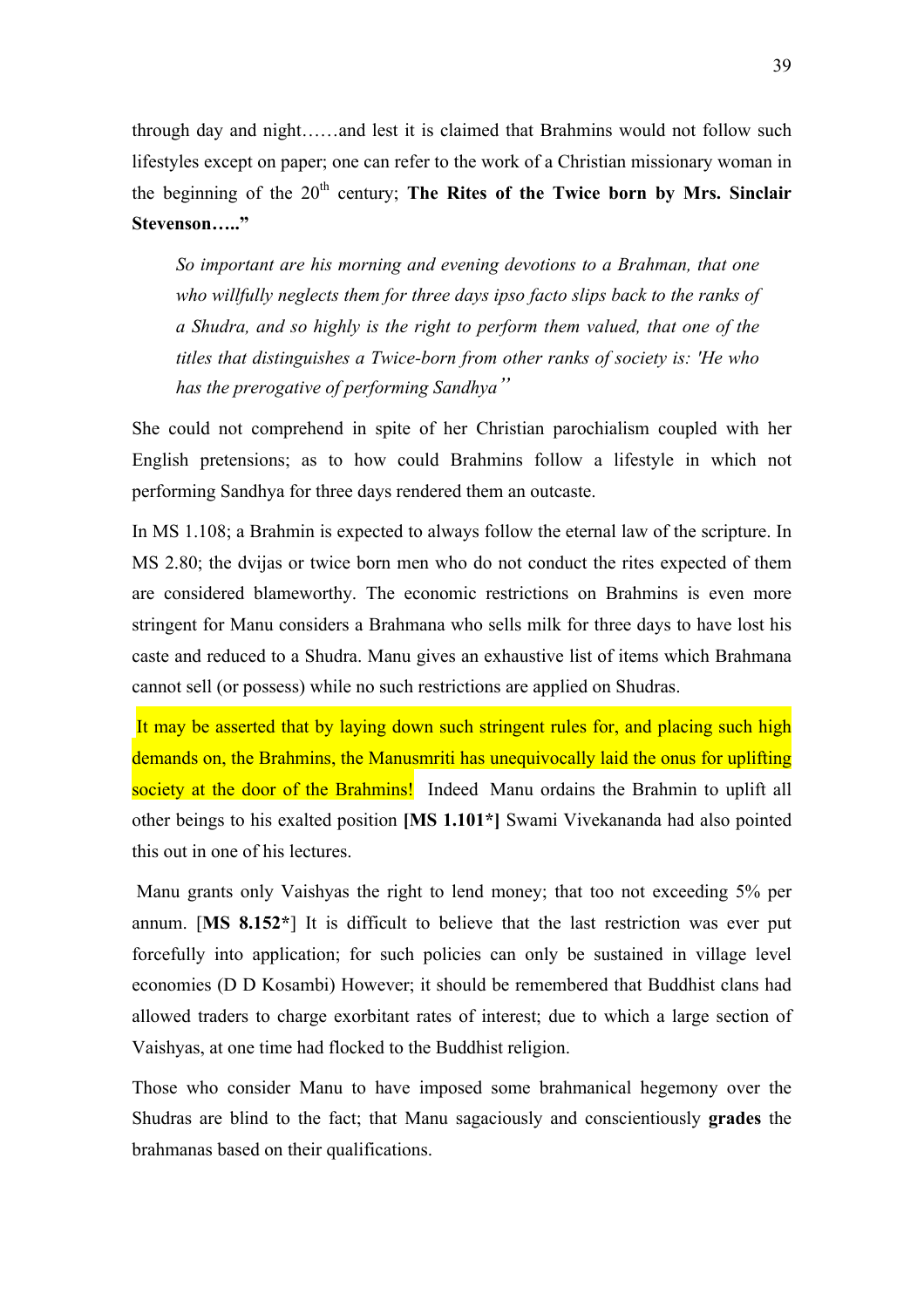In MS 1.97 he grades the brahmanas in the following order;

*Of Brahmanas, those learned (in the Veda); of the learned, those who recognise (the necessity and the manner of performing the prescribed duties); of those who possess this knowledge, those who perform them; of the performers, those who know the Brahman.*

The Upanishads say the knower of Brahman [the absolute undifferentiated consciousness] becomes Brahman. Therefore, Manu upholds this great Vedantic principle.

Manu is far more explict in MS **2.139 and 140**.

*Acharya are those teachers who have knowledge of Veda and kalpas. While those who have knowledge of only part of the Vedas are subteachers/upadhyaya.*

Manu further considers the Brahmin in being complete in the highest knowledge.

Manu hence puts scorn on Brahmins devoid of the complete knowledge of the Veda. He considers a Brahmin unlearnt of the Veda, to be as useful to society as is an impotent man to a beautiful woman. [**MS 2.161\***]

However, Manu does expect a Brahmin student to be nourished by society; akin to a modern scholarship system.

**MS 1.102** *Since a Brahmin does good to the world; other beings should sustain him* **.**

*A similar idea is express in MS 11.6 but Manu explicitly mentions that one may give only according to his economic capacity.*

## **What should be the nature of a true Brahmana?**

**MS 2.87** He who befriends all creatures is a true brahmana! Can one be a Brahmin and a Shudra hater at the same time!

#### **MS 2.154** *.*

*Neither through years, nor through white (hairs), nor through wealth, nor through (powerful) kinsmen (comes greatness). The sages have made this law, 'He who has learnt the Veda together with the Angas (Anukana) is considered great by us*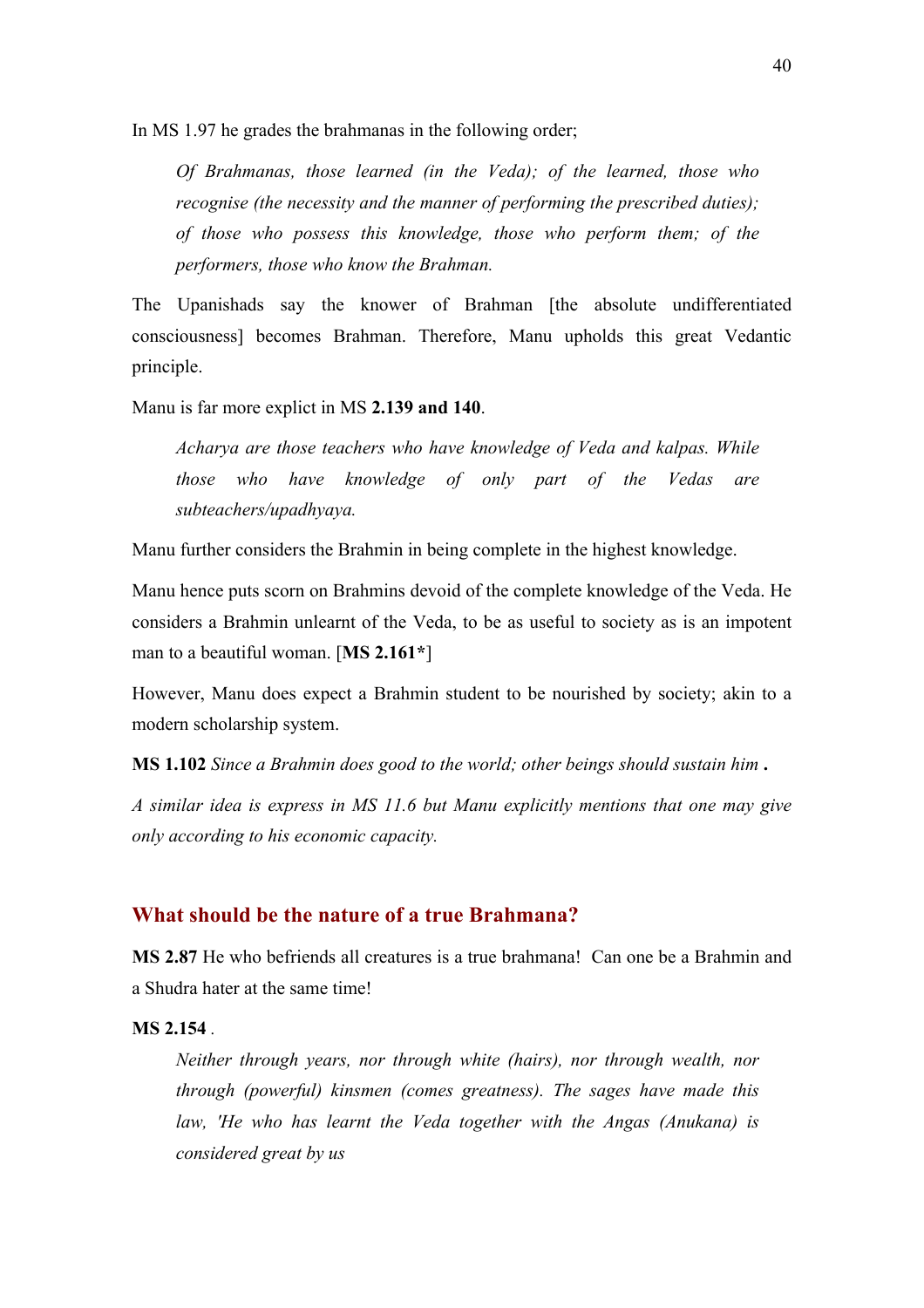#### **MS 2.162** *.*

*A Brahmana should always fear homage as if it were poison; and constantly desire (to suffer) scorn as (he would long for) nectar*

Such profound ideas cannot be conceptualized by civilizations who live in the age of gods, or the age of heroes. Such an idea can only be conceptualized by a civilization amidst the age of men.

Manu while suggesting the real nature which ought to be adopted by every brahmana, also censures them under certain circumstances;

#### **MS 3.80\***

*The one who is a Brahmin only because of caste, but has no knowledge of the Vedas, nor that required assisting a king, he is a fraud, he should not be deemed even a Shudra*.

In **MS 3.152** Manu equates temple priests and physicians to shopkeepers and enjoins society not to invite them to ceremonies. In MS 3.180 he considers food given to the former to be lost and to the latter to be rendered impure. It is interesting to observe that clearly the previous verses extolling the brahmanas must not be applied to temple priests. In the  $19<sup>th</sup>$  century Sri Ramakrishna Paramhansa, a brahmana by birth was very reluctant to take a job as a temple priest at Dakhineshwar because priesthood was considered the worst possible denomination for a brahmana.

The decline in the status of physicians is probably a consequence of the rise of Buddhism when due to excessive insistence on ahimsa; surgical sciences were condemned for they involved a subtle degree of violence and the excessive insistence of purity rendered doctors susceptible to charges of impurity.

Manu also makes distinctions between the good and evil brahmanas. And evil brahmanas are those who deceive women and Shudras. They fall into hell, or are granted the company of Rakshasas and deserve the highest contempt from every caste [**MS 4.196-197**]

Yet, in stark contrast in MS 8.417; the Brahmin is assured he may confidently seize the goods of his (Shudra) slaves. This is even surprising since Brahmins could not keep any slaves; this is the unequivocal view of other Dharma Shastras. Perhaps, this is a later interpolation in the text, representing a much later historical epoch since in **MS 4.185** the slave is said to be as one's shadow and hence, offences by them should be borne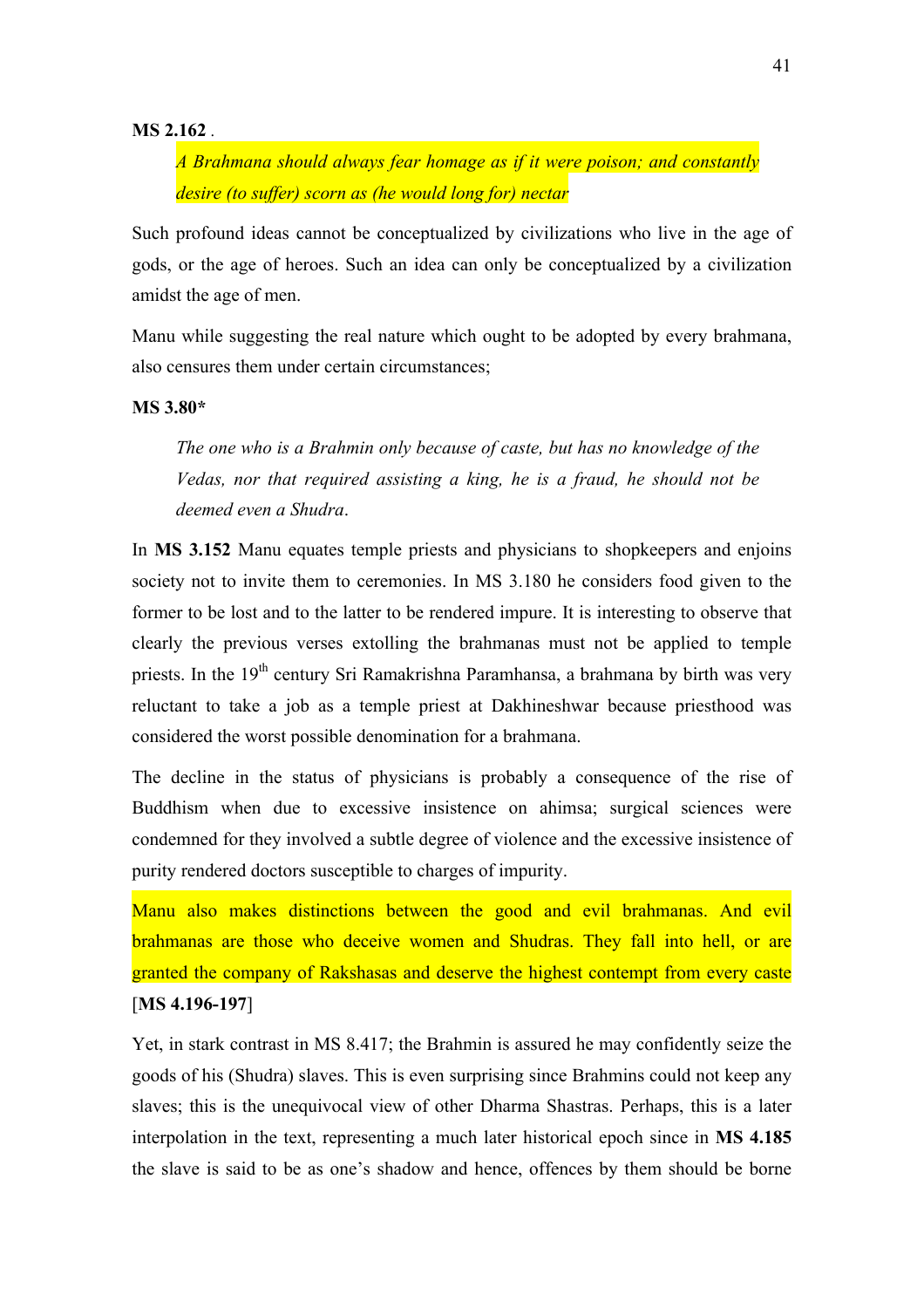## **THE FICTION OF EDUCATIONAL HEGEMONY**

An uneducated generalization has been made by champions of the retrograde policies of educational quotas; that Brahmins have been enjoying educational hegemony for 1000 yrs!!!

In MS 1.89,90,91 Manu declares Brahmins, Ksatriyas and Vaishyas entitled for the study of Vedas. Manu in the another verse, also considers only Brahmins to be worthy teachers of the Vedic mantras. Thus, the obscurantisms of the Brahmins was restricted to the teaching of the Vedas<sup>6</sup> or the riks (mantras), which to be fair was the composition of the Brahmins themselves…It is beyond my comprehension as to how this could be extrapolated to negation of education itself for women and Shudras; unfortunately Marxist historians like Romila Thapar, with their Anti-Hindu leanings, have had the audacity to conclude that Manu forbids education itself for women and Shudras. While it is true that Manu does, unequivocally condemn Vedic mantras for women and Shudras but he also affirms that education and knowledge could be gained from anyone irrespective of caste, creed or sex [**MS 2.238 & 240**] Similarly in **MS 2.223** Manu exhorts society that *if a woman or a man of low caste perform anything (leading to) happiness, let him/her diligently practice it, as well as (any other permitted act) in which his/her heart finds pleasure*

Manu's primary vitriolic attack on Shudras; to slice off his tongue if he dares to utter a Vedic mantra [**MS 12.4**] should not be seen in isolation of the fact, that in **MS 10.127**; Manu says:—

"*Sudras who are desirous to gain merit, and know their duty, commit no sin, but gain praise, if they imitate the practice of virtuous men without reciting sacred texts*."

Clearly; *The seeds of Sanskritization had been sowed by Manu himself!*

In no uncertain terms, Manu declares a Shudra to be incapable of committing a sin **[MS 10.126**] and thus he should be expected to fulfill only portions of the sacred law. By absolving the Shudras of even the idea of sin; isn't Manu taking a most protective

 <sup>6</sup> *\** Even this view, that Manu endorses a Vedic monopoly can be challenged for in MS **4.232;** a giver of the Veda is considered by Manu to find union with the absolute Brahman. Clearly, Manu is extolling here the dissemination of Vedic knowledge.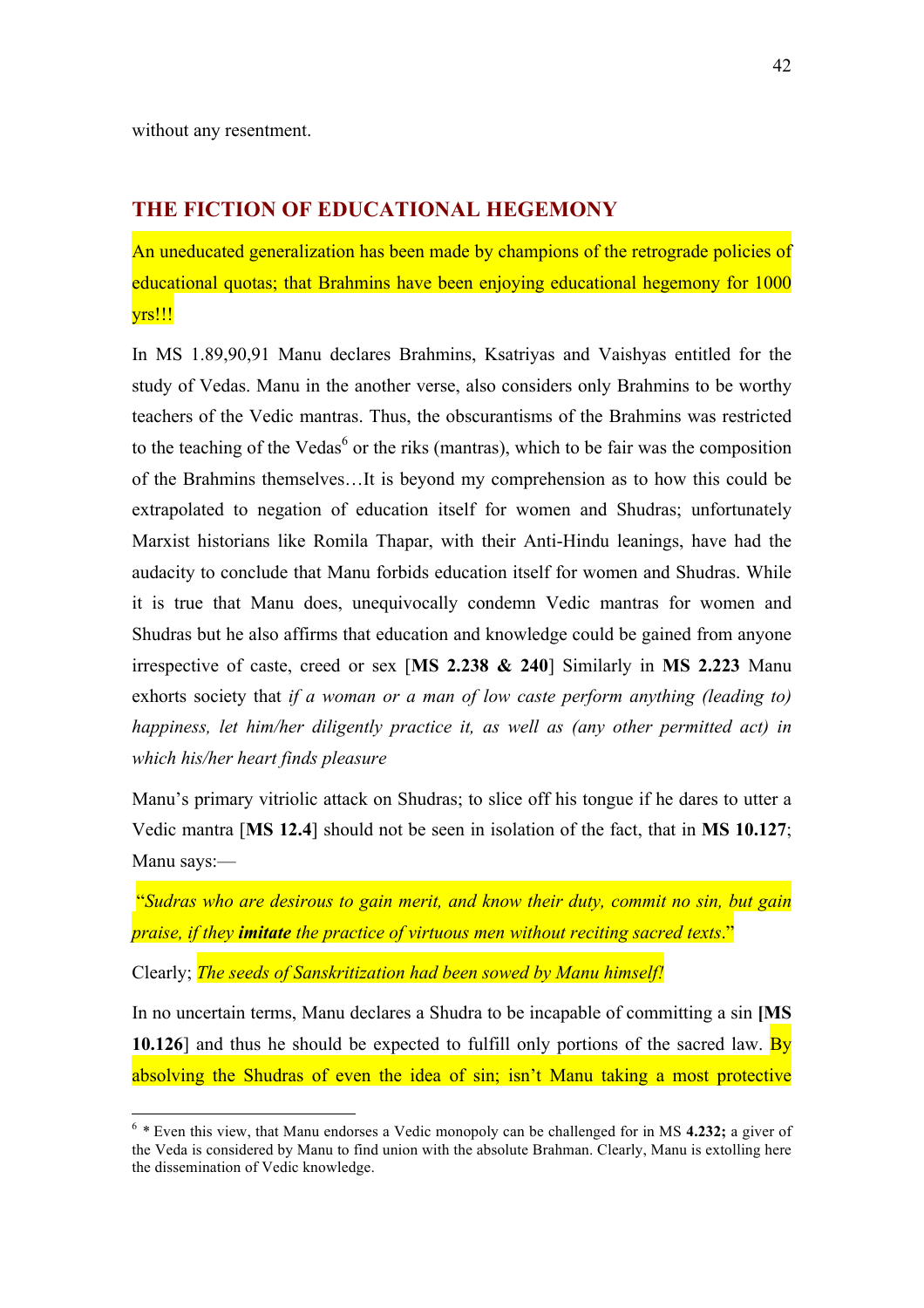#### attitude towards them!

On the contrary, the dvijas had to perform severe penances; for both major and minor sins. The higher was the caste, the greater were its restrictions. A Brahmin had only four types of marriages legalized; but for a Shudra all types of marriages including the uncivilized and despicable rakshasa and pishaca forms were acceptable for Manu. Thus, one might at best, consider Manu to be toeing an ambivalent line with respect to the Shudras. That; the Hindu epics had been composed by Shudras like Valmiki and the half caste Vyasa; are ample testimony to the fact that avenues for learning were open to all castes and sexes. The Dalit and Marxist coterie are being queerly querulous in appealing against denial of Vedic mantras to large sections of Indian society; especially because opportunities for pragmatically better education was always available to them; at least more useful than mystical Vedic documents something to which the former without exception develop an allergy in alacrity.

One final objection might be that the ideals must be reflected in practice. How many indigenous schools were open to Shudras, if any?……the research of the gandhian historian; **Dharampal** in his book "**the beautiful tree**" has settled this question for once and for all.

*Thomas Munro, Governor of Madras, ordered a mammoth survey in June 1822, whereby the district collectors furnished the caste-wise division of students in four categories, viz., Brahmins, Vysyas (Vaishyas), Shoodras (Shudras) and other castes (broadly the modern scheduled castes). While the percentages of the different castes varied in each district, the results were revealing to the extent that they showed an impressive presence of the so-called lower castes in the school system. Thus, in Vizagapatam, Shudras comprised 21% and the other castes (scheduled) were 20%; the remaining 12% were Muslims. In Tinnevelly, Brahmins were 21.8% of the total number of students, Shudras were 31.2% and other castes 38.4% (by no means a low figure). In South Arcot, Shudras and other castes together comprised more than 84% of the students! For more details refer;*

*http://www.hvk.org/articles/1204/59.html*

*and* 

*http://www.esamskriti.com/html/new\_essay\_page.asp?cat\_name=why&cid=1062&sid= 174*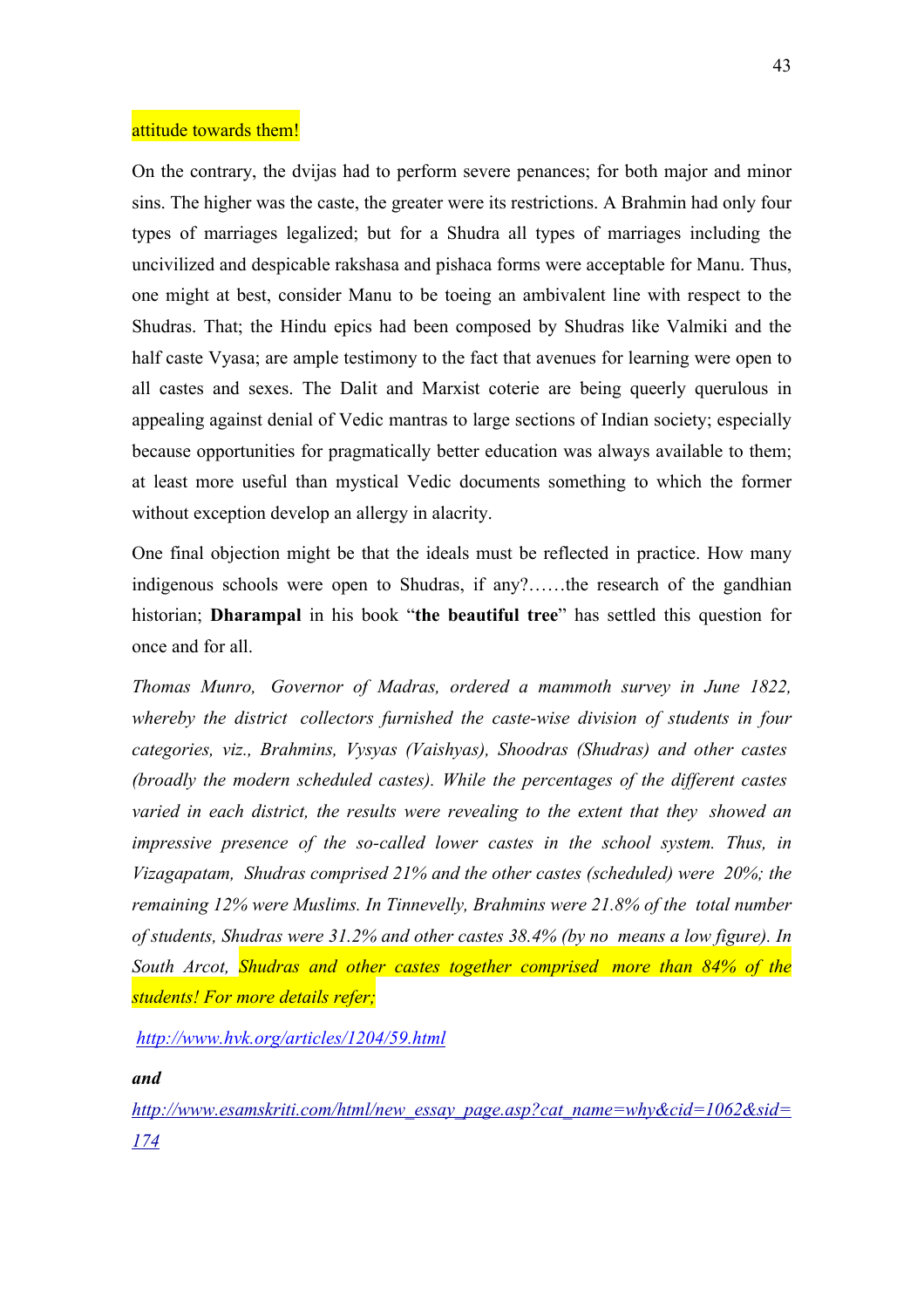# **Manu and the punishments ordained for Shudras.**

The so called brahmanical legal privileges were essentially to charge lesser fines for crimes; and not to impose the death penalty on Brahmins but instead to banish them from the kingdom.

Manu does threaten Shudras to be parted off with their tongue, or red hot iron to be thrust into his mouth for crimes which can be classified basically into categories;

- 1. Learning the Vedas
- 2. Reciting the Vedas.
- 3. Publicly abusing / Spitting / urinating upon a brahmana
- 4. Publicly defaming a brahmana
- 5. Causing grievous hurt to dvijas

The crimes classified under 1 and 2, and their associated punishments are merely exaggerations put in place to prevent transgression of established norms. As for 3,4,5 they are crimes not exclusive to Shudras, although for ksatriyas and vaishyas Manu reduces the degree of punishment for the same.

If the scholarly opinion is unanimous that a Shudra was unlearnt in the Veda, then there is every reason that the punishments/penalties prescribed for the same could never have been actually inflicted. Similarly, spitting on a brahmana, defaming him, or even urinating upon him (for which Manu ordains the king to cut off the penis of the indicted Shudra); are crimes which could only have occurred in the rarest of rare cases. After all, It is not everyday you find a man urinating upon another in a public place! For this reason perhaps; there is no secular literature in the enormous Indian literary heritage where one could find such punishments being inflicted upon hapless Shudras. Even in religious literature; an interpolated passage in the Uttara-Khanda of the Ramayana; where Rama slays Shumbaka is the sole example of its kind. But Rama's deference and compassion for Shudra women like Shabari and tribals like Guha go against the evidence of the Uttara Khanda.

Even some of the last verses in the eight chapter of MS are clear interpolations as evident from their nature; where it is said "Manu has set this law"; an attempt to utilize the authority of Manu by later writers is at play here…no wonder, we find no such parallel in any of the other 11 chapters of the MS.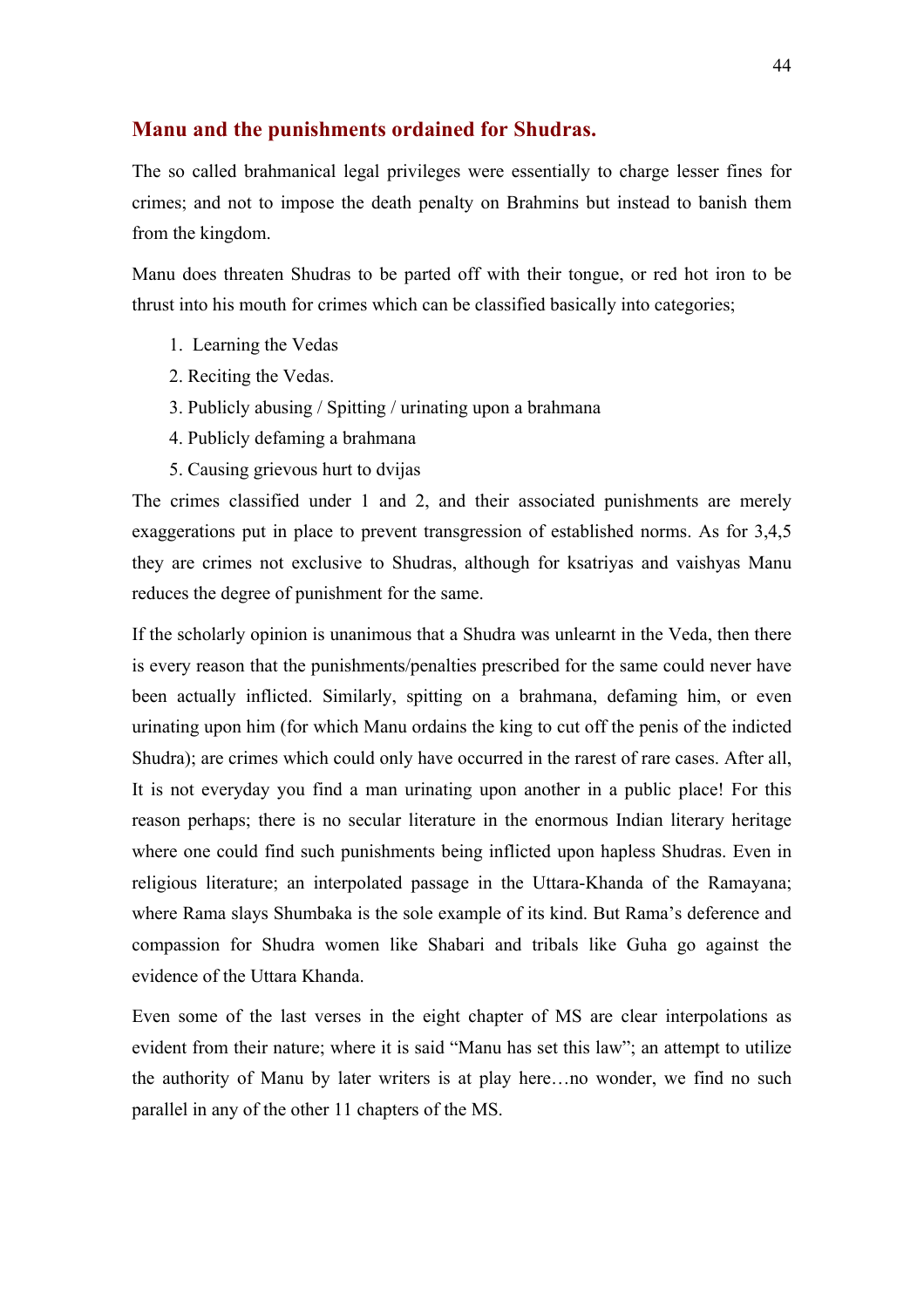# **MANU AND THE FICTION OF RACISM**

Some Dalit writers have raised a stentorian outburst of anguish at Manu having practiced racism against Shudras, not only in India but in the American parliament conveniently forgetting that in the land of liberty; a little more than half a century ago; Jim Crowes laws were applicable against blacks

But even this claim against Manu is found to be false; the following verse gives to their lie;

#### **Manu X. 45**

*All those tribes in this world, which are excluded from the community of those born from the mouth, the arms, the thighs, and the feet (of Purusa), are called Dasyus, whether they speak the language of the Mlecchas (barbarians) or that of the Aryans.*

The Shudras being born of the feet of Purusa are hence, not Dasyus. Moreover, not being able to speak the sacred tongue i.e. Sanskrit was not a criterion for being Aryan according to Manu, at least. Both these facts debunk the claim that Manu racially persecuted Shudras.

Al Beruni  $[11<sup>th</sup>$  century] had correctly noted that all the hatred of Indians especially Brahmins was directed at Muslim *mlecchas*; while even his percipient vision could not detect any degree of animosity pervading the outlook of Brahmins *vis a vis* Shudras. Instead, he noted them residing peacefully in the same villages.

# **MANU AND HIS VISION FOR SHUDRAS**

In Manu's order Shudras are to be completely aryanized in the spirit of the Vedic adage *vishvam krivantoh Aryan* [**We shall aryanize the world**]. To uplift the Shudras, was the solemn duty of the brahmins. Manu by accepting *anuloma* marriages made the provision for upward mobilization of Shudras through their women. Accept good women as wives from all castes, says Manu. Manu declares there to be no sin for a Shudra. [MS 10.126] Thus, a Shudra while excluded from Vedic learning; also by being disencumbered of upholding Vedic ideals was provided the necessary freedom for education and progress. [MS 2.240] For Manu, there is no difference between saving the life of a Brahmin or a Shudra. Thus, Manu announces that if a life of a person, irrespective of his caste can be saved by uttering a falsehood let that be preferable than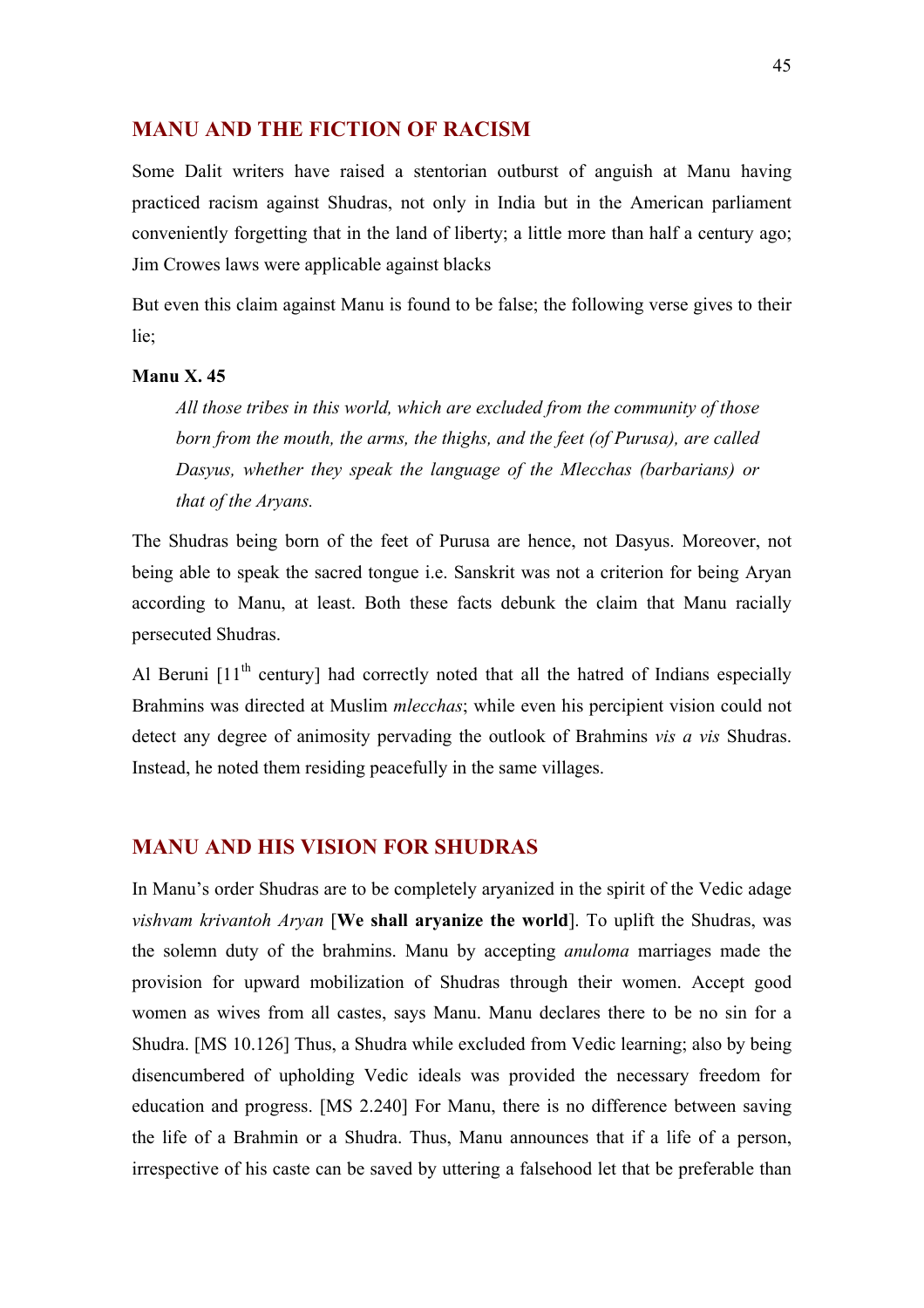the truth in such cases. [MS 7.104] As we had mentioned before, it is Manu who sowed the first seeds of sanskritization.

The belief being propagated by certain Dalit propagandists that all Shudras were the slaves of Brahmins is absolutely false! While Shudras could offer themselves as slaves, just like the other castes; a Brahmin could accept only Shudras as slaves, not the dvijas. Megasthenes; the greek had however recorded that there was no slavery in India. This gives ground to the reasoning that; the slaves of ancient India were nothing more than devoted servants who could buy their freedom anytime. And all smritis are unanimous that slave women cannot be raped! R C Majumdar writes:—

 "*Megasthenes was probably misled by the humane treatment accorded to the slaves in India which offered such a striking contrast to their lot in Greece*"

The slaves of India were thus poles apart from their Greek and even American counterparts for the latter had been reduced to the status of feudal vassals.

Thus; Manu while espousing Shudras serving any of the higher castes for his livelihood and sustenance; appeals to them to serve Brahmins for the sake of knowledge and heaven. [**MS 10.121-22**] Actually, Brahmins teaching Shudras was never out of place. For this reason, Manu equated such Brahmins to temple priests; and like the latter debarred them from public feasts. Manu also puts the onus of maintaining one Shudra's servant on the Brahmin owner. Thus, unlike other castes who had no obligations apart from wages; Manu instructs the Brahmin master to provide his Shudra servants with food, grains and old furniture of the household depending upon the size of his family he (servant) has to support.[**MS 10.123-4**] Manu also considers men of all castes, including Shudras to be praiseworthy if they possess good qualities [**MS 2.136-7**] If all this were not true, how can we ever explain how persons like Vyasa and Drona came to have such an exalted position in society, inspite of their humble births, except for the fact that exaltation of the capable irrespective of their birth is expressly sanctioned by the Manusmriti?

Manu does not suffer from the rosy-eyed, romantic notion of modern democracy that all individuals are equally capable and perfectly rational. Manu clearly warns of such *faux passes* as he says do not make that equal which is born unequal. [**MS 4.225**] If anything, his is a candid acceptance of the fact that individuals in society can be classified into the distinct categories on the basis of their basic pursuits in life: self-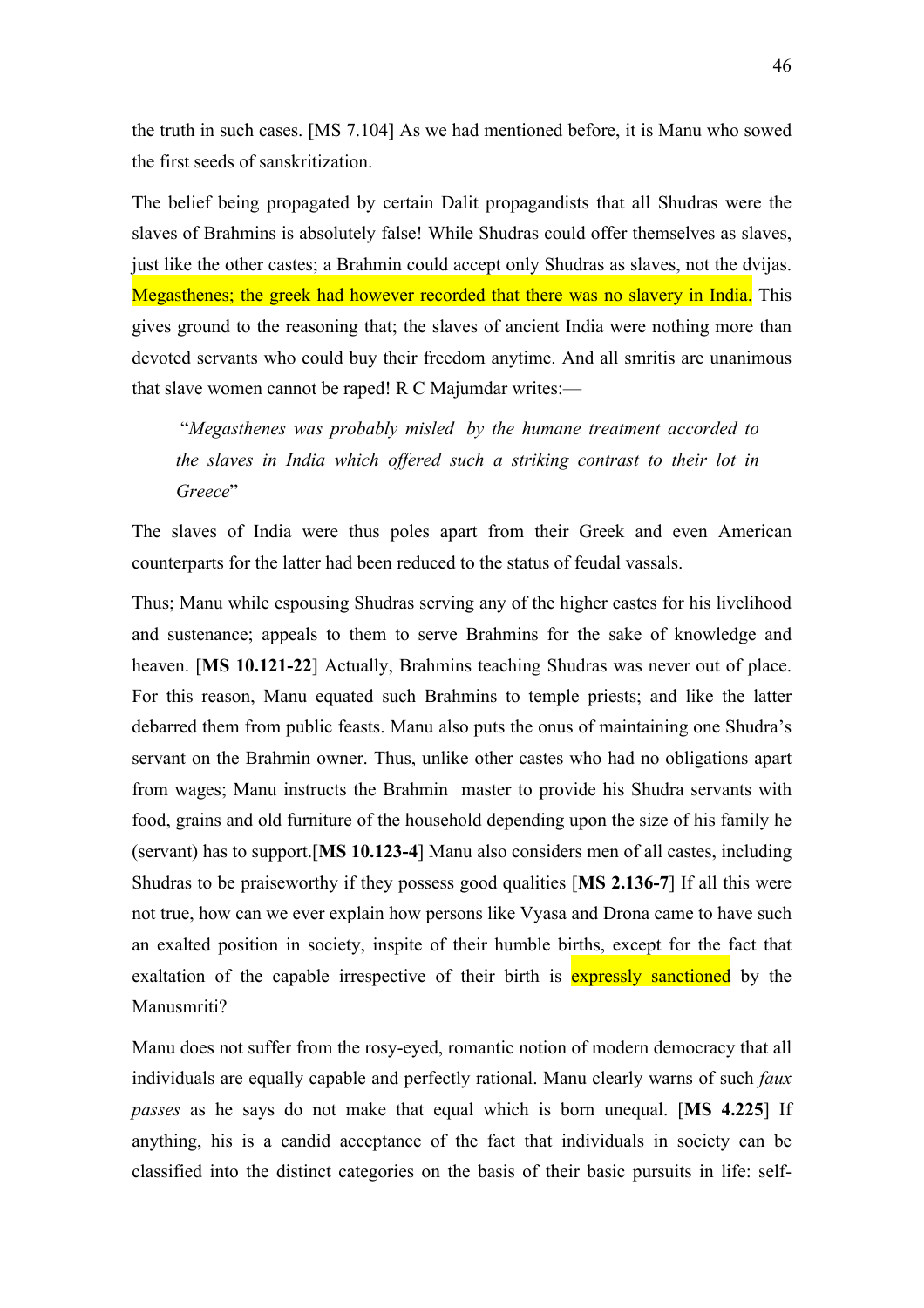actualisation (Brahmins), achievement-driven (Rajans or Kshatriyas), acquisitive and accumulating (Vaisyas), and the plain unthinking (Shudras), with exponentially increasing numbers in that order. Once again, it is worth reiterating, these qualities - and hence the classification based on them - are not the exclusive preserves of hereditary communities, a fact pointed out by the Manu Smriti itself. In the Bhagavad Gita, which most scholars have a penchant for dating post Manu; Krishna In BG 3.33, asserts that we are all ultimately slave to our proclivities… "*Even a man of knowledge behaves according to his nature (prakriti) All living beings conform to nature. What can repression avail*!" Krishna perhaps takes the ideal of Manu to the next level when he advocates in BG 3.35 that one must follow one's duty howsoever imperfect it might be; for indulging in those acts not attuned to our nature ultimately plot our downfall. For instance, an ideal king is not a philosopher, for philosopher kings are bound to fail [**Arnold Toynbee**]

The Brahmins of Manu are not thus not simply hereditary representatives of philosophical power, and rational thinking [which remains the reserve of very few people in a society for plainly, few are capable of it]; they serve as a creative minority to propel society towards higher and higher stages of evolution into a perfect social order. But as Arnold Toynbee rightly remarks the **creative minority** with the vicissitudes of time, comes to rest on the laurels of its predecessors and ceases to be creative, and in doing so is transformed into a ruthless **dominant minority**.

On a dispassionate analysis of facts, what is true, then, is the exact opposite of the accusation that the Manusmriti perpetuates the hegemony of certain sections of society while leaving the masses open to the most hopeless exploitation: it is the greatness of the Manusmriti is that it boldly strives for the organisation of society where individuals are of such four broad classes, rather than making the pleasing but false assumption that all men are equally capable (and that is entirely different from saying that all men are not equal!). Nature ultimately triumphs over nurture. Biological determinism can never be supplanted by any degree of social conditioning. At least, this was the view of Manu and virtually all Indian seers.

Indeed, the essence of the Manu Smriti repudiates entirely the notion that it was a calculated move by Brahmins to perpetuate a uni-directional, irreversible social stratification based on birth. The grandness of the text is that it allows for upward social mobilization through an evolutionary process, not a sudden mutative one!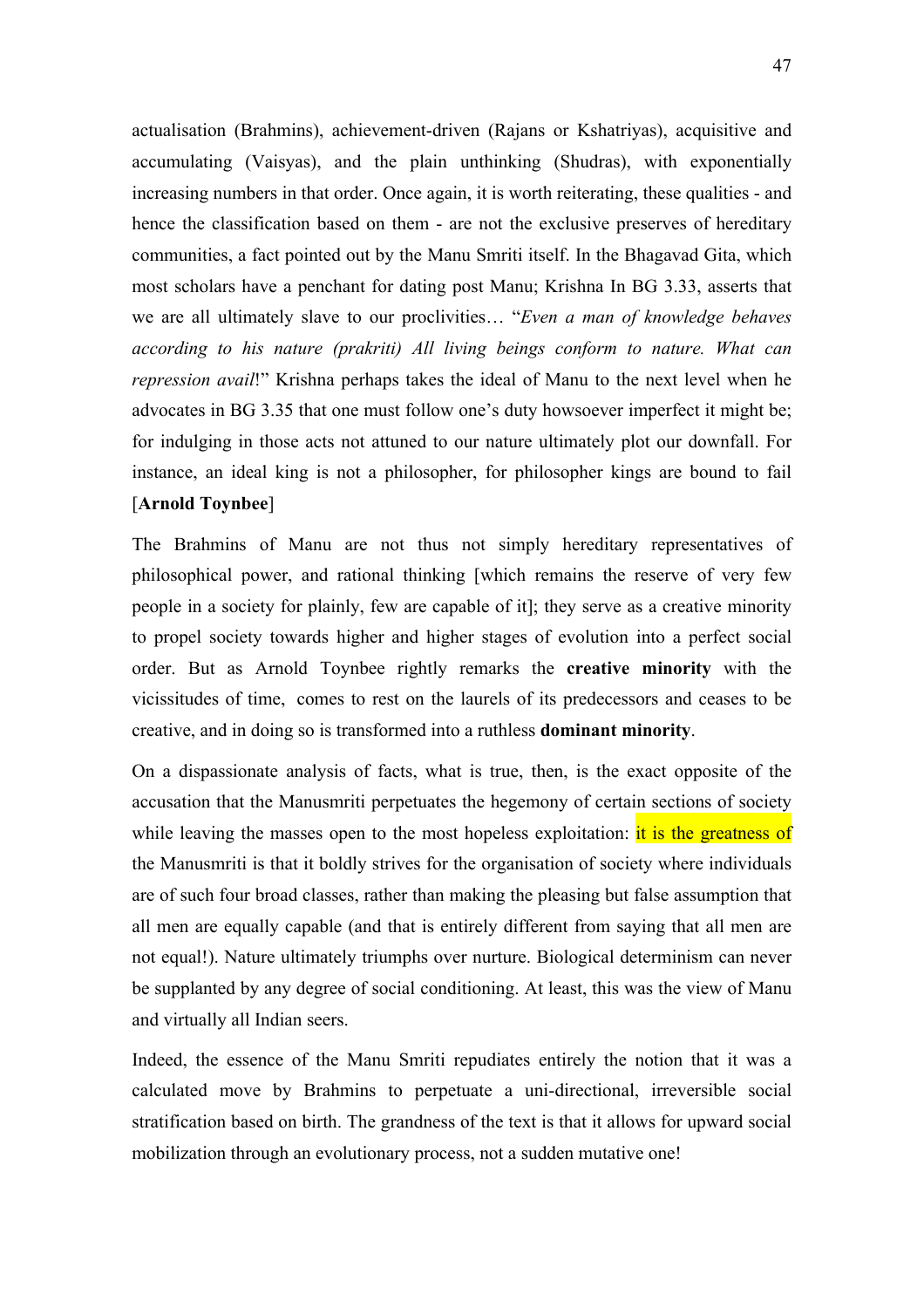On what grounds then has Manu been made the harbinger of all social evils plaguing Indian society. Is it because the Marxist and Dalit historians, with their doctrinal axes to grind, have found it the most convenient whipping-boy?

Mine is definitely not the final word on Manu. Neither do I have to make any pretensions to exclusive scholarship. But I trust I have made a case for a dispassionate study of this important scripture, bereft of all preconceived ideas while simultaneously stripped of all political agendas; for us to arrive at an impartial scholarly consensus on the nature, roles and influences that the Manu Smriti played in the consciousness of the Indian civilization; and not to ignore the profound contributions it made in shaping up of Indian thought in areas as diverse as philosophy, ethics, jurisprudence and social organization.. In summing up, I would quote these words by **B R Ambedkar** which are so relevant to our present discussion.

*"A historian ought to be exact, sincere and impartial; free from passion, unbiased by interest, fear, resentment or affection; and faithful to the truth, which is the mother of history the preserver of great actions, the enemy of oblivion, the witness of the past, the director of the future*."